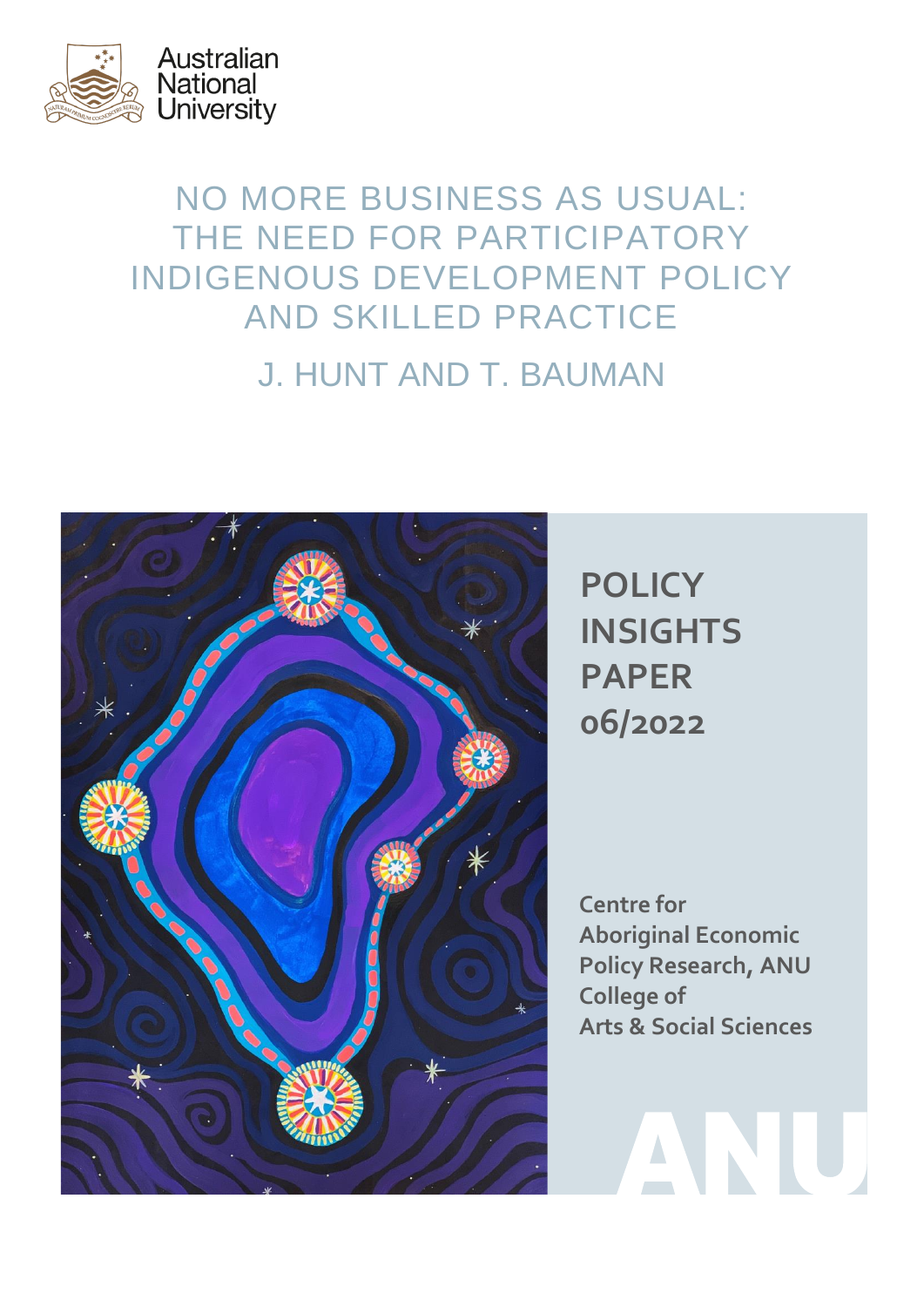### <span id="page-1-0"></span>**Series note**

The Centre for Aboriginal Economic Policy Research (CAEPR) undertakes high-quality, independent research to further the social and economic development and empowerment of Indigenous people throughout Australia.

For more than 30 years, CAEPR has aimed to combine academic and teaching excellence on Indigenous economic and social development and public policy with realism, objectivity and relevance.

CAEPR maintains a substantial publications program, including Research Monographs, Discussion Papers, Working Papers and Topical Issues.

The CAEPR Policy Insights Papers is a special series to mark the Centre's 30th anniversary in 2020. It focuses on assessing and taking stock of the past 30 years of Indigenous public policy, and discusses the development of policy over the coming decades. Papers in this series are generally peer reviewed by academics affiliated to CAEPR.

All CAEPR publications are available in electronic format for free download from CAEPR's website: [https://caepr.cass.anu.edu.au](https://caepr.cass.anu.edu.au/)

CAEPR is located within the Research School of Social Sciences in the College of Arts & Social Sciences at the Australian National University (ANU). The Centre is funded from a range of sources, including ANU, the Australian Research Council, industry and philanthropic partners, and Australian state and territory governments.

*As with all CAEPR publications, the views expressed in this Policy Insights Paper are those of the author(s) and do not reflect any official CAEPR position.*

> Dr Bill Fogarty Acting Director, CAEPR Research School of Social Sciences College of Arts & Social Sciences The Australian National University April 2022

#### **Artist's statement**

The Southern Cross is known by many First Nations people as Mirrabooka, Ginan or Birubi – a body of stars that encompasses celestial stories deriving from creation-forming ancient knowledges that transcend time and space. These aided our Ancestors with navigation and as seasonal indicators, and symbolise an important relationship between people, land, sea and sky. A symbol that is as vitally significant today, that we still uniquely and collectively identify with in memory, story, art and song. This artwork is the embodiment of my style and my connection to manay (stars), interpreting the night sky using cool and dark tones. The inner space between the stars is to draw the viewer in and symbolise the powerful force within and between these bodies of stars. Our old people not only gazed upon the stars, but most importantly they looked at what lies within and surrounding those dark places in the above.

Krystal Hurst, Worimi Nation, Creative Director, Gillawarra Arts.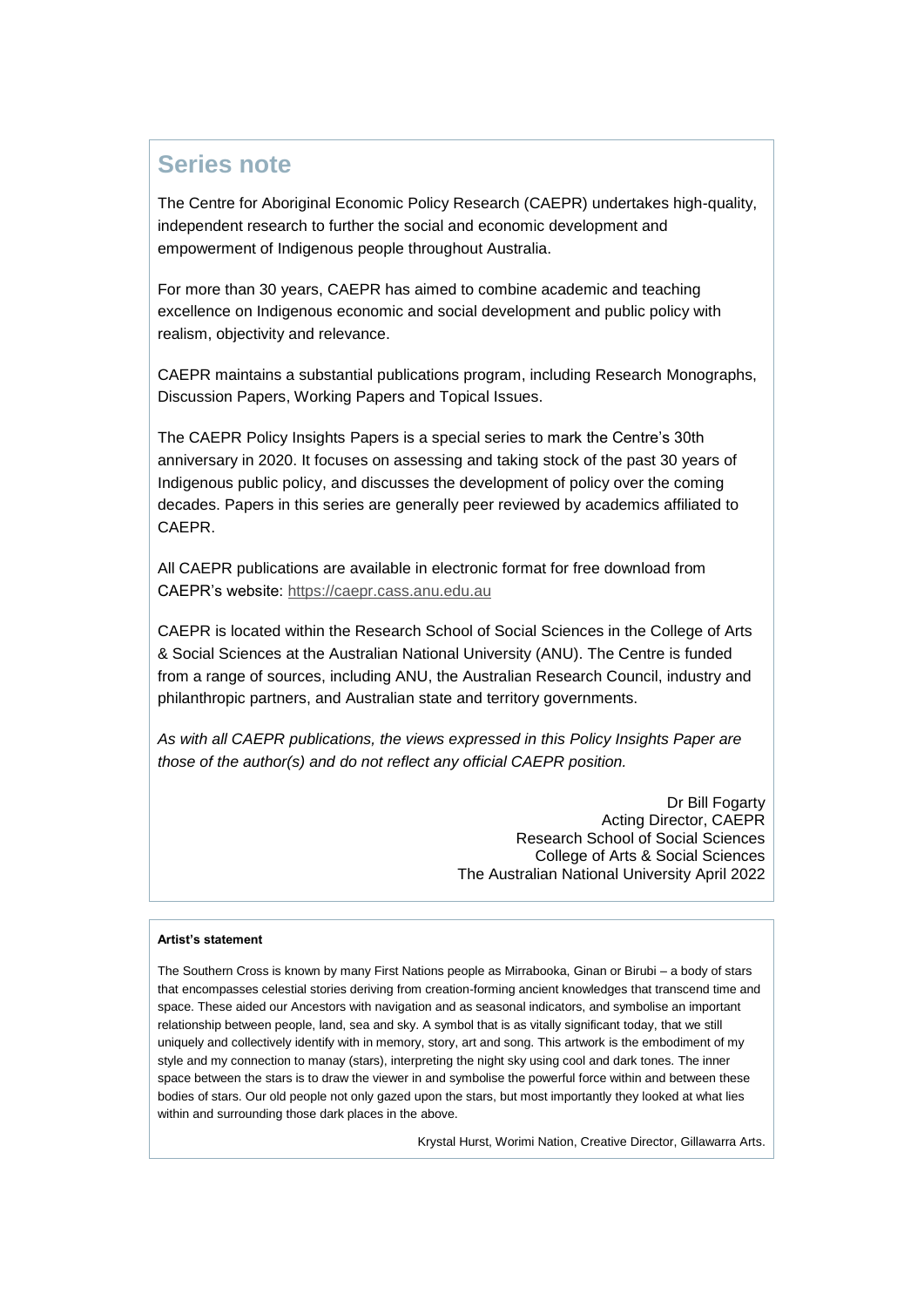#### Policy Insights Paper No. 06/2022

DOI [https://doi.org/10.25911/YHMP-](https://doi.org/10.25911/YHMP-K126)[K126](https://doi.org/10.25911/YHMP-K126)

ISBN 978-1-925286-66-3

For a complete list of CAEPR publications, see [https://caepr.cass.anu.edu.au/research](https://caepr.cass.anu.edu.au/research/publications) [/publications](https://caepr.cass.anu.edu.au/research/publications)

Centre for Aboriginal Economic Policy Research Research School of Social Sciences College of Arts & Social Sciences The Australian National University

Front cover image:

Krystal Hurst, *Reclaiming the Southern Cross*, 2019. Acrylic on paper. © Krystal Hurst, Gillawarra Arts 2019.

See also artist's statement, previous page.

Suggested citation:

Hunt, J. & Bauman, T. (2022), *No More Business as Usual: The Need for Participatory Indigenous Development Policy and Skilled Practice* (Policy Insights Paper No. 06/2022), Centre for Aboriginal Economic Policy Research, Australian National University. https://doi.org/10.25911/YHMP-K126

# No more business as usual: The need for participatory Indigenous development policy and skilled practice

## J. Hunt and T. Bauman

**Janet Hunt** is an Honorary Associate Professor at the Centre for Aboriginal Economic Policy Research, Research School of Social Sciences, College of Arts & Social Sciences, Australian National University. **Toni Bauman** is a Research Fellow at the Centre for Aboriginal Economic Policy Research, Research School of Social Sciences, College of Arts and Social Sciences, The Australian University.

#### <span id="page-2-0"></span>**Abstract**

This paper explores what is required to enable First People to be genuinely able to participate in their own development in line with their right to self-determination and free prior and informed consent. It examines current major directions and opportunities in government policies and argues that 'business as usual' processes of engagement and communication will need to change significantly if people are to experience genuine participation in any place-based processes. It finishes with a call for new institutional support to enable effective participatory development to occur.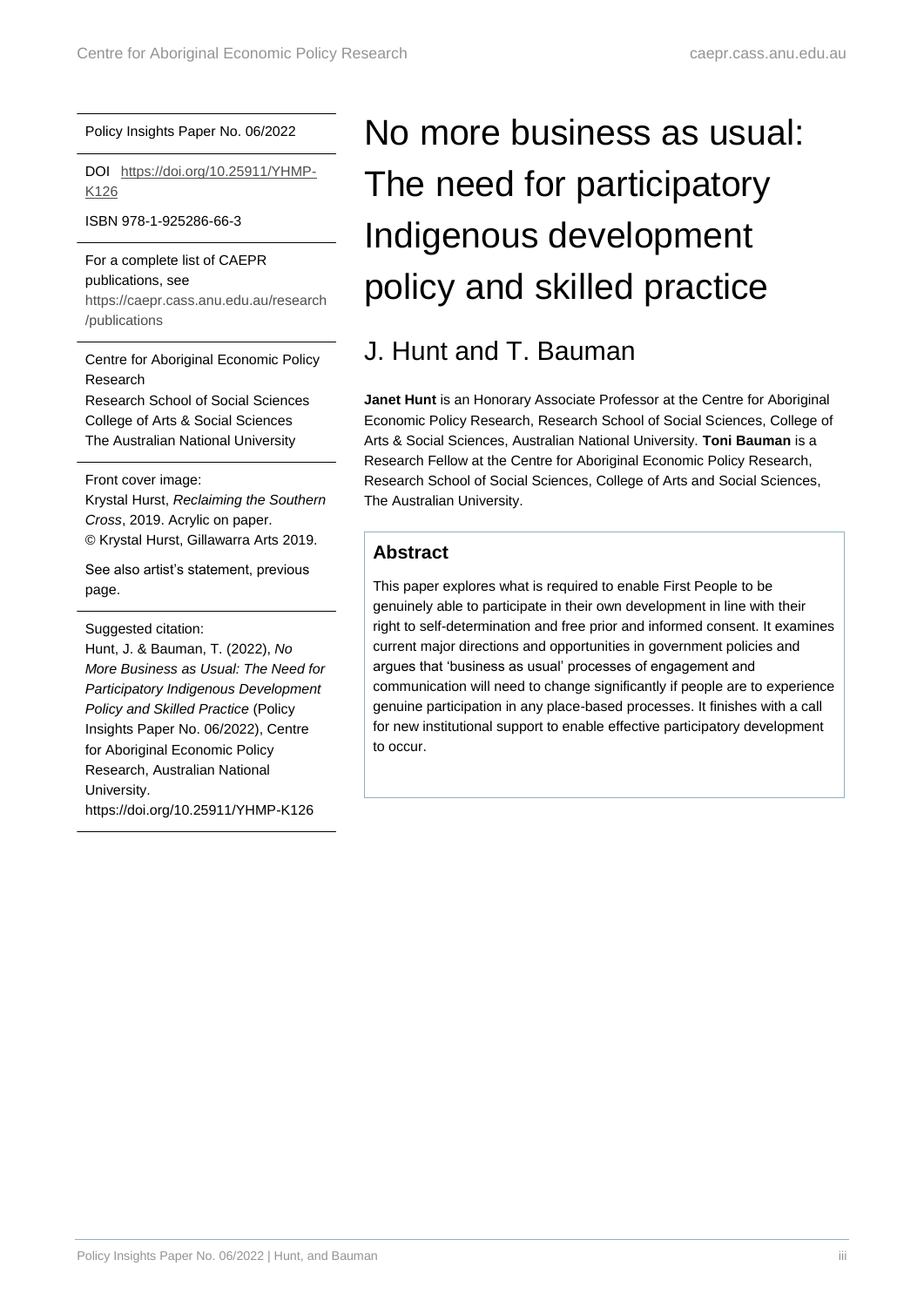#### <span id="page-3-0"></span>**Acknowledgments**

We would like to acknowledge valuable feedback from reviewers with academic expertise and practical experience of participatory development in First Nations communities, Dr Danielle Campbell, Lea Gage and Sharon Babyack (assisted by Doyen Radcliffe), meticulous editing by Hilary Bek, and invaluable support from Frances Morphy. We also extend our thanks to the First Nations organisations and people with whom we have each worked over many years to gain the insights we share in this paper. However, the views expressed and any errors or omissions are entirely our own.

<span id="page-3-1"></span>

| <b>Acronyms</b>  |                                                                |
|------------------|----------------------------------------------------------------|
| ACT              | <b>Australian Capital Territory</b>                            |
| <b>ADR</b>       | alternative dispute resolution                                 |
| <b>AHRC</b>      | Australian Human Rights Commission                             |
| <b>AIATSIS</b>   | Australian Institute of Aboriginal and Torres                  |
|                  | <b>Strait Islander Studies</b>                                 |
| ASIC             | Australian Securities and Investments Commission               |
| <b>ATSIC</b>     | Aboriginal and Torres Strait Islander Commission               |
| <b>CAEPR</b>     | Centre for Aboriginal Economic Policy Research                 |
| CAPO             | Coalition of Aboriginal Peak Organisations                     |
| <b>CATSI Act</b> | Corporations (Aboriginal and Torres Strait Islander) Act 2006  |
| <b>CFD</b>       | <b>Community First Development</b>                             |
| <b>CLC</b>       | <b>Central Land Council</b>                                    |
| <b>DFID</b>      | Department for International Development (United Kingdom)      |
| <b>FAO</b>       | Food and Agriculture Organisation                              |
| <b>FPIC</b>      | Free, prior and informed consent                               |
| IAP <sub>2</sub> | International Association for Public Participation             |
| <b>IFaMP</b>     | Indigenous Mediation and Facilitation Project (AIATSIS)        |
| KPI              | key performance indicator                                      |
| <b>NADRAC</b>    | National Alternative Dispute Resolution Advisory Council       |
| <b>NIAA</b>      | National Indigenous Australians Agency                         |
| <b>NSW</b>       | New South Wales                                                |
| ORIC             | Office of the Registrar of Indigenous Corporations             |
| PBC.             | <b>Prescribed Body Corporate</b>                               |
| <b>RNTBC</b>     | Registered Native Title Bodies Corporate                       |
| <b>UNDRIP</b>    | United Nations Declaration on the Rights of Indigenous Peoples |

#### Policy Insights Paper No. 06/2022 | Hunt, and Bauman iversity of the state of the state of the state of the state of the state of the state of the state of the state of the state of the state of the state of the state of t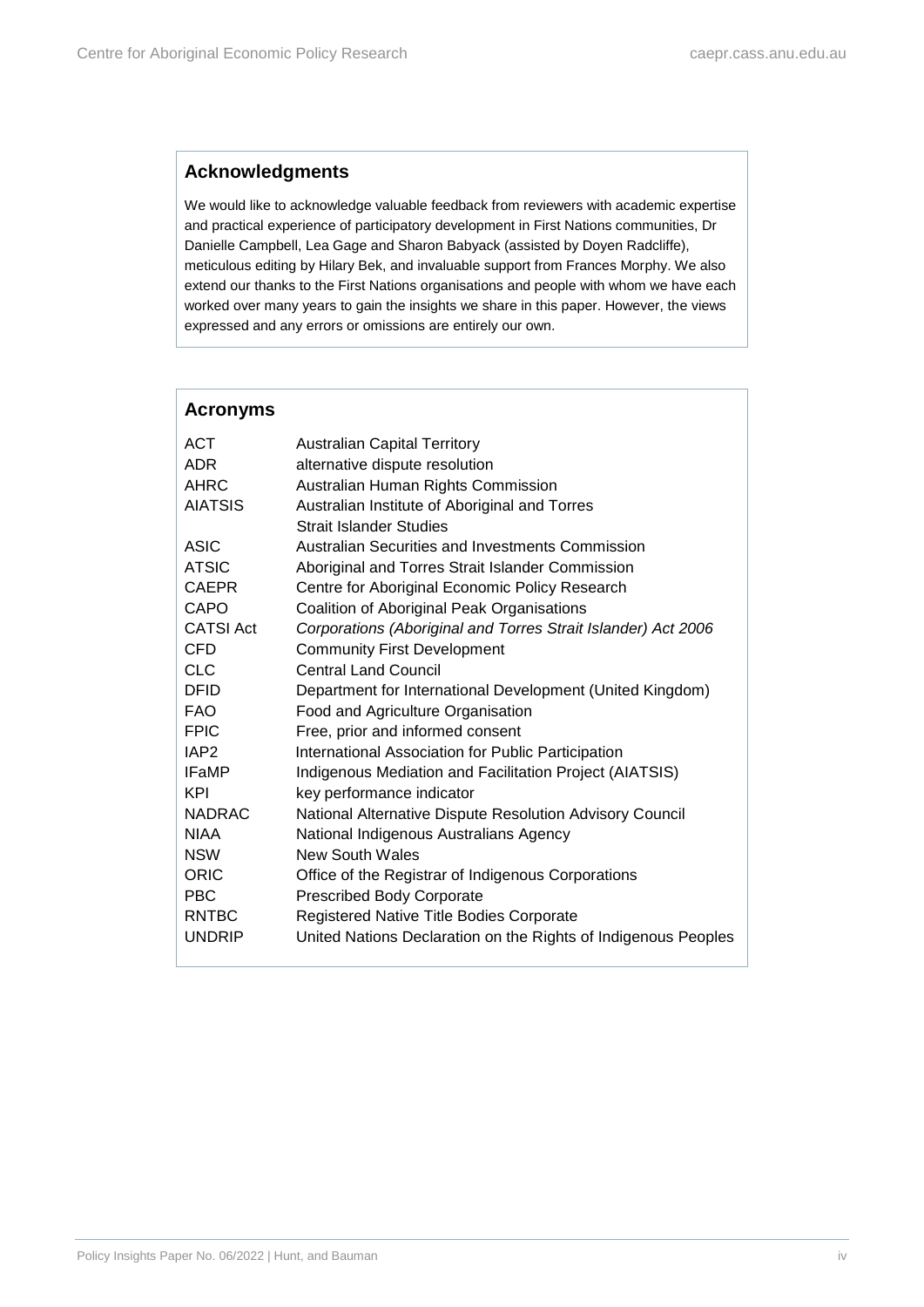# **Contents**

| Series note                                                                                           | ii  |
|-------------------------------------------------------------------------------------------------------|-----|
| Abstract                                                                                              | iii |
| Acknowledgments                                                                                       | iv  |
| Acronyms                                                                                              | iv  |
| Introduction                                                                                          | 1   |
| Background                                                                                            | 1   |
| The current policy landscape                                                                          | 2   |
| Understanding key concepts and how they are applied                                                   | 5   |
| Nothing new under the sun: Participatory development practice                                         | 14  |
| Participatory development with First Peoples in Australia                                             | 17  |
| The messiness of governance for participatory development                                             | 19  |
| Back to the drawing board of change                                                                   | 21  |
| The missing piece of infrastructure: An indigenous participatory development and engagement institute | 22  |
| Conclusion                                                                                            | 25  |
| References                                                                                            | 27  |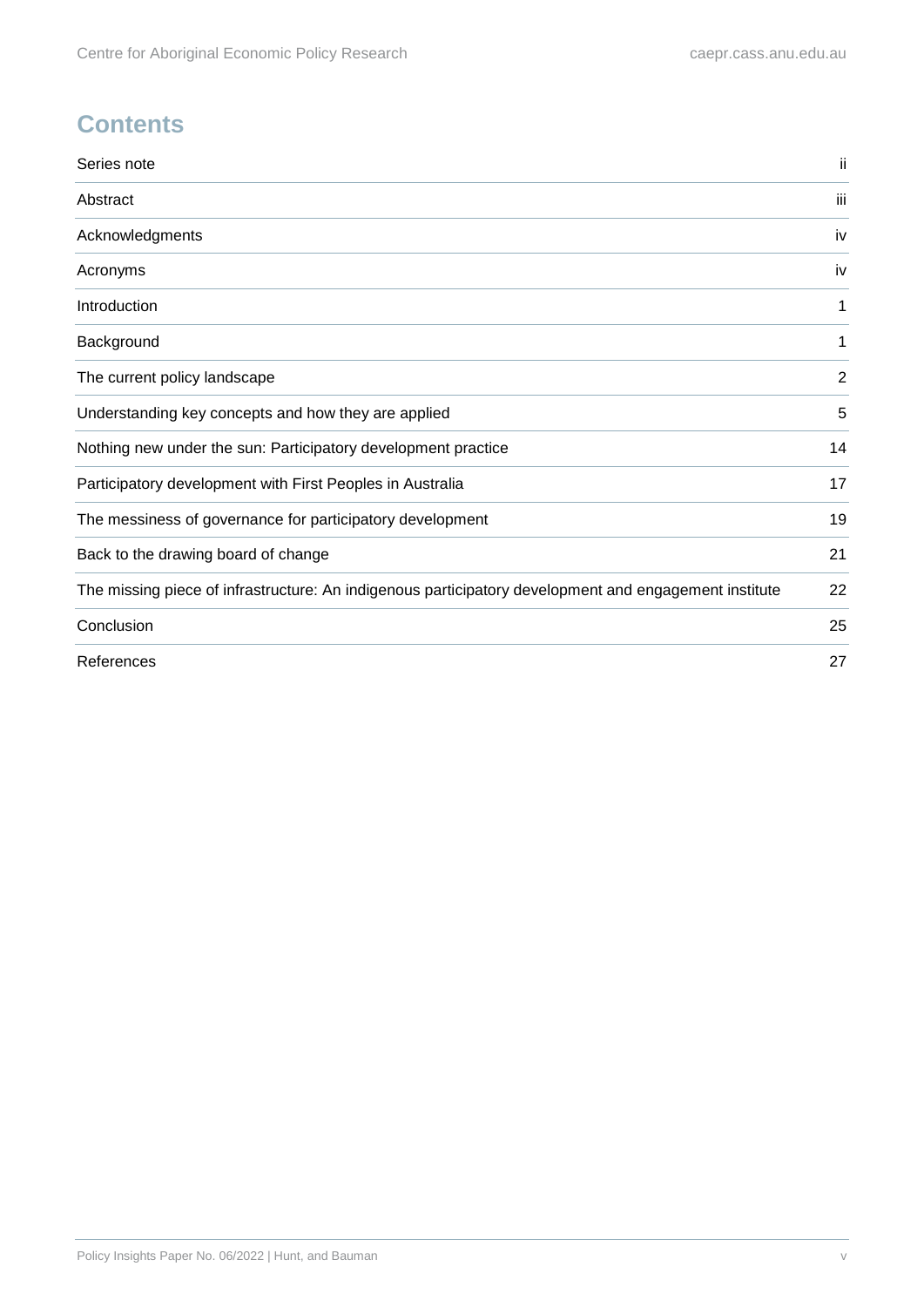### <span id="page-5-0"></span>**Introduction**

This paper explores what is needed to enable First People<sup>1</sup> to genuinely participate and make meaningful decisions about their own development, own the outcomes and take responsibilities with governments and others, where appropriate, for their implementation. This is in line with the Indigenous right to self-determination and the exercise of free prior and informed consent (FPIC) in the United Nations Declaration of Indigenous Peoples (UNDRIP). The paper sketches the current context for Indigenous development, then explores what participatory development and key related concepts imply in practice, referring particularly to 'place-based' initiatives at various scales. We argue that it is necessary to use more participatory and inclusive development processes to realise the improvements that engagements between First Peoples and other parties aim for, as well as to enable First People's organisations to work with their own people effectively. Processes and their outcomes are inextricably interlinked. We argue that there is an urgent need for more people skilled in participatory development practice who can enable genuinely empowering engagements to achieve change, and finish by identifying a need for more skilled, particularly Indigenous, participatory development facilitators and for institutional support to foster such a community of interest.

While this paper focuses largely on why this is important with changes afoot in Australian Government policies, we recognise that many aspects of Indigenous policy and programming are state and territory responsibilities, and that the issues we raise apply equally to them.

## <span id="page-5-1"></span>**Background**

From 1990, the Aboriginal and Torres Strait Islander Commission (ATSIC) with its interwoven national and regional councils, provided a governance structure which facilitated First People's local and regional input to national policies, including some national and regional decision-making powers and the management of at least some programs (Pratt, 2004). Since the abolition of ATSIC in 2004–05, Indigenous policy has generally shifted to 'mainstreaming' and 'normalisation'. Many of the Indigenous programs and institutional arrangements that existed in the latter part of the 20th Century have been systematically dismantled and replaced with often 'punitive social policies' (Jordan et al., 2020, p. 22). And despite the rhetoric of doing business in partnership with Indigenous people (Turnbull, 2017, 2018), we have mostly seen 'government knows best' top-down strategies which government itself has now recognised to have been unsuccessful and is trying to change (Morrison, 2020).

Commonwealth Indigenous policy of the last 20 years has moved away from any suggestion of supporting Indigenous rights and self-determination, as they might be understood in the UNDRIP. Earlier efforts towards (limited) Indigenous decision-making and control during the self-determination policy period from the 1970s to the 1990s, have given way to bureaucratic, legal and administrative procedures which have left many Indigenous people often feeling powerless to affect the changes they would like to see.<sup>2</sup> But change is afoot in the rhetoric and policies of Commonwealth and other jurisdictions, towards self-determination, shared decision-making, and empowerment of First Peoples. Such change is long overdue, but little attention has been paid to how these ideal changes will be implemented locally and we argue that this will require skilled facilitation.

Self-determination implies that First People have a say in decisions affecting them and need to give their free, prior and informed consent (FPIC) to matters affecting them. The UNDRIP confirms the rights of Indigenous peoples to be consulted in 'good faith…in order to obtain their free prior and

interchangeably in this paper particularly as we draw from international and Australian sources that use these various terms.

 $\overline{a}$ <sup>1</sup> The terms 'First People(s'), 'Aboriginal and Torres Strait Islander People(s)' and 'Indigenous people(s)' are used

<sup>&</sup>lt;sup>2</sup> Such powerlessness was expressed in the Uluru Statement from the Heart (2017).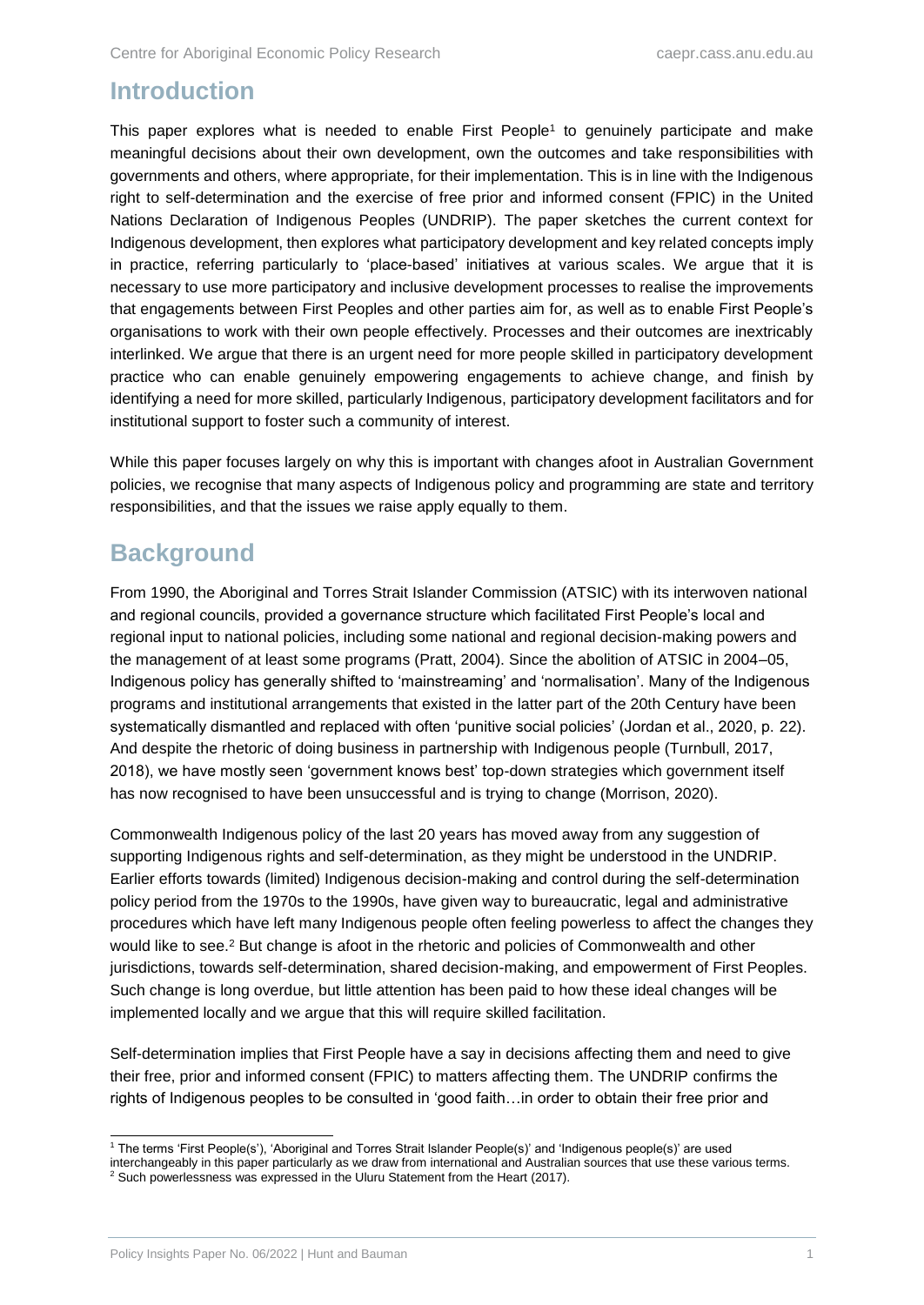informed consent' (Article 19); 'to participate fully, if they so choose, in the political, economic, social and cultural life of the state' (Article 5); and to participate in 'the decision-making in matters that would affect their rights' (Article 18).

FPIC represents an international standard, not only for the corporate world and governments but also for Indigenous corporations in their own decision-making processes. But the diversity and complexity of the governance landscape including organisational roles and mandates, raises important questions about who will be empowered to provide the free, prior and informed consent which governments (and others) are required to obtain in their programs with First Peoples: representatives of community controlled organisations, their members, constituents, service beneficiaries, traditional owners or community residents? Who is to provide consent? And how? In a changing policy landscape these questions are important and highly relevant.

First Peoples have experienced exclusion and marginalisation for a long time. And there is no overnight 'one size fits all' fix. There is a need to provide opportunities for empowerment and participation, on First Nation terms, if power relationships are to be genuinely transformed. If the right to self-determination is taken seriously, First Peoples should participate in processes which align with their aspirations, beyond 'co-design' processes which remain within non-Indigenous frameworks (Haviland et al., forthcoming). We argue that operationalising FPIC requires a participatory development approach, at a range of scales from local to regional and ultimately national decisionmaking, changes to both the governance of governments and of Indigenous corporations and to funding regimes.

### <span id="page-6-0"></span>**The current policy landscape**

Around the world governments have shifted since the 1990s from earlier models of working in close relationships with people, to arms-length contracting of external corporations to deliver services and meet key performance indicators (KPIs) under increasingly tight contract conditions (Kelly & Westoby, 2018, see pp. 5–9). Anthony Kelly and Peter Westoby (2018) note that the opening of the global economy in a deregulated environment meant that governments' emphasis shifted. Public servants' close working relationships with Indigenous people transformed from 'provider' to 'purchaser'; outputs and outcomes became the focus rather than inputs [and impacts]; and 'competitive tendering rather than stability and continuity…' (p. 7) became the norm. Workers and community members felt like 'objectified instruments of service delivery, or statistical numbers on graphs' (p. 7). In Australia this global phenomenon has reduced opportunities for self-determination and Indigenous-led policies and programs (Howard-Wagner, 2018).

Against this environment there are currently two major policy initiatives that cut across many areas of federal government engagement with First Peoples: the first is the Constitutional Reform process including the Uluru Statement from the Heart (Davis, 2018), the policy focus of which has transformed into the Voice proposal (Langton & Calma, 2020, Australian Government National Indigenous Australians Agency (NIAA) 2020, Australian Government NIAA, 2021a); and the second is the 2020 National Agreement on Closing the Gap. Both aim to transform structural and working relationships between governments and First Peoples often through processes of 'co-design' (Langton & Calma, 2020), shared decision-making and greater community control, though how they relate to each other is unclear (Turner, 2020).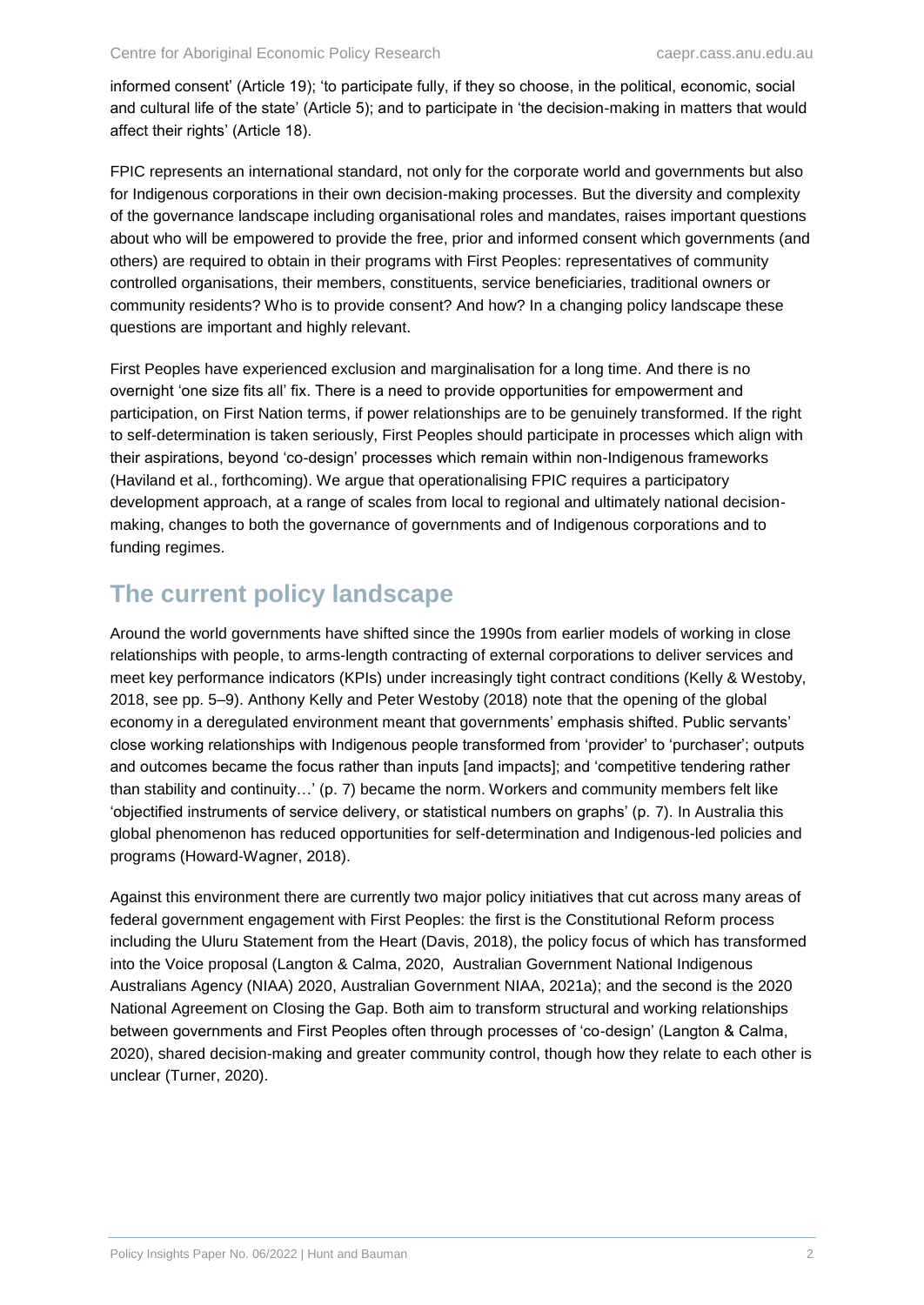Meanwhile, several jurisdictions (Victoria, Northern Territory and Queensland)<sup>3</sup> have embarked on the long process of commencing Treaty negotiations with First Peoples,<sup>4</sup> (Northern Territory Treaty Commissioner, 2020). The processes by which treaties, agreements or plans are developed raise many issues about government approaches to engagement as well as to decision-making and conflict management processes and participation including as they are applied by Indigenous organisations with their constituents

#### **Constitutional reform and the Voice proposal**

Following a tortuous Constitutional Reform process (Davis 2018; (NIAA) 2020; Rowse 2021), the final proposal for a Voice to government (not Parliament as envisaged by the Uluru Statement) presented in late 2021 (Australian Government NIAA, 2021a) envisages a national Voice, state/territory Voices, and 35 Local or Regional Voices which are to:

*…undertake community engagement, provide advice to, and work in partnership with all levels of government. They would work together to set strategic directions to improve policy, program and service delivery outcomes for communities in the region and provide joint advice about how investment can be better aligned to local priorities and strategies (referred to as 'shared decision-making')…Local & Regional Voices would work cooperatively with and not displace or undermine existing bodies* (Australian Government NIAA, 2021a, p. 10)*.*

It is as yet unclear how these bodies will relate to existing ones and this will need to be locally determined, but it seems likely that a range of understandings and protocols about roles and responsibilities of different organisations to each other will be required in each region. The Voice partnership arrangements are expected to be based on a range of principles, among them empowerment and inclusive participation, with First Peoples having greater control and voice in their affairs – which is referred to as a self-determination approach (Australian Government NIAA, 2021a).

#### **Closing the Gap**

The other major policy initiative is the 2020 National Agreement on Closing the Gap. In 2018 the Closing the Gap Report to Parliament stated: 'One of the key lessons we have learned is that effective programs and services need to be designed, developed and implemented in partnership with Aboriginal and Torres Strait Islander people' (Australian Government Department of the Prime Minister and Cabinet 2018, p. 8). But a 2019 independent Retrospective Review of the original Closing the Gap policy found that Indigenous people lacked confidence in government's willingness or ability to take up Indigenous-led solutions. It indicated that for governments to be responsive to Indigenous-led solutions, this would require considerable re-thinking, re-training and changes in accountability arrangements within governments (Australian Government Department of the Prime Minister and Cabinet, p. 19).

In his Closing the Gap Speech to Parliament in February 2020,<sup>5</sup> Prime Minister Morrison (Morrison, 2020) indicated government was now endorsing a significant change, stating:

treaty-process-aboriginal-victorians-act-2018/001); in June 2018 the Northern Territory Government and Land Councils agreed to establish a Treaty Working Group and the Treaty Commissioner was appointed in March 2019.

 $\overline{a}$ <sup>3</sup> South Australia's initial attempt at Treaty preparations was aborted following a change of government in 2018, and the Australian Capital Territory (ACT) Government announced in 2021 that it is willing to commence a Treaty process. <sup>4</sup> *Advancing the Treaty Process with Aboriginal Victorians Act 2018* (https://www.legislation.vic.gov.au/in-force/acts/advancing-

<sup>5</sup> There was no Closing the Gap Statement to Parliament in February 2021 as the signatories to the new July 2020 agreement were developing implementation plans to be announced in July 2021.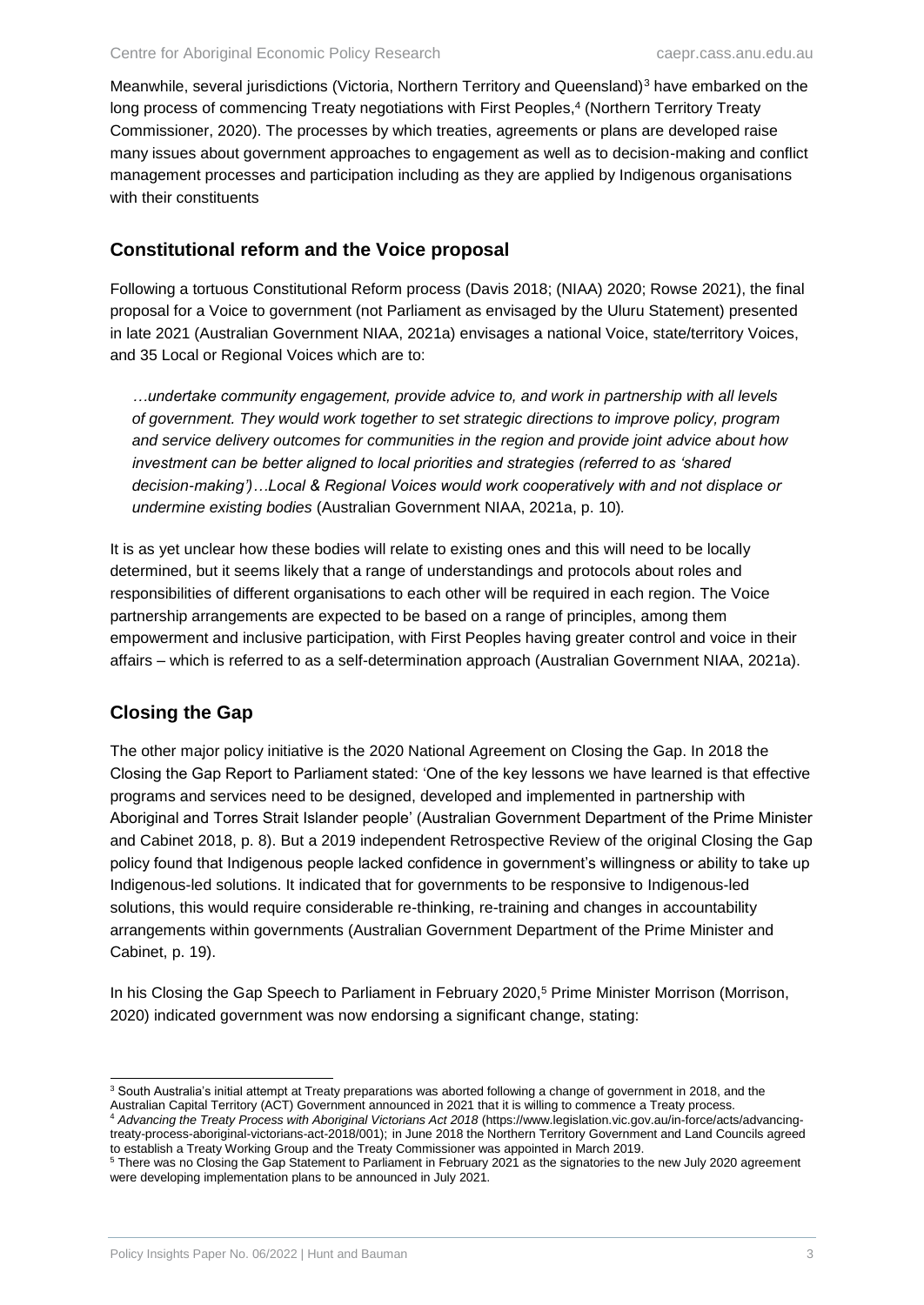*Over decades, our top down, government knows best approach has not delivered the improvements we all yearn for…We perpetuated an ingrained way of thinking, passed down over two centuries and more, and it was the belief that we knew better than our Indigenous peoples. We don't. We also thought we understood their problems better than they did. We don't. They live them…Our new approach to Closing the Gap…is built on partnership. On giving back responsibility. An approach of listening. Of empowering. Of government providing the capabilities, so that Indigenous Australians can make their best choices. Of all governments accepting their own accountabilities. And of owning up to a path, that despite the very best of intentions of all Governments, hasn't worked.*

The 2020 National Partnership Agreement is co-owned with Indigenous partner organisations in a complex web of systems, structures and institutions, and administered by state, territory, local and national governments through a multitude of departments, in equally complex Indigenous local and regional cultural governance systems and broader organisational networks. It focuses on four reforms related to the processes that governments use in their interactions with First Peoples, communities, and organisations to achieve sixteen socio-economic targets. The agreement is largely about the provision of government services in areas such as health, education, employment, housing, incarceration, and relationships with land and waters (Coalition of Aboriginal Peak Organisations (CAPO) & Australian Governments, 2020). States and territories announced their detailed implementation plans during 2021 (Australian Government 2021b). An intended outcome is that 'Aboriginal and Torres Strait Islander people are empowered to share decision-making authority with governments to accelerate policy and place-based progress on Closing the Gap through formal partnership arrangements' (p. 3). The place-based agreements are to ensure that a wide cross-section of Aboriginal people's voices is heard, that 'self-determination is supported', and that 'partnership parties have access to the same data and information, in an easily accessible format, on which any decisions are made' (p. 6).

While the National Agreement on Closing the Gap focuses on the substantive targets that will drive government actions, many are interrelated. They demand holistic programs that address root causes of the problems they seek to solve (Government of South Australia, Department of Human Services, 2019) and require significant participatory development skills. Achieving the targets requires quite deep social transformations including the healing of those whose lives are trauma-affected, restoring or managing fractured or dysfunctional relationships, reducing violence, and nurturing wellbeing and safety, as 'whole' wellbeing is at the core of Indigenous development success (Durie, 2011; Thomassin et al., 2020). It is also necessary to ensure that the Closing the Gap and Voice processes are open to Indigenous knowledge systems and holistic ideas about wellbeing.

And while 'self-determination', 'empowerment', 'partnerships', 'place-based', 'shared decision-making' and other buzz words appear in current policy discourse, there is no guidance as to *how* these goals might be achieved. Yet the key message from the literature is that empowering *processes* lead to empowered outcomes; imposed and poorly facilitated decision-making processes do not. They usually deny procedural fairness and lead to conflict (Bishop, 2009a, 2009b, 2015, 2019; Perkins & Zimmerman, 1995). The attention now paid in development agencies to political economy analysis also reflects the recognition that empowering development is an inevitably political process, and it requires practitioners who can analyse the political interests and dimensions in any context to 'reveal the underlying interests, incentives and institutions that enable or frustrate change' (Department for International Development (DFID), 2009, p. 1) and who can shift these to enable the more marginalised to be empowered, and so effect change.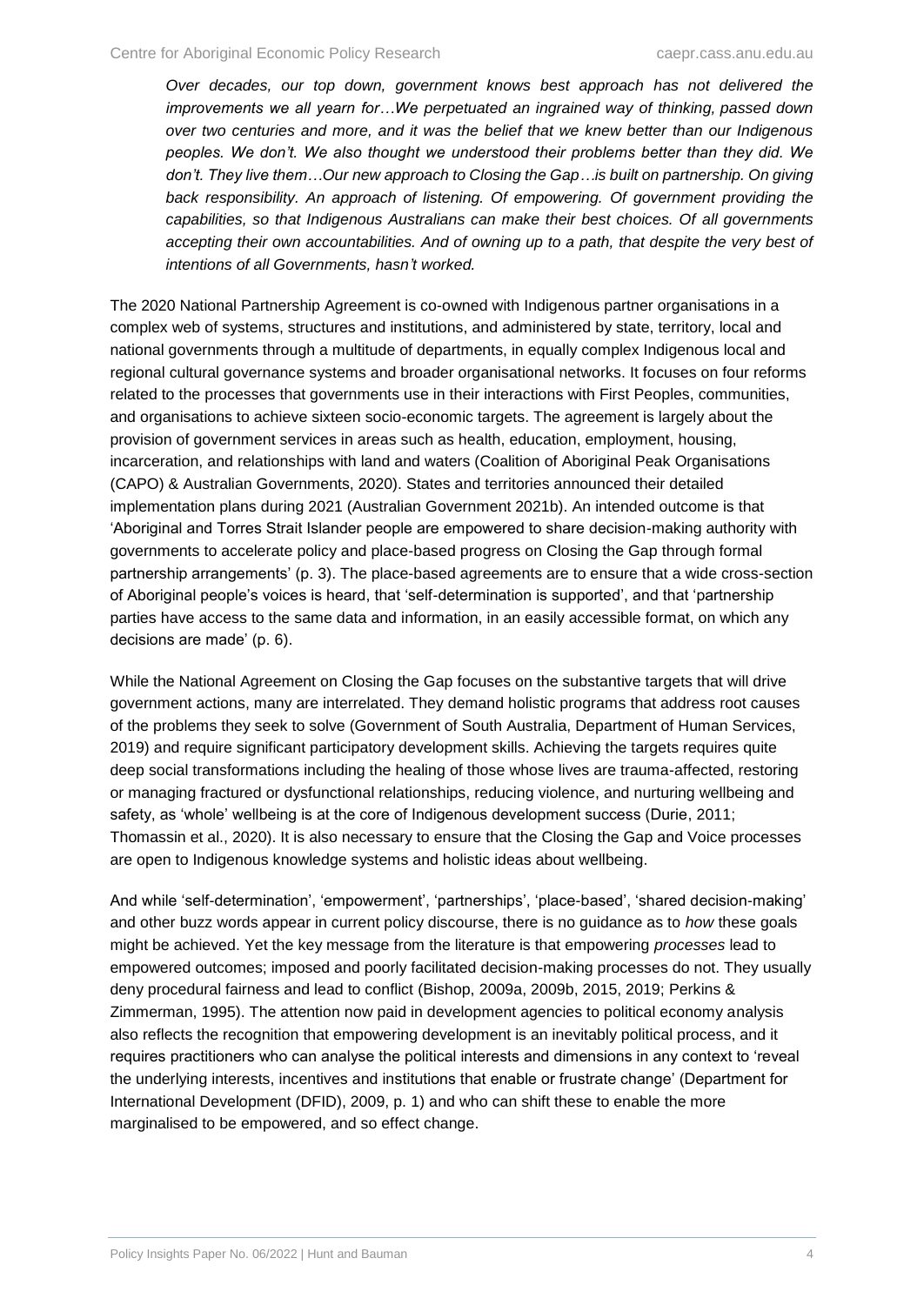Changing the way governments work with Indigenous Australians and considering how Indigenous Australians and their organisations work with each other will be critical to whether the targets are reached. For the Closing the Gap and the Voice proposal to have any impact, the place-based processes which are needed to complement 'top-down' initiatives, must shift away from business as usual 'consultation' processes. There is a need to clarify what is meant by 'place' and 'community'. At what scale? Which communities of interest? Who should participate in decision-making? Who wants to? These complex issues require the facilitation of deep conversations within governments and Indigenous communities and between them. But people with the specialised communication skills to facilitate such processes are few and far between and there is an urgent demand, particularly for Indigenous practitioners.

We argue that skilled Indigenous participatory development including capacity building and engagement services are a critical missing piece of infrastructure in realising the aims of the Closing the Gap refresh and the Voice proposals. These services are essential to facilitate participation because the decision-making processes in which First Peoples and communities are involved will determine the sustainability of outcomes. Without ownership of outcomes by First Peoples, supported by appropriate implementation measures and funding, there will remain a large gap between the rhetoric of policies and Indigenous realities on the ground.

# <span id="page-9-0"></span>**Understanding key concepts and how they are applied**

There is a need to build shared understandings about the key concepts, policies and rights on which this 'new' way of doing business is apparently based. These include what rights-based policy might mean, and how different players understand the concepts of self-determination; free prior and informed consent (FPIC); empowerment; participation; shared decision-making; co-design and partnerships. These critical concepts, which are inextricably interwoven, will have different meanings to different people, including amongst First Peoples themselves. Ultimately, what these terms mean in practice is a matter for First Peoples to define themselves at local, regional and national levels, as they are informed by their meanings in international law and the conditions of possibility on the ground. In the following section we define *our* understanding of the terms and assess how they are currently being implemented, and explore how to strengthen them in practice, drawing on literature and our own experience.

#### **Rights-based**

Rights-based approaches to policies and programs are those which are based on universally recognised human rights, including Indigenous-specific rights, and which respect those rights in the processes they use. They aim to ensure that Indigenous people realise their civil and political rights, as well as social, cultural and economic rights through their activities. Participation itself is a human right (Food and Agriculture Organisation (FAO), 2016).

Many engagement processes fall short of what First Peoples might consider to be a just response to sharing their land and enabling the realisation of rights (Hunt, 2013). First peoples can rightfully expect to enjoy conferral of rights, interests and decision-making powers in Australian law, power sharing and equal partnerships, involvement in policy formulation, planning, management and evaluation, all in a paradigm of self-determination. At issue is how rights, including the principle of FPIC, are operationalised and implemented as discussed below. A rights approach can assist in levelling an asymmetrical playing field (see partnerships below) and be empowering. The UNDRIP encapsulates the rights that First Peoples should enjoy, and the wider human rights framework within which it has been framed draws attention to within-group rights.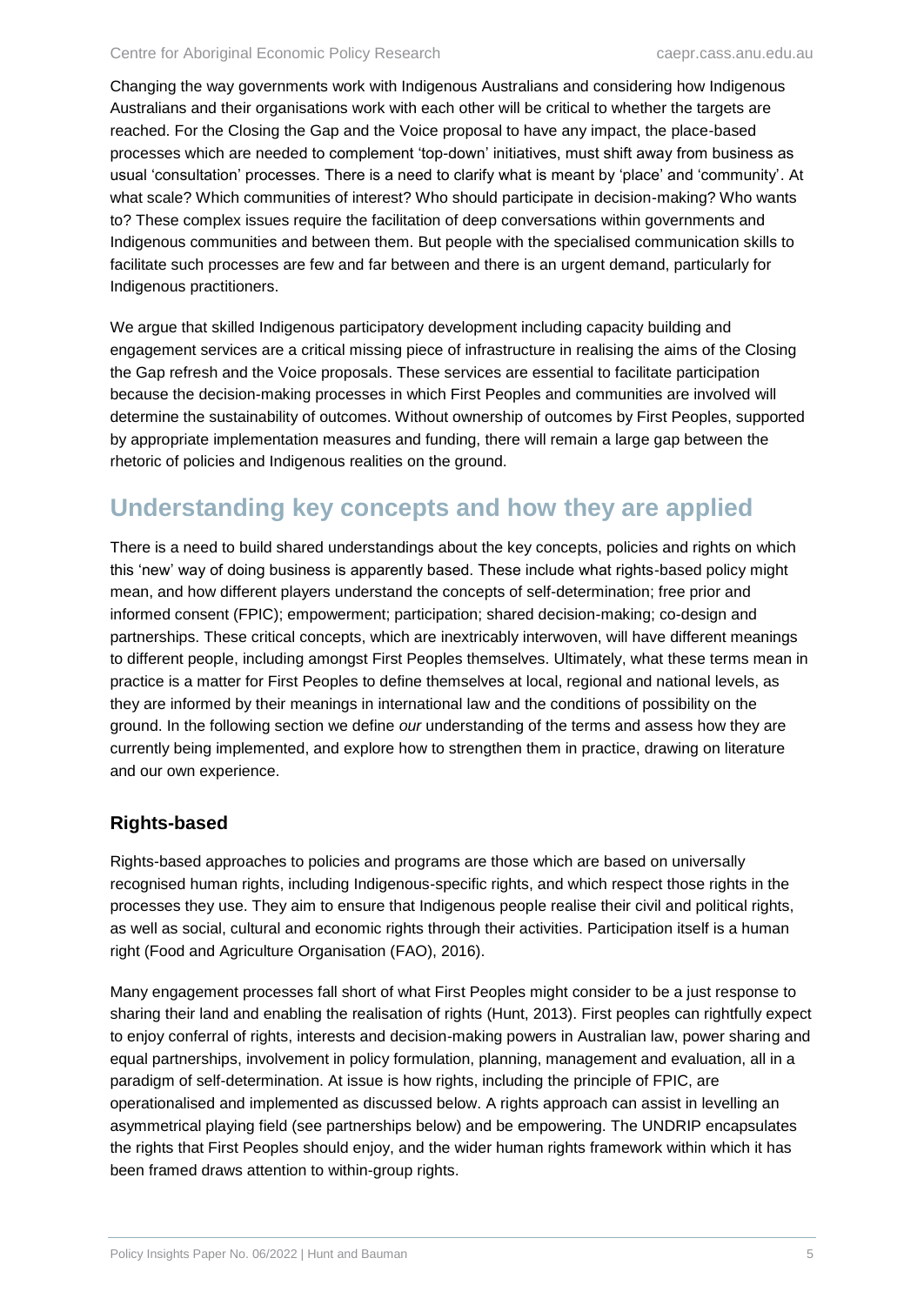#### **The right to self-determination**

The Australian Government indicated its support for the UNDRIP in 2009, and a rights-based approach to policy to align with these rights as well as other citizenship rights. But as is the case for several other countries, it sees the UNDRIP as 'non-binding' and 'aspirational' (Macklin, 2009) and as a 'framework to guide states' (Davis, 2012, p. 36): it does not recognise the full right to selfdetermination.

Article 3 states 'Indigenous peoples have the right of self-determination. By virtue of that right they freely determine their political status and freely pursue their economic, social and cultural development.' Thus First Peoples have the right to self-determination as peoples, but the Australian Government does not recognise First Nation peoples as political entities; the closest they get is recognition of native title holding groups, but this recognition only applies to their rights in land and waters, not governance of their people or sovereignty over their country (O'Faircealleagh, 2015).

Nevertheless, First Peoples are increasingly taking the initiative and asserting or exercising de facto jurisdiction and entering into intergovernmental-like negotiations and agreements with various levels of government (Vivien et al., 2017). Vivien et al. make the point that governments should not confuse First Nation polities with the community organisations these nation groups 'use as tools to interact with Australian governments, corporations and service entities' (2017, p. 222). They argue that confusion in understandings about the differences between 'government' by polities and 'management' by community organisations continues to hinder government relations with First Peoples, and First Peoples' abilities to develop legitimate and effective governance arrangements. How these polities and community organisations articulate with each other matters.

Different approaches in state and territory jurisdictions also reflect different understandings of selfdetermination. For example, Hunt (2017) has discussed different ways in which the New South Wales (NSW) government has approached Aboriginal self-determination, while the Victorian government has articulated a whole of government self-determination strategy (Victoria State Government, 2018, 2019) and embarked on a related treaty process. Vivian et al. (2017) argue that the Australian federation could accommodate overlapping or shared jurisdiction with First Peoples polities, though such issues of shared sovereignty are not the subject of this paper.

This makes it possible for governments to 'impose' what they understand by 'self-determination' on First Peoples along what should be a shared journey of change. There is a need for First Peoples to develop their own understandings about what 'self-determination' means, regionally and locally, at stages along this journey and to share these meanings in conversations with each other and with governments. One size does not fit all. Some community organisations may express their right to selfdetermination in terms of their desires to have greater control of how they carry out programs, and to be primarily accountable to their people, rather than to the requirements of their government funders. Others might see self-determination as the assertion of native title rights or sovereignty. Our understanding of self-determination in this paper refers, in the first instance, to what First Peoples themselves mean by it at local, regional and national levels. In our experience, this is almost inevitably related to greater Indigenous control and power in decision-making through First Peoples' representative groups, and the community organisations they use to advance interests and improve wellbeing (see, e.g., Behrendt & Vivian, 2010).

The excitement of self-determination in the 1970s and 1980s where Indigenous people in the Northern Territory, for example, were acting to move to outstations, and enjoying the early experience of selfdetermination and land rights policies has now faded (Bauman, 2001). Over the intervening years,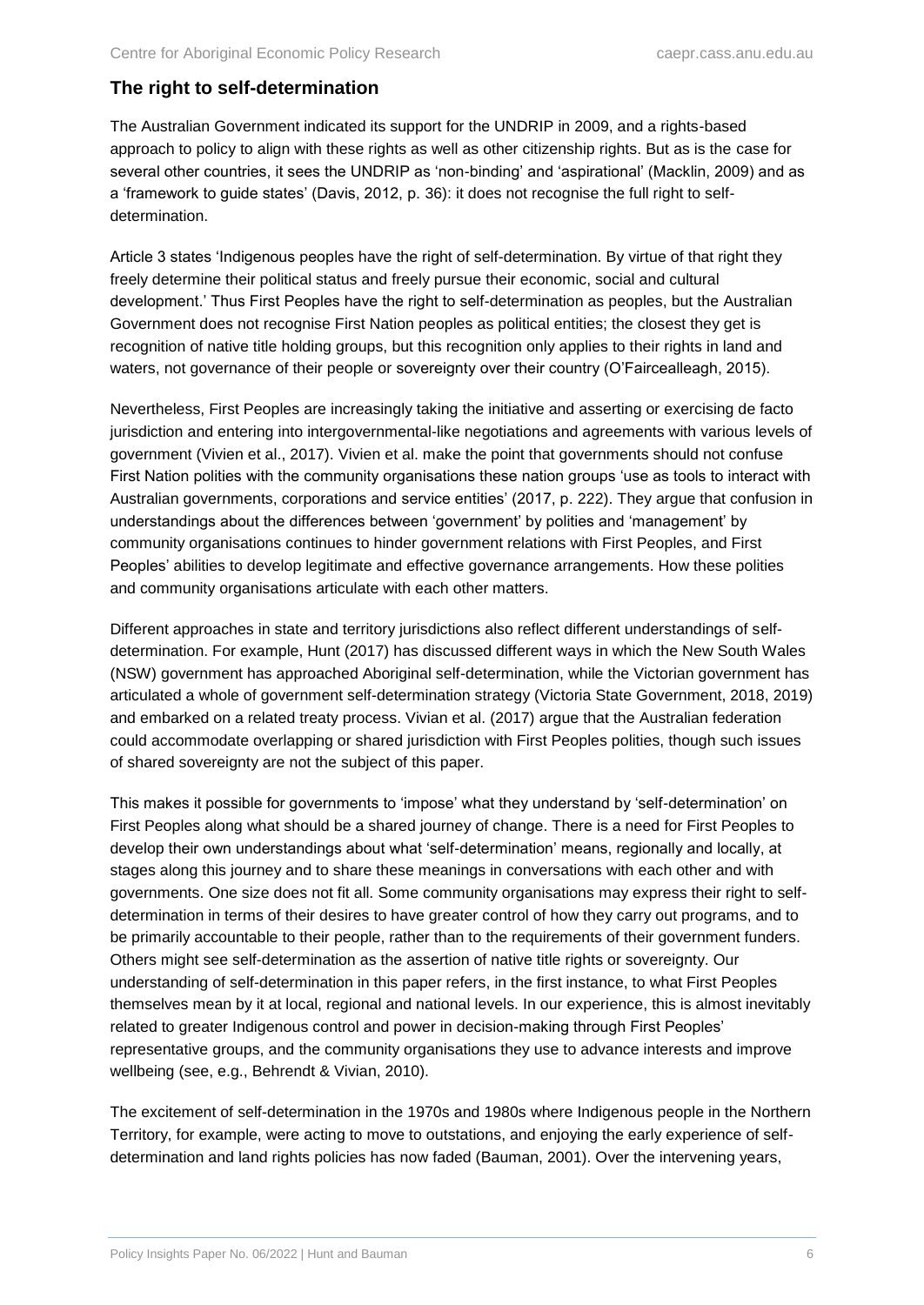with increasing bureaucratisation and interminable but mostly ineffective consultations, people have become consultation fatigued, seeing little change for their investment. As a result, some may no longer even bother to engage in these almost ritual processes.

#### **Free prior and informed consent**

In addition to the right to self-determination, embedded in the UNDRIP is the principle of FPIC. According to the Australian Human Rights Commission (2020), FPIC entails the following elements:

*i. Free means no force, coercion, intimidation, bullying and/or time pressure.*

*ii. Prior means that Indigenous peoples have been consulted before the activity begins.*

iii. Informed means that Indigenous peoples are provided with all of the available information *and are informed when either that information changes or when there is new information. It is the duty of those seeking consent to ensure those giving consent are fully informed. To satisfy this requirement, an interpreter may need to be provided to provide information in the relevant Indigenous language to fully understand the issue and the possible impact of the measure.* 

*To satisfy this requirement of the principle, information should be provided that covers (at least) the following aspects:*

- *the nature, size, pace, reversibility and scope of any proposed project or activity*
- *the reason(s) or purpose of the project and/or activity*
- *the duration of the above*
- *the locality of areas that will be affected*

*• a preliminary assessment of the likely economic, social, cultural, and environmental impacts, including potential risks and fair and equitable benefit sharing in a context that respects the precautionary principle*

*• personnel likely to be involved in the execution of the proposed project (including Indigenous peoples, private sector staff, research institutions, government employees and others)*

*• procedures that the project may entail.*

*iv. Consent requires that the people seeking consent allow Indigenous peoples to say 'yes' or 'no' to decisions affecting them according to the decision-making process of their choice. To do this means Indigenous peoples must be consulted and participate in an honest and open process of negotiation that ensures:*

- *all parties are equal, neither having more power or strength*
- *Indigenous peoples are able to specify which representative institutions are entitled to express consent on behalf of the affected peoples or communities (Australian Human Rights Commission, 2020, p. 26).*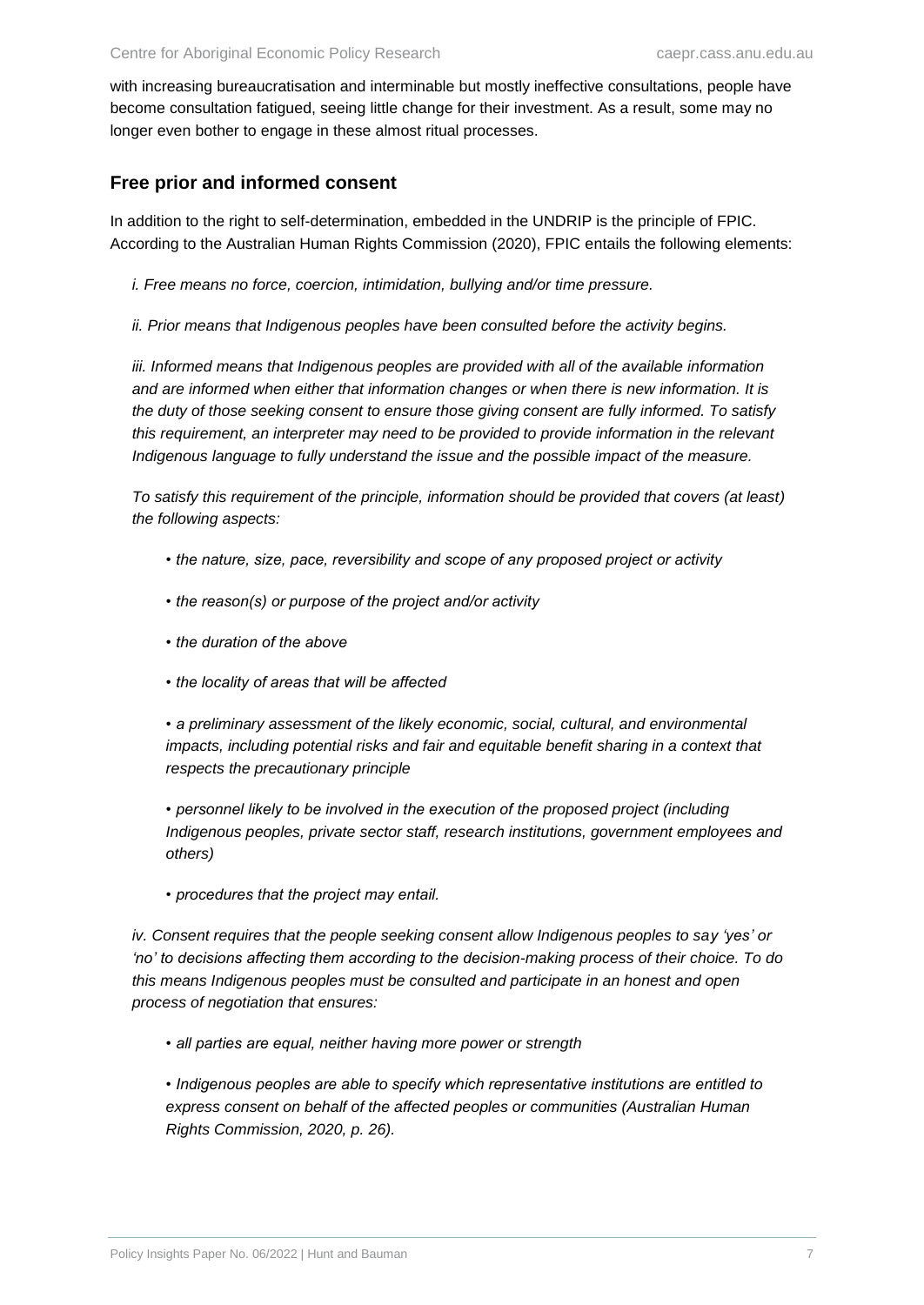A United Nations agency guide on FPIC also makes the important point that consent must be ongoing as processes evolve and conditions change, and can be withdrawn. Furthermore, it encourages the participation of those with diverse interests: women, youth, the elderly, and those with disabilities, for example (FAO, 2016, p.16).

The question of who gives consent and how it is achieved can be vexed. It is a matter of scaling up and scaling down and applying the principle of subsidiarity where those who are most impacted by decisions have a greater say (see below), as well as reflecting (sometimes contested) First Peoples protocols about who has the right to speak on particular matters relating to Country. Processes to reach consent among First Peoples matter. They take time and may need skilled facilitation and assisted negotiation.

#### **Participation and empowerment**

Participation seen as a right, as it is in Articles 3 and 5 of the UNDRIP, should enable people to participate meaningfully in defining and achieving their own development in line with their right to selfdetermination.<sup>6</sup> Participation is intended to lead to empowerment, but whether it does depends very much on the processes used. A common understanding of empowerment is that it is:

*an intentional ongoing process centred in the local community, involving mutual respect, critical*  reflection, caring, and group participation, through which people lacking an equal share of *valued resources gain greater access to and control over those resources<sup>7</sup>* (cited in Perkins & Zimmerman, 1995, p. 570).

Empowerment involves processes as well as outcomes, 'suggesting that actions, activities, or structures may be empowering, and that the outcome of such processes result in a level of being empowered' (Perkins & Zimmerman, 1995, p. 570). Thus, empowering processes will vary according to scale – for individuals it may involve effective and inclusive participation in community organisations; for organisations it may involve working in equitable coalitions or partnerships with governments and others.

International research on what is needed for empowerment also indicates that resources (material, human, social, including future rights-claims and information), agency (meaning the ability to make purposeful choices), formal and informal institutions (that shape people's abilities to exercise their rights), accountability of public officials to citizens (i.e., downward accountability rather than upward), and ultimately the attainment of appropriate outcomes, create empowerment (Kabeer, 1999; World Bank, 2001). Dudgeon et al. (2012) recognise that healing is also a key part of the process of empowerment for Indigenous people.

While some First Peoples may be content to leave discussions and decision-making to those who have been chosen to represent them, others want to exercise their right to be involved in any decisionmaking which impacts them or their traditional countries. Others, struggling to live from day to day, simply do not have the capacity to participate. Land dispossession, child removals, forced dispersals across the country, stolen wages and other racist policies have contributed to poverty, poor health, disability and premature death, high rates of incarceration, and in some places, high rates of youth suicide. Families may be strong, but they are coping with all these effects simultaneously. While

 $\overline{a}$ 

<sup>6</sup> See also Ife & Tesorioro (2006, p. 150) in relation to participation as an end in itself, or as a means to an end. A rights-based approach sees participation as an end in itself, which 'attempts to empower people to participate in their own development more meaningfully' (Table 6.1, p. 150).

<sup>7</sup> According to a Perkins and Zimmerman review (1995) this definition of empowerment by the Cornell Empowerment Group 1989 is referred to most commonly.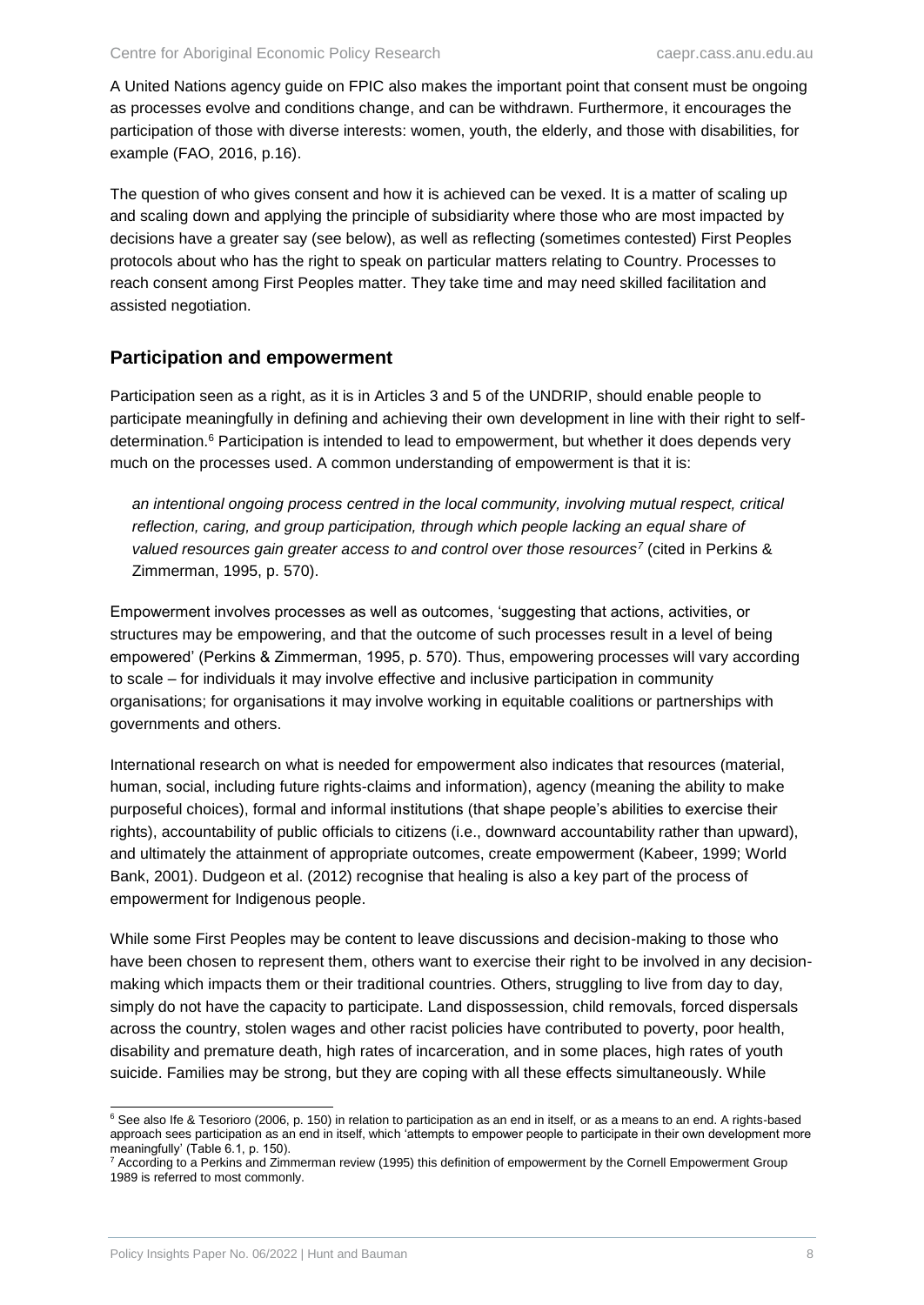reference is made to the 'right to participate', in many instances it is the fundamental capacity to participate which is at issue in these grinding conditions.

The practicalities of participation can also be logistically difficult and expensive as those who should be involved may live at significant distances from each other. Often it is only those who are employed in decision-making roles or are elected leaders who are 'consulted'.

But in societies which are well known for the primacy of localism, is it only the representative leaders of Aboriginal organisations who should participate? This localism is,

*…manifested in the expression of autonomy, in many forms of social and political life, notions of cultural authority and identity, and more specifically in views concerning 'representative' boards in Aboriginal corporations…Values and interests are asserted at the small-scale, locally based or even individual levels…The principles underlying representative democratic institutions and incorporated organisational structures by which individuals or groups delegate the right to speak for their interests to 'representatives', do not necessarily operate within Aboriginal societies*  (Martin, 2021, pp. 3–4).

Families of polity are, at one scale, key political and jural entities (Sutton, 1998), but so too are community-controlled organisations and national alliances such as the Coalition of Aboriginal and Torres Strait Islander Peak Organisations. This has many implications for what a 'place based' approach might look like and for partnerships.

Empowerment will require governments to change from service delivery and competitive tendering as a default approach, to block grant funding enabling greater First Peoples control. And community organisations will need to ensure that the views of as many Indigenous people as possible are heard, especially those most marginalised so that they realise their capacity to voice their aspirations and attain equality of agency and voice, through the participatory processes their community organisations adopt (Appadurai, 2004; Head, 2007; Hunt, 2013). It is also critical that government processes allow time for this to occur, and that Indigenous peoples take responsibility themselves rather than relying on governments. There are things that can be done that do not necessarily require funding and reliance on governments or community organisations but which require local Indigenous vision and willingness to involve others.

#### **Shared decision-making**

'Shared decision-making' is another term commonly mentioned in the Closing the Gap initiative. It is more than consultation. The challenge for governments and Indigenous people alike is to break with past engagement practices which have become engrained and expected. Changing business as usual will require rapid transformational shifts from the 'inform and consult' end of the International Association for Public Participation's (IAP2's) participation spectrum to 'collaborate and empower' (see IAP2 International Federation, 2014). However, the local, regional and national 'Voices' proposed are advisory only, hence likely to reflect the 'consult' or at best 'collaborate' points of the participation spectrum, a very weak form of shared decision-making. The mechanisms for shared decision-making are usually partnerships and co-design. But these lend themselves to 'business as usual' and responding to someone else's agenda and could not be said to be 'Indigenous led'. First Peoples, governments and others are implicated. In at least some instances, governments are seeking direction from First Peoples; but where this occurs, there are often inadequate implementation measures to make them happen and insufficient funding to sustain them.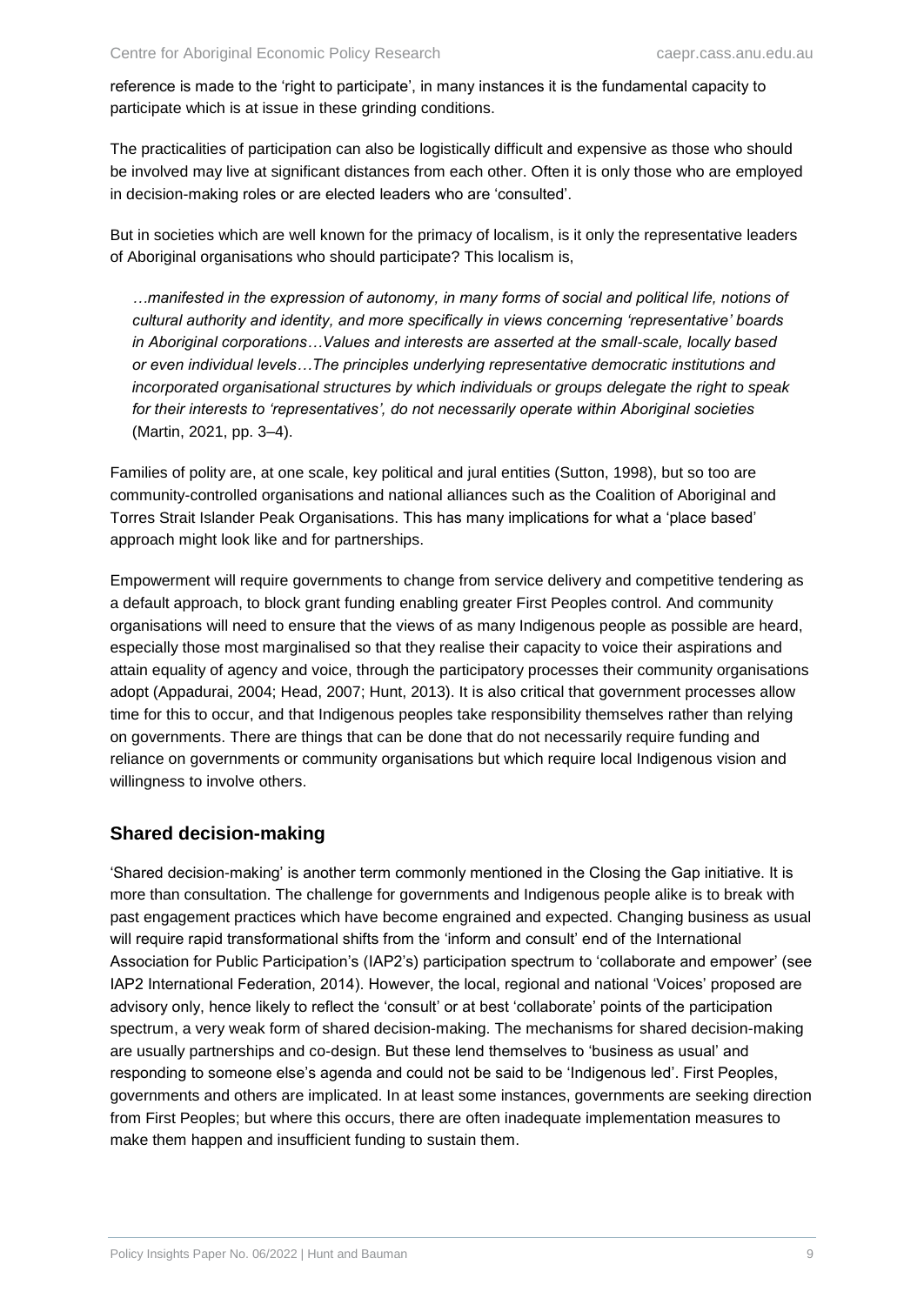#### **Partnerships**

Genuine partnerships involve a process of the co-production of meaning. They are a journey of growing human capabilities, ongoing negotiations, the building and maintaining of relationships and accounting for changes in aspirations over time (Bauman et al., 2013). The initial brokering of partnerships and the way in which negotiations take place are critical to future success (Bauman et al., 2013). They set what Appadurai calls 'the terms of recognition', establishing 'the conditions and restraints under which the poor negotiate the very norms that frame their social lives'. In turn, these arrangements impact their 'capacity to give voice [and] to debate directions for collective social life' (Appadurai, 2004, p. 66–68).

Ideally, the 'terms of recognition' of First Peoples rights and interests, including the right to selfdetermination, would provide the entrance point to negotiations with governments, as well as the basis of the planning processes that often accompany or immediately follow negotiations. With such rights, including the rights of First Peoples vis-à-vis each other, clearly recognised in partnership agreements, plans could then set out how rights are to be realised in practice. The actualisation of rights on the ground could also provide benchmarks for future monitoring and evaluation processes. Such a rights approach would enable greater First People's confidence and assist in balancing what is often an uneven playfield.

Partnerships are also about power and mutual responsibilities and accountabilities. Ultimately, the effectiveness of partnerships is dependent upon the political will of all parties and individuals to share power and engage with and listen to each other in activities on the ground (c.f. Haynes, 2009, p. 112– 123). Some of the elements that might characterise genuine partnerships with First Peoples organisations would include:

- an acceptance of the principle that a local First People's organisation has the right to set the agenda and approach for its own work which is consistent with self-determination and FPIC
- working to accomplish mutually agreed goals and accepting *joint responsibility* and accountability for achieving them (assisting if things don't go to plan, and reconsidering the approach in an adaptive management style)
- long-term involvement and flexibility to adapt to circumstances, rather than short-term project engagement with tightly prescribed processes
- defined mutual roles and responsibilities of all partners
- agreed implementation plans and processes
- agreed measures of success and ways to evaluate their achievement
- trust, respect, integrity, accountability, and equality among partners (Bauman et al., 2013; Fowler, 2000).

But words like 'partnership' once implying serious relationships, 'used sparingly' and 'forged out of deep, long term commitments' have often been 'emptied of principles, values and relationships' (Kelly & Westoby, 2018, p. 8). The example of an organisation or government writing contracts and KPIs and providing funds for 'partners' to deliver, often described as a partnership, is a contractual relationship, and raises questions of equality and the distribution of power amongst those referred to as partners.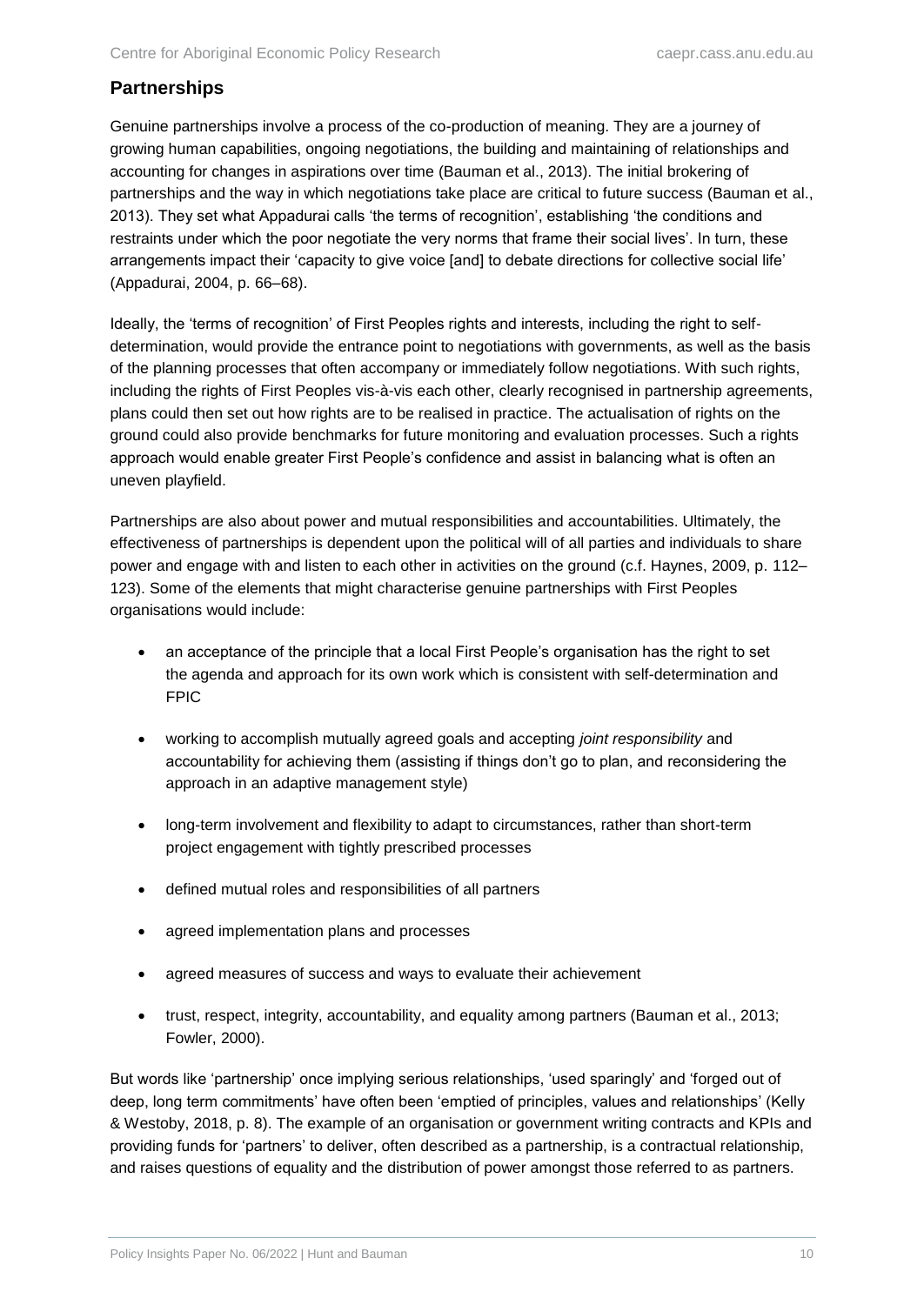Personalities and inter-subjectivities play an important role. Public servants, staff and representatives of Aboriginal organisations and other First Peoples alike may not be temperamentally suited to working in partnerships. There may be histories of antagonism between First People, governments and others which make it confronting for them to enter into partnerships. The most elaborate administrative arrangements can be undermined by 'bad blood' in relationships; and, conversely, inadequate safeguards can be ameliorated by positive interpersonal relationships.

Changes to governments, government policies, legislation and staff which happen along the partnership journey can cause their demise overnight, despite the significant investment that First Peoples and governments may have made in them. The relationships – so integral to the success of partnerships – are lost. Working in partnerships requires a serious long-term commitment on the part of the individuals involved and adequate resources. Governments face the challenge of meeting existing operational funding requirements as well as the costs of implementing the new arrangements.

All of this makes for a complex terrain in which it is often difficult for individual actors to change deeply embedded but unworkable social and policy structures that constrain the realisation of rights, and dampen enthusiasm and aspirations (Haynes, 2009, p. 15–16). Moreover, all actors are subject to difficult, often countervailing, structural forces. Some of these forces tend to draw the actors together; others push them apart.

A genuine partnership discourse, constructed jointly, could be a new form of social capital where meanings are produced through doing things together amicably and co-operatively, and in which partners share responsibility for outcomes. Agency in an intercultural field 'is exercised by all social actors according to their interests and power' (Hill, 2011, p. 82). There may always be a certain amount of 'us' and 'them'; after all, each group is likely to come to the table with quite different histories and cultures – often influenced by structural and historical power imbalances. Yet those involved are also multi-positioned individuals (including First People and governments) who, at least at times, may share more values across the 'partner divide' than within it.

Partnerships, however, are not the answer to everything: the push for partnerships can be overwhelming for governments and First Peoples alike, adding to the complexities of the system/s being negotiated. Too many poorly brokered and misnamed partnerships become a governance issue, placing further demands on First Peoples' communities and potentially weakening the links between an organisation's constituency and its leadership. If partnerships are not brokered effectively, they can foster imposed priorities unrelated to the identities, visions, needs and values of First Peoples. The primary accountability of First Peoples organisations is to their members or constituency, and care must be taken not to undermine this relationship. Inter-agency cooperation will be essential to effective engagement between governments and Indigenous communities, so that all are not overburdened, particularly First People's communities who are repeatedly called upon to make complex decisions which have intergenerational implications in time pressured situations.

Partnerships which are 'co-designed' need to put First Peoples in the driver's seat and allow governments and First Peoples to make and admit their mistakes. Most importantly, the terms of partnerships should be clearly understood by all. Some may be ongoing. Others require mutually agreed exit strategies so they do not continue in one (weakened) form or another without transferral of responsibilities and evaluation of what has been achieved.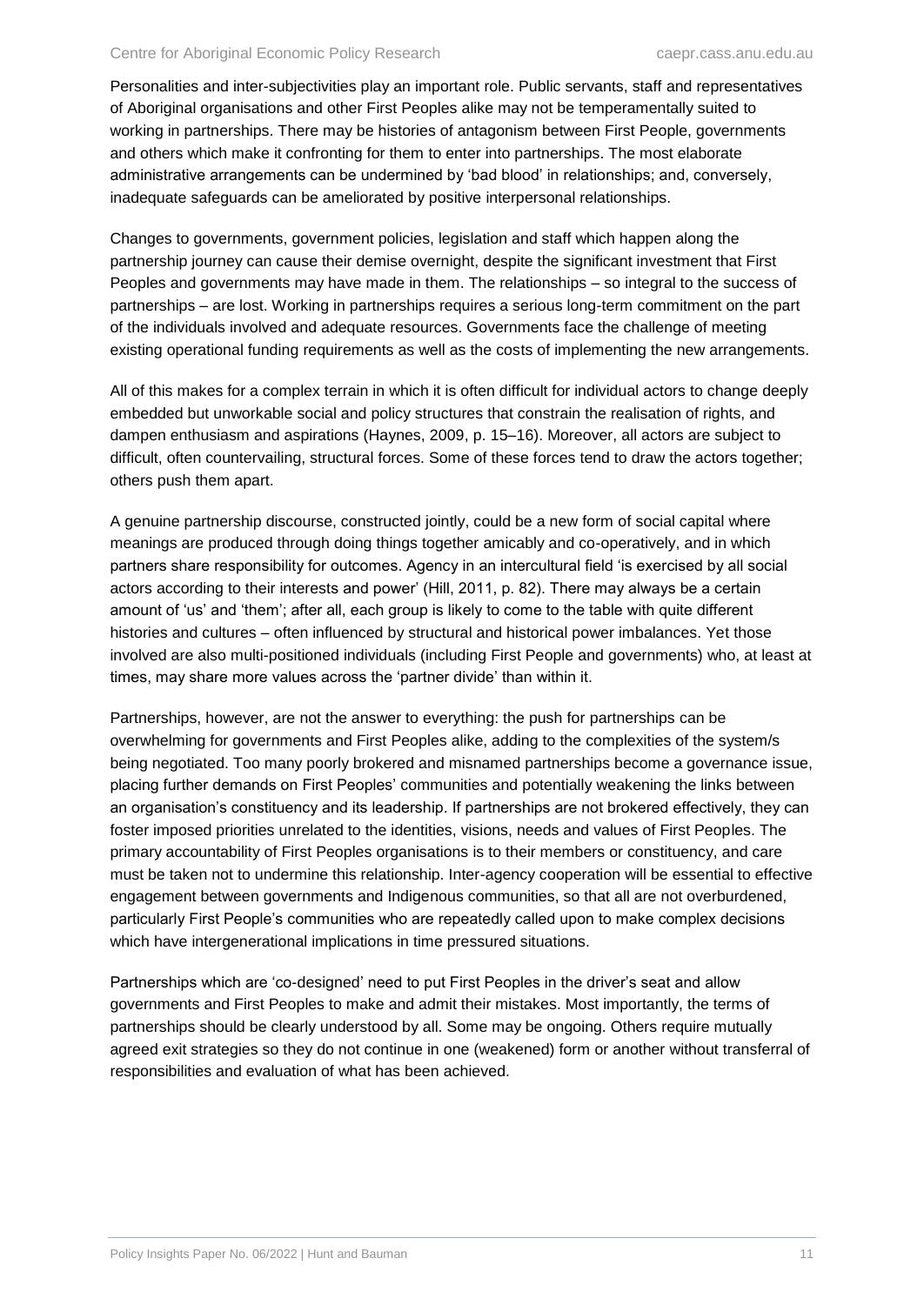#### **Co-design**

Many of the issues discussed above regarding partnerships also apply to 'co-design' including the use of the term as a misnomer. 'Co-design' can be claimed for what may just be information provision or consultation processes (Bradford et al., 2018) or a government department predetermining the solution it wants (Haviland et al., forthcoming).

As the Wiyi Yani U Thangani report notes, co-design is the new approach but First Peoples women consulted for that report say they are not seeing much evidence of it, and 'they are worried that this term is already being widely misapplied and in danger of becoming a meaningless buzzword' (AHRC, 2020, p. 84). As women from Kempsey quoted in the Report said,

*They call it co-design and it's not co-design. They come out and say this is a program that we have, and we will run this program, and we just need your input to it and we will call it co-design. That is not co-design. Co-design is about going back to the drawing board* (AHRC, 2020, p. 84).

There is limited literature which documents and analyses processes of co-design relating to First People's plans and programs in Australia. Where it exists, it is mainly focused on co-designing specific programs or research (Carr et al., 2021; Lavrencic et al., 2021; Parsons et al., 2016; Peters et al., 2018). Dillon (2021) however reviews the literature on policy co-design and assesses the Closing the Gap and Voice policies as co-designed approaches. He usefully sets out some criteria for credible and lasting policy processes, which include: 'ensuring that the Indigenous interlocutors are seen as legitimate representatives by the wider Indigenous community; that the terms of the negotiation are open and not closed; that potential conflicts of interests are avoided and that transparency regarding the process is maximised' (Dillon, 2021, p. 23). For Indigenous players he outlines other challenges, notably the power imbalance they face in negotiations, and 'how to ensure that the heterogeneity of Indigenous voices and experience are reflected in the process', as well as maintaining continuity over time and 'managing the trade-offs between incremental change and structural reform' (Dillon, 2021, p. 43). Thomassin et al. (2020) also make the point that it is important to ensure that 'co-design processes do not work to simply uphold the legitimacy of settler colonial systems and the power relations that underlie them' (p. 12).

Other issues are highlighted in a literature review of co-design studies relating to First Peoples' water infrastructure in Canada (Bradford et al., 2018). These studies reveal that the nature of participation in co-design processes can vary considerably. Successful co-design involves Indigenous leadership or Indigenous people in key design roles; an emphasis on relationship and trust-building; recognition of Indigenous knowledges, worldviews and paradigms; the unpacking of key concepts; being inclusive of a diversity of Indigenous people who hold different knowledge; open and clear communication including the use of Indigenous languages; allowing plenty of time; having adequate budget; being humble and able to let go of control; and, in water projects, a dedicated role for a social scientist/ethnographer. Above all, co-design processes must account for the complexity of interests in the 'places' in which they are embedded. Ideally, and noting earlier comments in this paper, 'codesign' might be better reconfigured in terms of 'facilitated Indigenous-led' design.

#### **Place-based**

While 'place based' approaches acknowledge differing priorities and challenges across urban, regional and remote Australia, it is important to recognise that Indigenous 'communities' are not internally homogenous places. They encompass many different communities of interest, some of whose networks extend well beyond a specific place or even region. These may include extended family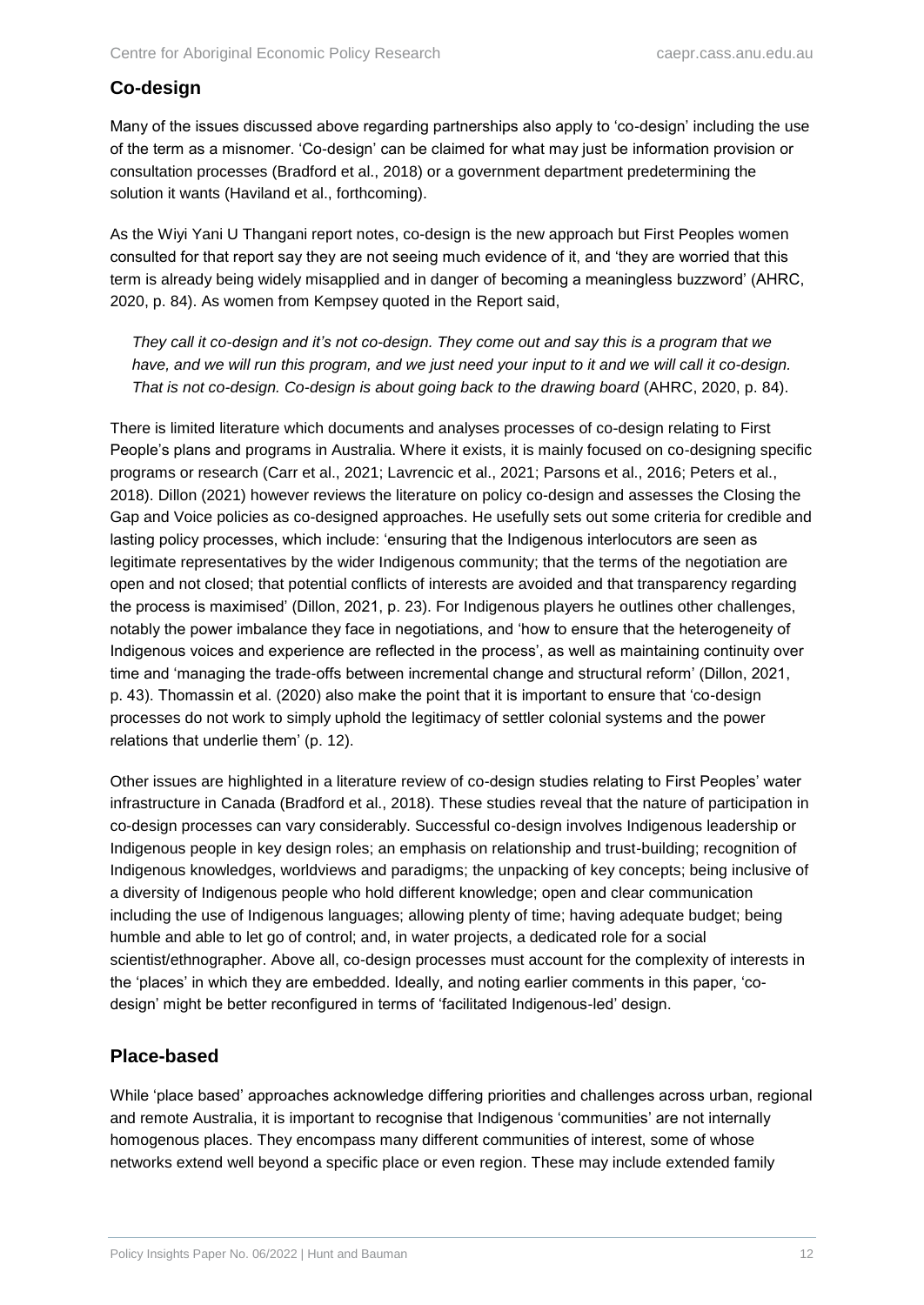networks, organisations with different histories and mandates, and people from different language, native title, landholding, or traditional owner groups.

'Place' is a whole system and successful partnerships demand their 'fit' with local circumstances in 'place-based approaches'. Staff of government departments, companies and others working with First Peoples organisations and communities need to develop a deep understanding of the communities they work with and the systems in which they are embedded: their histories, complex land tenure systems, social and cultural compositions; past and present disputes and grievances that affect interactions; and various community controlled corporations and service delivery agencies (including those based outside a particular 'place'). The priorities the community articulates, how they expect to be engaged, and who makes decisions about what have to be identified and integrated into any decision-making processes.

All who are engaging will need to reach agreed understandings of the complexity of interests including: the cultural and spiritual significance of places which lie at the heart of Indigenous culture; the underlying systemic issues communities face; the effectiveness of the range of available options; and how each option might impact the various place-based and government interests. This will require significant time, effort and commitment to build and maintain a wide cross-section of dynamic relationships.

Yet time for government staff to be so embedded and knowledgeable is rare these days. Less time spent on reporting and upwards accountability processes may be necessary to allow time for genuinely shared and effective decision-making at the local and regional levels and, for governments, to develop deeper understandings of the communities with whom they are engaging. Essentially government's role must be to support Indigenous peoples to solve their own problems and issues, through responsive engagement. In doing this, some latent local capacity will be unleashed.

But the processes needed to develop properly authorised and legitimate, representative, decisionmaking structures for service delivery at regional or local levels in Indigenous communities are often vexed. Some may feel excluded and others place themselves front and centre and in control. Issues of representation, including who makes decisions, and appropriate protocols for the range of interest groups, among other considerations, are far from straightforward. This is particularly the case as the disruptive impact of settler legislation and programs may have contributed to division and conflict within regional communities (Hunt et al., 2008).

'Places' as systems are messy, parts of horizontal and vertical systems and overlapping jurisdictions. Scale becomes a critical factor in place-based approaches in identifying the relevant community of interest. Kelly and Westoby (2018) describe community as 'a mezzanine floor between the small and the large' that can be scaled up or down according to what public action is necessary and 'depending for its existence on the reality and vitality of people's connections with one another, to their place, and what they do or do not do together' (p. 9). Communities 'break down large systems into parts, large enough but small enough to enable people to participate and direct parts of their public lives that they would otherwise be powerless to exercise' (p. 11).

Subsidiarity involves those who are most impacted by a decision having the greatest say, as decisionmaking groups can be scaled up and down. The principle of 'subsidiarity' should inform all decisionmaking processes. Indigenous people often employ this principle as a matter of course, when for example, they refuse to make a decision, insisting that others should be making it. The early mapping of diverse party interests is central to identifying relevant communities of interest and to effective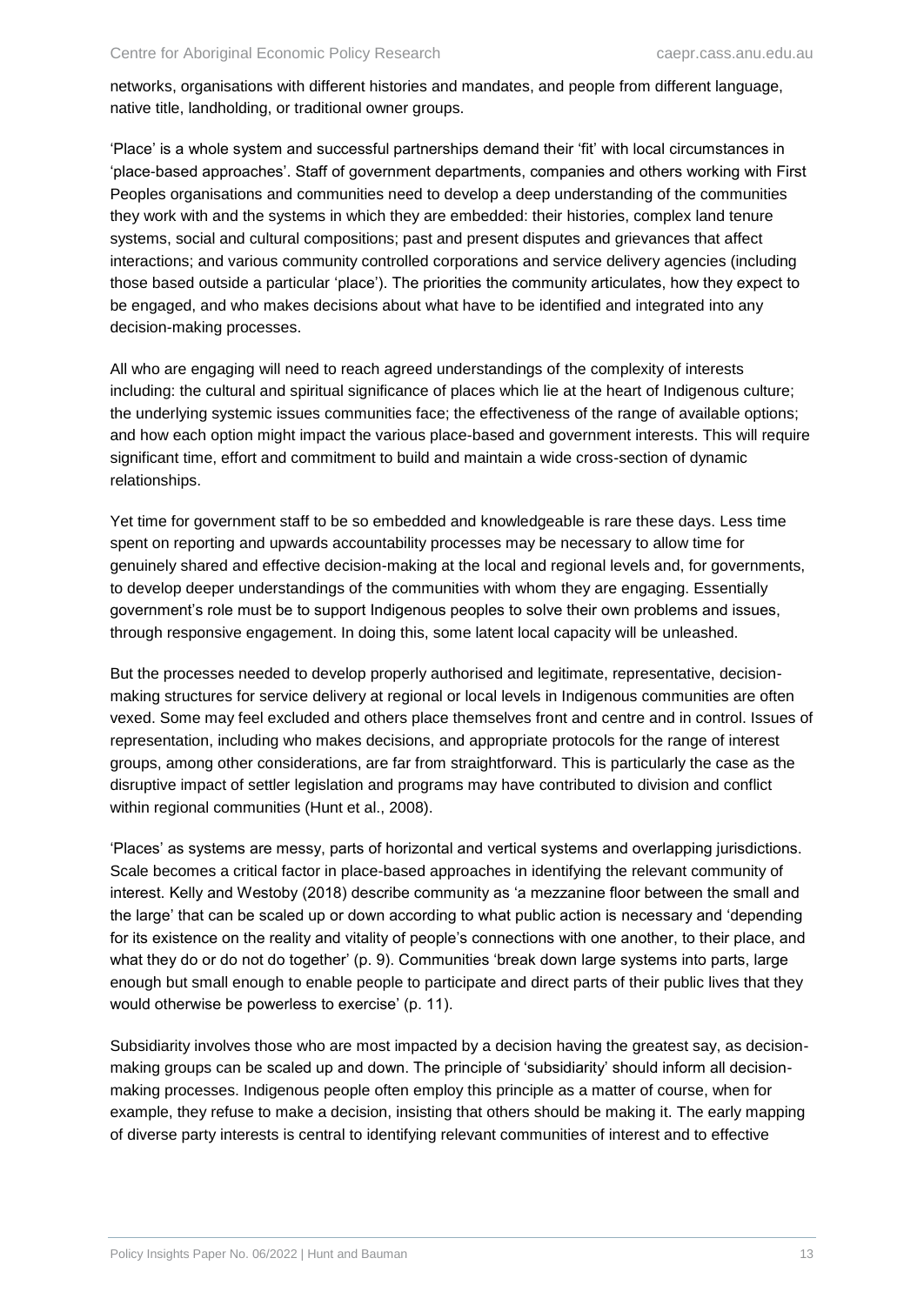decision-making. Interest groups can be layered, negotiable, hierarchical, multi-directional, unbounded and networked.

This section of our paper has been necessary to give clarity to how we understand the key concepts that are fundamental to participatory development and the possibility of First Peoples exercising their FPIC. The next section explores participatory development and its application in Australian First Peoples' communities.

# <span id="page-18-0"></span>**Nothing new under the sun: Participatory development practice**

The participatory development processes we are advocating that give some guidance about *how*  things might be done, are not a panacea for making the Herculean changes that are needed for First Peoples and governments on the (self-determining) journey of self-determination. Kelly and Westoby (2018) have referred to a 'rich tradition of practice, both oral and written' (2018, p. 4), and long discussed the need for a community of development practitioners. Some may think that participatory development is 'soft thinking' and a yearning for the good old days. But its engagement aims of 'building relationships, gathering resources, making decisions about, and carrying through tasks, from which participants will grow and add to their collective wellbeing' (p. 11) are essential and relevant today. Central to this is a shared understanding of the concepts of community, communities of interest, the principle of subsidiarity as discussed earlier, and how they relate to FPIC.

Kelly and Westoby (2018) distinguish between 'growth' and 'people-centred' development noting that neither is 'a replacement for the other'. Growth-centred development, by itself, leaves 'poverty' and 'people development' to 'whatever "trickles" down' (p. 14). People-centred development, consisting of both service delivery and participatory development, focuses on development 'for and by the people' and on 'quality of life' (p. 14). Action plans are 'defined by people living in the realities of a particular context', who have 'the right and responsibility to make decisions and to take action…' (p. 14). Peoplecentred developers realise that services can work well for those who are able and resourced, but often do little for the poorest and most marginalised (pp. 13–14).

*A participatory development program is designed to…begin where the people are wherever that may be, working with what they have, no matter how big or small, and honouring their ideas that shape the possible pathways in change (Kelly & Westoby, 2018, p. 16).*

#### **Methodology of participatory development**

There is an air of mystery around participatory development methodology. Partly this is related to the extent that individual skills and subjectivities can determine its success. But there are frameworks set out by Kelly and Westoby (2018) that they label as principles, situational/recurring situations, technical, practice, and method, which ultimately, when linked together, arrive at a complex map of an organised whole, 'that shape the purpose and process of the work' (p. 19). While participatory development is context-specific, there is a body of expertise and methodologies that underpin the approach in any setting. Kelly and Westoby describe the participatory development approach as: 'methodological but not mechanist; systematic but not dogmatic; intentional but not inflexible; rhythmical but not habitual' [and] 'procedural but not predetermined' (Kelly & Westoby, 2018, p. 24).

Participatory development is about theory and practice informing each other to arrive at a participatory development praxis. Kelly and Westoby describe several methodological crafts which they refer to in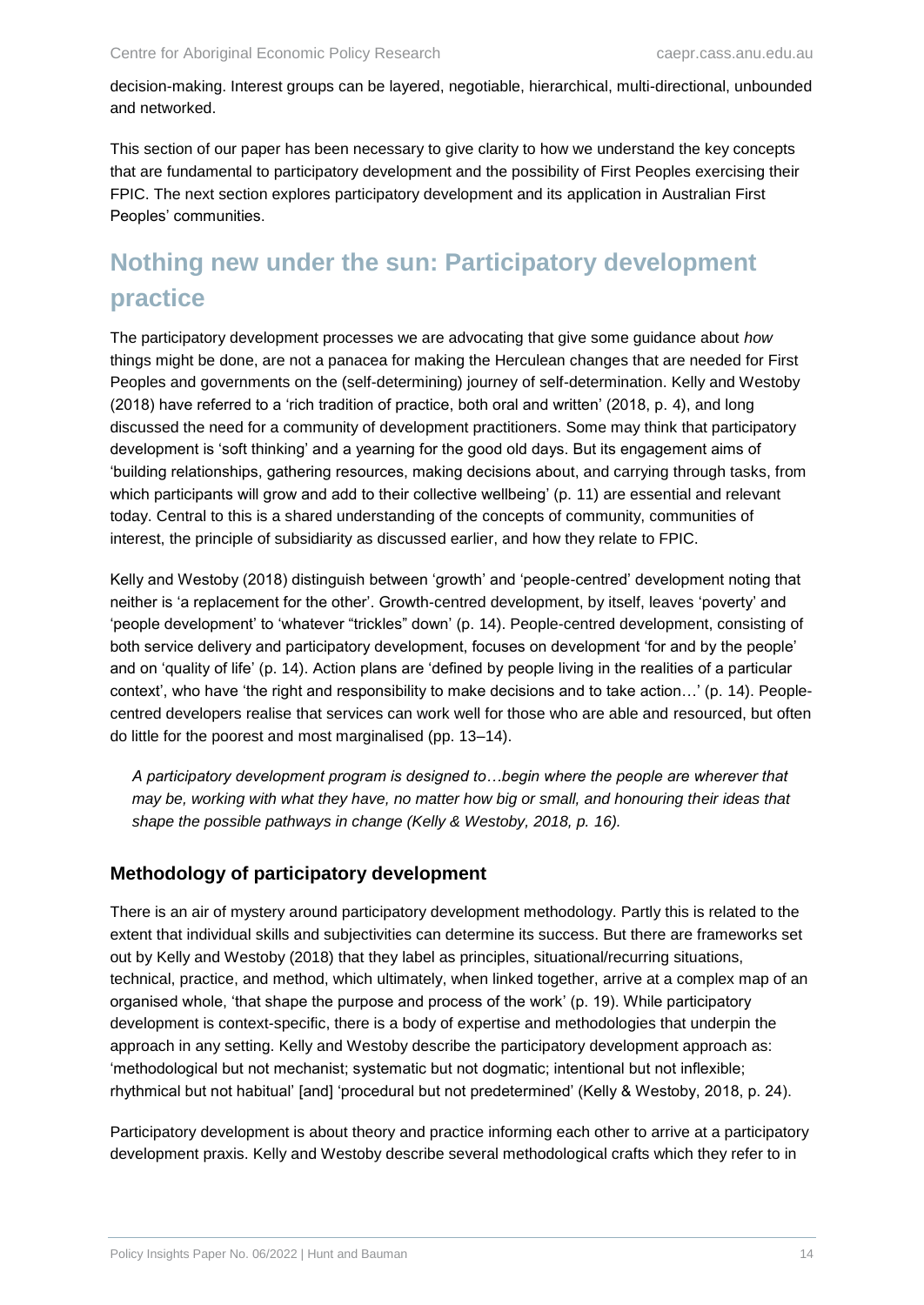layered terms as 'micro', 'mezzo', 'macro' and 'meta' (Kelly & Westoby, 2018, p. 59). The micro method involves working alongside people, in dialogue and building purposeful and helpful relationships (p. 59). The mezzo method moves from 'alongside' to 'together', moving the participatory process of change from the private concern of individuals into shared decision-making and taking 'mutually beneficial action' at whatever scale is appropriate (p. 89). The macro method is a tapestry of relationships in 'every part of the organization', helping to build 'supportive organizational relationships, culture and structures; and authorizing the work and worker mandate (p. 121). The meta method requires 'thinking paradoxically and holding contradictions' and building 'constructive links' with 'the structures of wider social and global institutions' combining the local and the global, to the 'glocal' (p. 147).

Awareness of the linkage between mezzo and macros levels allows for the scaling up and down of 'communities of interest' in the principle of subsidiarity. Matters may be better handled at a macro level when requiring a more informed overview rather than at mezzo levels and so on (Kelly & Westoby, 2018, p. 124).

Participatory work in First People's communities also has to be trauma-informed. Healing is a fundamental part of holistic Indigenous development strategic thinking. This means locating the impact on extended family relationships and networks at the heart of decision-making processes and considering that while some individuals and families may be thriving and prosperous, others have been more deeply affected by past policies of the settler state. The slow, careful work of rebuilding intra- and inter-community relationships and dealing with lateral violence (including Truth Telling amongst Indigenous peoples themselves) are essential parts of what is required for Indigenous development to occur.

#### **Participatory decision-making processes**

Participatory development methodology can also enlist other participatory decision-making processes sometimes called 'alternative dispute resolution' (ADR). These might include facilitation, mediation, negotiation, dialogue, consensus building, and Deep Democracy<sup>8</sup> approaches which aim to promote ongoing good faith and dialogue between and amongst all parties and facilitate participants to arrive at their own solutions (Bishop, 2009a, 2009b, 2015, 2019; Women Mediators across the Commonwealth, 2021). These processes, several of which are referred to as 'interest-based', should be designed in collaboration with parties and tailored to their needs and interests. This may involve the incorporation of the local expertise of those sometimes referred to in communities as 'peacemakers' or 'those who sit in many camps' (Bauman, 2006).

And both participatory development and ADR processes are best managed by independent third parties who employ a set of specialised micro-communication skills beyond mere information gathering in aiming for FPIC (Bauman, 2006; Bauman & Pope, 2008; Co, 2011). This is especially the case when there is uncertainty and disputes about how to proceed, and when there are many parties with complex and contentious issues and a history of distrust (Susskind et al., 1999). It is also necessary to support discussions and decisions about what empowerment and self-determination and the array of other terms discussed in this paper mean to particular First Peoples groups and what they want to prioritise. Complex issues arise which require comprehensive reality checking and identification of the various positions and interests held by parties.

 $\overline{a}$ <sup>8</sup> [https://www.linkedin.com/company/deep-democracy-the-lewis-method/about/;](https://www.linkedin.com/company/deep-democracy-the-lewis-method/about/) [https://gaiaeducation.medium.com/from-conflict](https://gaiaeducation.medium.com/from-conflict-to-community-a-deep-democracy-and-process-work-approach-497aced029f)[to-community-a-deep-democracy-and-process-work-approach-497aced029f;](https://gaiaeducation.medium.com/from-conflict-to-community-a-deep-democracy-and-process-work-approach-497aced029f) https://www.amazon.com.au/Deep-Democracy-Open-Forums-Organizations-ebook/dp/B001VNC8Z0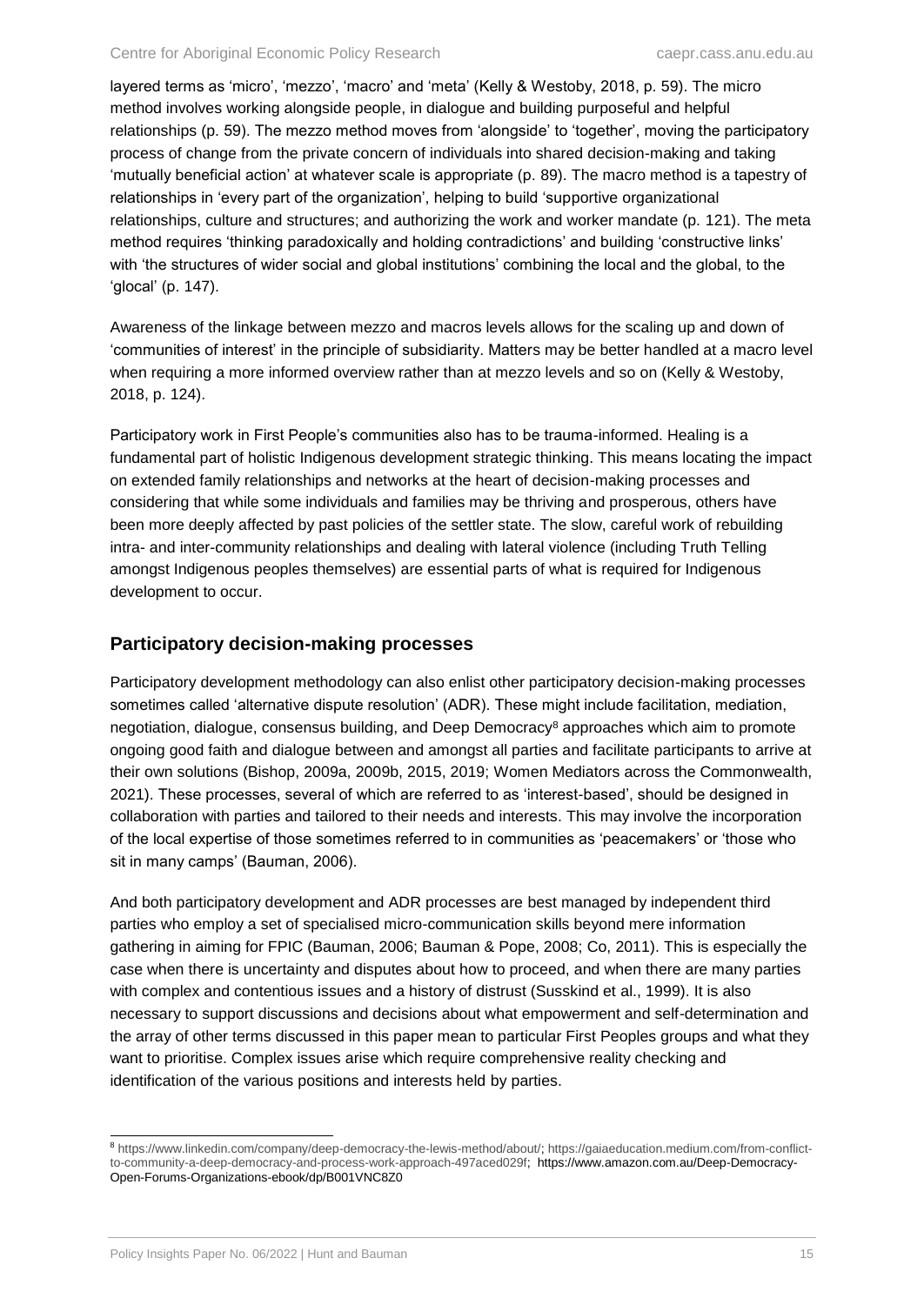Principled interest-based decision-making processes often employ problem-solving processes that identify the full range of emotional, substantive, and procedural rights and interests of parties (Bauman & Williams, 2004),<sup>9</sup> promote trust and long-term relationships, solidify group relationships, and build lasting solutions based on mutual interests (Moore, 2003). Skilled third parties can ensure that all parties understand the issues and are informed, without being gatekeepers. They can assist parties in learning how to explore the implications of their interests and to negotiate with each other, cultivating, exploring, and appraising possible options and solutions and reality checking them.

Independent third-party facilitators can act as circuit-breakers without being seen as having an interest in particular solutions or outcomes. They are also better placed to address any negative impacts that individual personalities, pre-existing relationships, and personal power can have on outcomes, to assist parties in negotiating in good faith and to identify when bad faith is apparent. Procedural experts can ensure that 'less threatening' dialogues or 'conversations to improve understanding' take place without parties feeling they need to arrive at a decision (Carpenter, 1999, p. 68; Susskind, 1999).

Many of the skills lie in knowing when and how to intervene without alienating parties, how to move towards agreed outcomes that account for shared interests, how to map and identify underlying communities of interest, how to shift parties from being positional, and how to identify what other process expertise group members might require, including dispute management.

Approaching engagement in a framework of self-determination, consensus-building, and participatory development to identify clear, comprehensive and implementable pathways is essential. Engagements are staged processes, where consensus-building activities are facilitated within all parties and across them, sometimes in parallel as new information becomes available. They are not one-off decisions. They should aim to do no harm, and locate place, wellbeing, empowerment, community relationships, and group cohesion at their heart. Even if a decision or agreement is not reached, a skilled process can have welcome unexpected outcomes, such as building relationships or decisions to act together in a community project (Innes, 1999).

#### **Operationalising free prior and informed consent**

Of critical importance to FPIC is answering the question 'whose consent?' and 'how consent is to be verified and evaluated?' in the first instance.

Identifying the 'fit' of partnerships with local circumstances is a complex negotiation, and requires skilful management, because it involves a range of stakeholders and in particular, identifying the appropriate community/ies of interest to provide FPIC. Through these initial negotiation processes, the 'terms of engagement' should be tailored to specific local subjects and families, contexts, scales, histories, geography and community needs, but also formalised in flexible institutions that provide for the possibilities of change. Ideally, the aspirations of First Peoples and governments and their understandings and expectations of each other's roles and responsibilities would be carefully futuremapped as milestones over the short and long term in anticipation of a staged progression. The negotiation must be honest, fair, equitable, transparent and inclusive, and reflect and accommodate

 $\overline{a}$ <sup>9</sup> Substantive interests include the content of native title and other matters being negotiated, including legal rights, policy frameworks, and connection. Procedural interests are concerned with how parties talk about things, whether parties are being given a fair go, whether they have had the opportunity to put forward their own point of view, and whether they have confidence in information, protocols, and the effectiveness of meetings. Emotional interests are concerned with how parties feel about what is being negotiated and about themselves as parties during and after the negotiations. These interests are often represented in interest-based negotiation models by what is known as the Satisfaction Triangle developed by CDR Associates, Boulder, Colorado, http://www.mediate.org/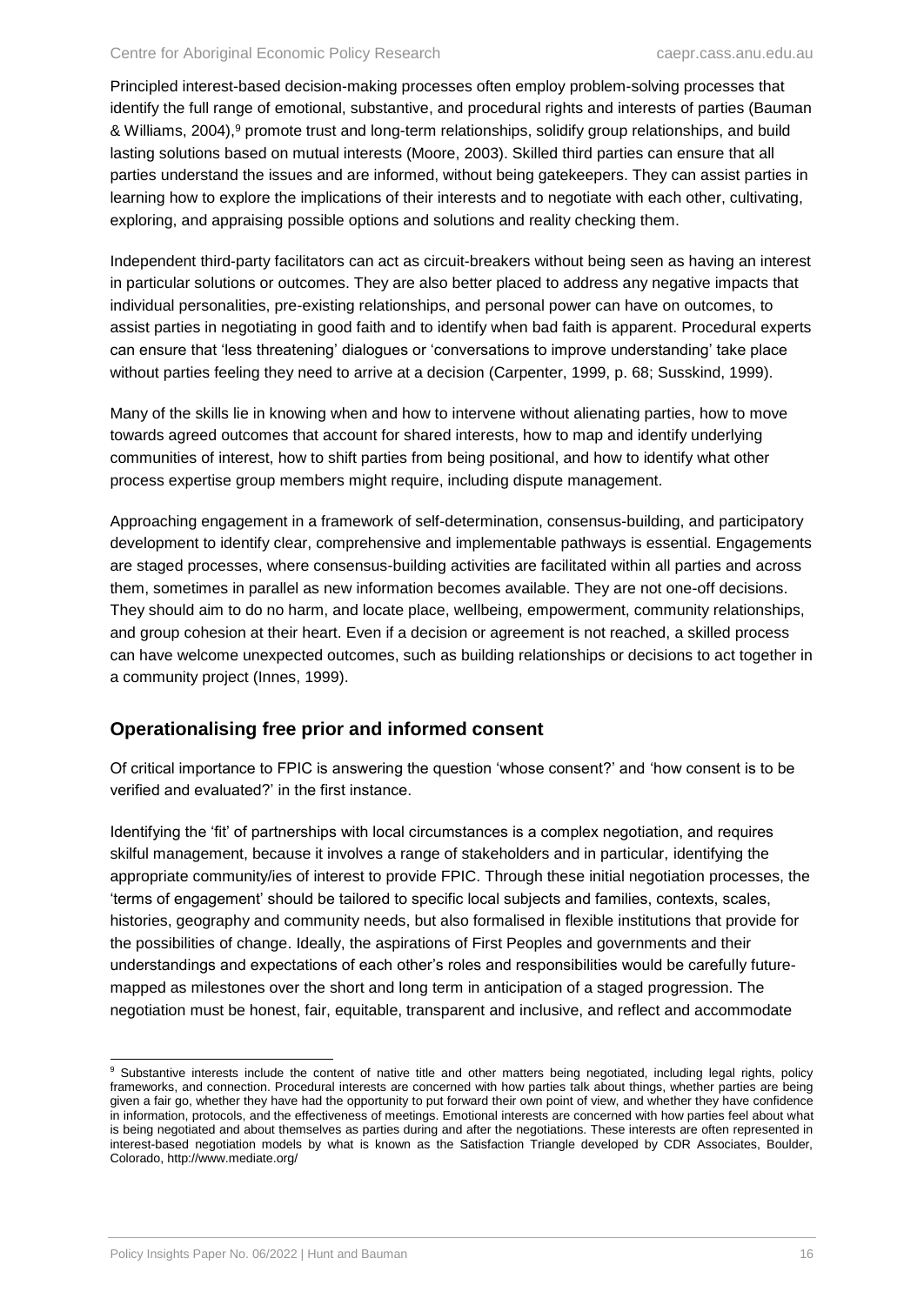not only First Peoples' views and interests, but also those of governments and their departments, the broader community and a range of other stakeholders.

FPIC also means that parties have a choice and agree on the need for and acceptability of any independent third party (Bauman, 2006) and that they provide informed consent to enter the decisionmaking process itself, understanding what such a process will entail. Indigenous groups identifying the need for a third-party process manager is not a sign of dependence. It is a sign of effective governance as it recognises when powerful parties may be invested in outcomes and influence them unduly, and the need to level the playing field.

Procedural experts can remain alert to, and monitor issues of, procedural fairness – such as conflicts of interest, whether technical information has been understood and differing technical opinions evaluated, whether parties are really saying what they think, and whether others are really listening. Too often, Indigenous parties and governments are thrust together in an untimely fashion, ill-prepared, ill-informed, with conflicting interests both within and between them, and required to make decisions in a rush.

There is a need to hear the voices of the marginalised. Too often, it is only the views of a handful of people who dominate decision-making processes (Martin 2021). A third-party facilitator can enable a range of voices and opinions, as the foundation of consensus building, often through processes outside of large meetings. Part of the problem, as Mayer points out, is the stress under which we place people in striving for consensus in the face of deep structural issues, underlying social inequities, and systemic problems (Mayer, 2004).

FPIC processes should build enduring effective and appropriate governance processes, including building the negotiation and consensus decision-making capacity of Indigenous parties so they can control their own processes into the future. Decisions made without attention to FPIC, including to the 'right people' to make a decision, risk only a temporary unity, which may disappear on the cusp of decision-making or during the implementation of a decision. Decisions which are made by a slim majority, often lead to conflict as those 'who lost the vote' do not accept the decision

# <span id="page-21-0"></span>**Participatory development with First Peoples in Australia**

Two First People's organisations among others have led work on participatory development in Australian First People's communities in recent years and documented their experiences and learnings: the Central Land Council (CLC) and Community First Development (CFD). In both cases, skilled facilitators working within clear community development frameworks play important roles.

The CLC's community development work began in 2005 and has now spread across the Central Australia as traditional owners negotiate new agreements (or renegotiate old ones) for use of their land and seek to build community development funding into them. As agreements are negotiated, the staff of the Community Development Unit work with the Aboriginal landowners to create lasting community benefits with varying portions of the monies they acquire. Internationally established community development principles including empowerment, community participation, capacity building and good governance underpin the CLC approach. Staff facilitate participatory planning with local people to identify their priority aspirations and issues and develop appropriate initiatives or solutions which, after careful feasibility and planning processes, are implemented (CLC, 2009).

*The CLC's CD [Community Development] Program is inherently strengths-based; it starts with Aboriginal people's own financial resources; draws on their knowledge and involvement to*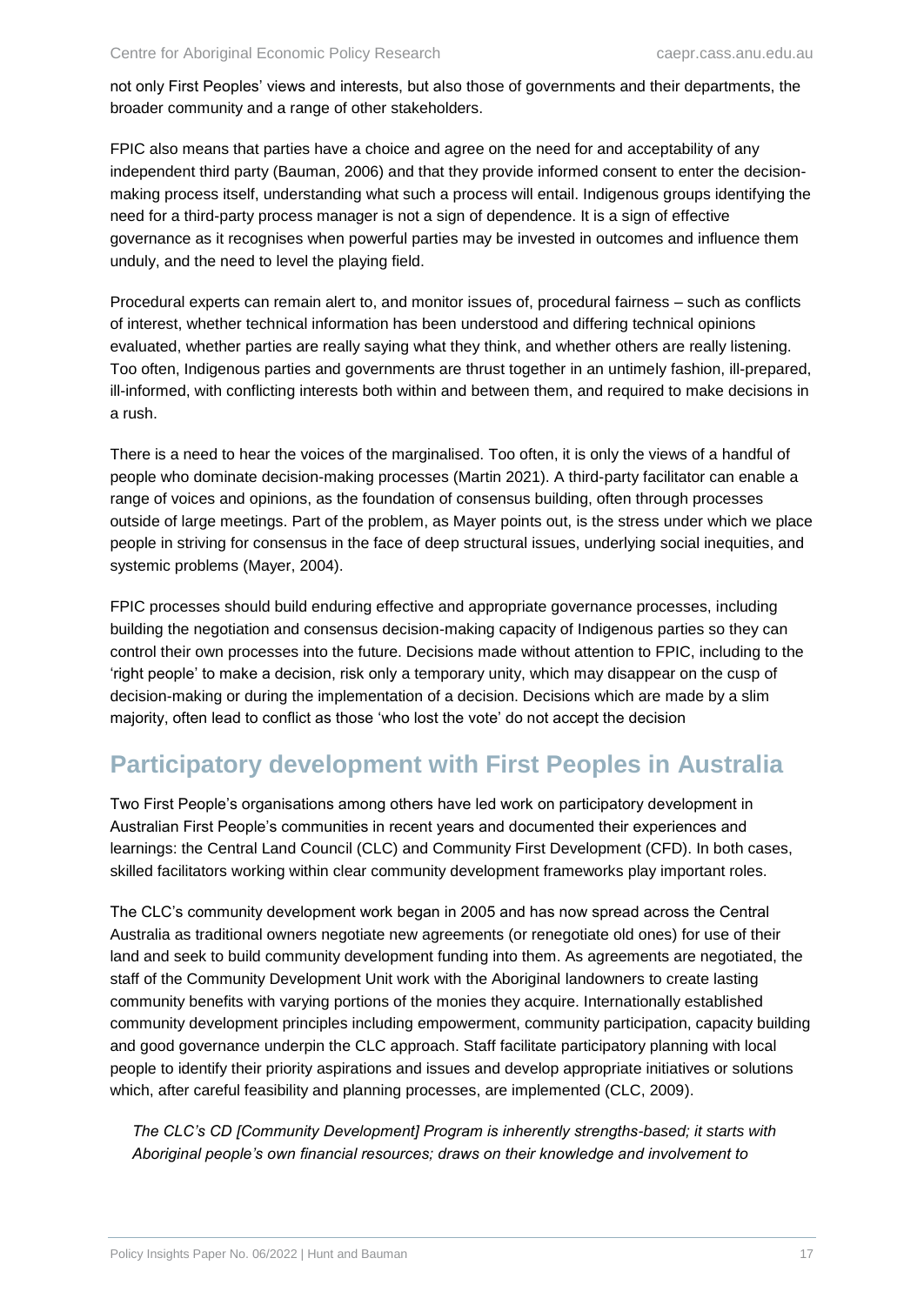*design appropriate solutions to issues they face; and utilises and enhances local Aboriginal governance structures for decision-making, and to oversee project implementation. It also draws as far as possible on local resources, infrastructure, facilities and networks of support*  (Hunt & Campbell, 2015, pp. 235–236).

In all the projects facilitated by the staff of the CLC, control over decision-making rests with the traditional owners. Governance and participatory planning processes are supported by the staff to help strengthen the traditional owners' capacities to make well-informed and well thought through decisions. Clearly, as people get more experience at making important decisions about their own resources, their governance capacities strengthen and their sense of ownership and control of the developments increase (Hunt & Campbell, 2015).

Assessing the factors that have contributed to the success of the approach, Hunt and Campbell attribute it to leadership by the trusted and capable CLC organisation, including constituents and staff willing to advocate for change; the development and ongoing refinement of governance structures suited to each project and location; good fit planning processes that are adapted over time; effective facilitation by capable outsiders acting as change agents who facilitate planning and decision-making; and a commitment to action, reflection and learning (Hunt & Campbell, 2016, pp. 3–4). Inspired by the CLC's work, the Northern Land Council subsequently adopted a similar approach, with its community planning and development program now operating in eight locations in the Top End of the Northern Territory.<sup>10</sup>

Community First Development's work across Australia began 20 years ago in response to requests for assistance. Originally established as *Indigenous Community Volunteers* to link skilled volunteers with First People's communities and organisations, it has evolved a strong community development approach. It supports community development projects in approximately 100–150 locations at any time, with a large proportion focusing around strengthening governance in communities and improving economic outcomes (ACIL Allen, 2021). CFD has a framework for community development, about which it says the following:

*Our approach to community development is based on a strong foundation of ethics which underpins the framework. These include rights, respect and recognition, negotiation, consultation, agreement and mutual understanding, participation, collaboration and partnership. We work to a model where communities have control and ownership over the development activities they are working on. As communities hold the decision-making power, they can – with tools and support from us – design and carry out development projects that align with their aspirations and directly meet their needs* (CFD, 2021, p. 18).

Its framework provides many examples of projects which have been undertaken and which have contributed considerable value to First Nation communities (CFD, 2021), according to an ACIL Allen, 2021 assessment (ACIL Allen, 2021).<sup>11</sup>

Finally, we highlight the work of Donna Murray and Debra Evans, two Wiradjuri women who recognised the problems of constantly responding to settler agendas and systems of funding, and have worked in a culturally-led process to strengthen Wiradjuri peoples' self-determination:

*We came to realise that our aspirations could not be realised by attempting community*  development through a service-delivery model alone, for at its centre is a fundamentally deficit

l <sup>10</sup> https://www.nlc.org.au/building-the-bush/planning-and-community-development

<sup>&</sup>lt;sup>11</sup> See also the Stories of Change on CFD's website: https://www.communityfirstdevelopment.org.au/approach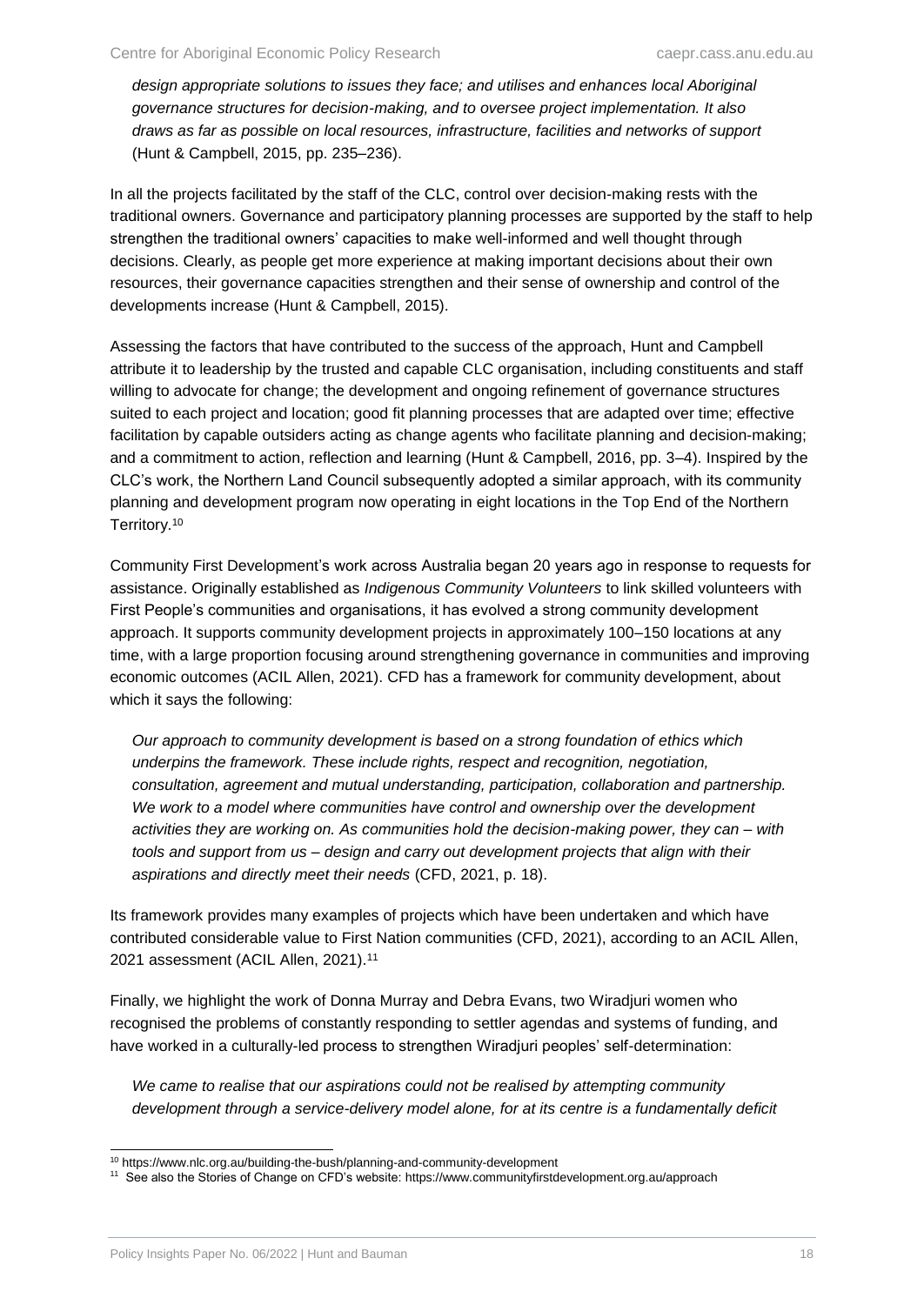*view of Wiradjuri – emphasising what was absent, weak, deficient, poorly managed, and so on. Our mistake had been to attempt to strengthen our communities through alien corporate structures and governance arrangements in ways that prioritised external government policy and programs over our own cultural, social, economic, and political aspirations. We had become lost in an overly bureaucratised, corporate compliance system. What was missing was 'selfgovernance' as defined, designed, and implemented by our communities.*

*Instead, we needed to think more holistically about the nation and communities in a way that was long term, focused on culture first – not last, and based on the strengths of our ways of working together as Indigenous people. Wiradjuri elders had known this all along* (Murray & Evans, 2021, pp. 170–171).

We highlight these examples to show that there is experience of strengthening empowerment, participation and self-determination in Australian First People's communities – experience to build on. Undoubtedly there are more local examples which have not been documented, including through caring for country activities, the community-controlled health sector and other First People's initiatives. Many examples are recognised through the Indigenous Governance Awards.<sup>12</sup>

# <span id="page-23-0"></span>**The messiness of governance for participatory development**

Both CLC and CFD place a great emphasis on strengthening community governance for this sort of development. Murray and Evans also emphasise that culturally-led governance is required. Returning to considering the Voice proposal and the Closing the Gap agreement, it is clear that policy making is viewed primarily within a relationship between governments and some form of Indigenous collectivity. Not highlighted are the complex governance arrangements which need to be managed, not only among and within governments, but within First People's communities themselves. Who exactly will government share decision-making with at local or regional levels? Should there be a difference between a body which exercises a political voice and one engaged by government in service delivery? Are Closing the Gap processes engaging directly with the service delivery organisations relevant to the targets and/or to regional and local coordinating bodies where they exist? What role might the yetto-be established Regional or Local Voices play? How will the right players be involved at regional and local levels according to decisions to be made? How will these organisations in turn engage with their constituents? Will shared decision-making be meaningful and advance the aims of self-determination?

These questions are critical because the Uluru Statement (Davis, 2018) communicated powerfully what its authors called 'the torment of our powerlessness'. It is important to consider how terms such as 'empowerment', 'self-determination' and 'partnership' in the 2020 Closing the Gap agreement can come to life in the place-based partnerships proposed. Today, a more complex and diverse organisational landscape exists than when ATSIC departed, with an increasing number of Indigenous corporations regulated by the Office of the Registrar of Indigenous Corporations (ORIC) under the *Corporations (Aboriginal and Torres Strait Islander) Act 2006* (CATSI Act) and other legislation, each delivering services and/or representing constituents in a wide range of sectors.<sup>13</sup>

 $\overline{a}$ 

<sup>12</sup> https://indigenousgovernance.org.au/awards/

<sup>&</sup>lt;sup>13</sup> Some 2780 corporations were registered with ORIC in 2015–16, compared to 2585 in 2004–05 (see ORIC Top 500 Reports 2015–16 and 2007–08 respectively). More PBCs are established with each native title claim resolved. Many other corporations are registered in state/territory jurisdictions or as companies under the Australian Securities and Investments Commission (ASIC).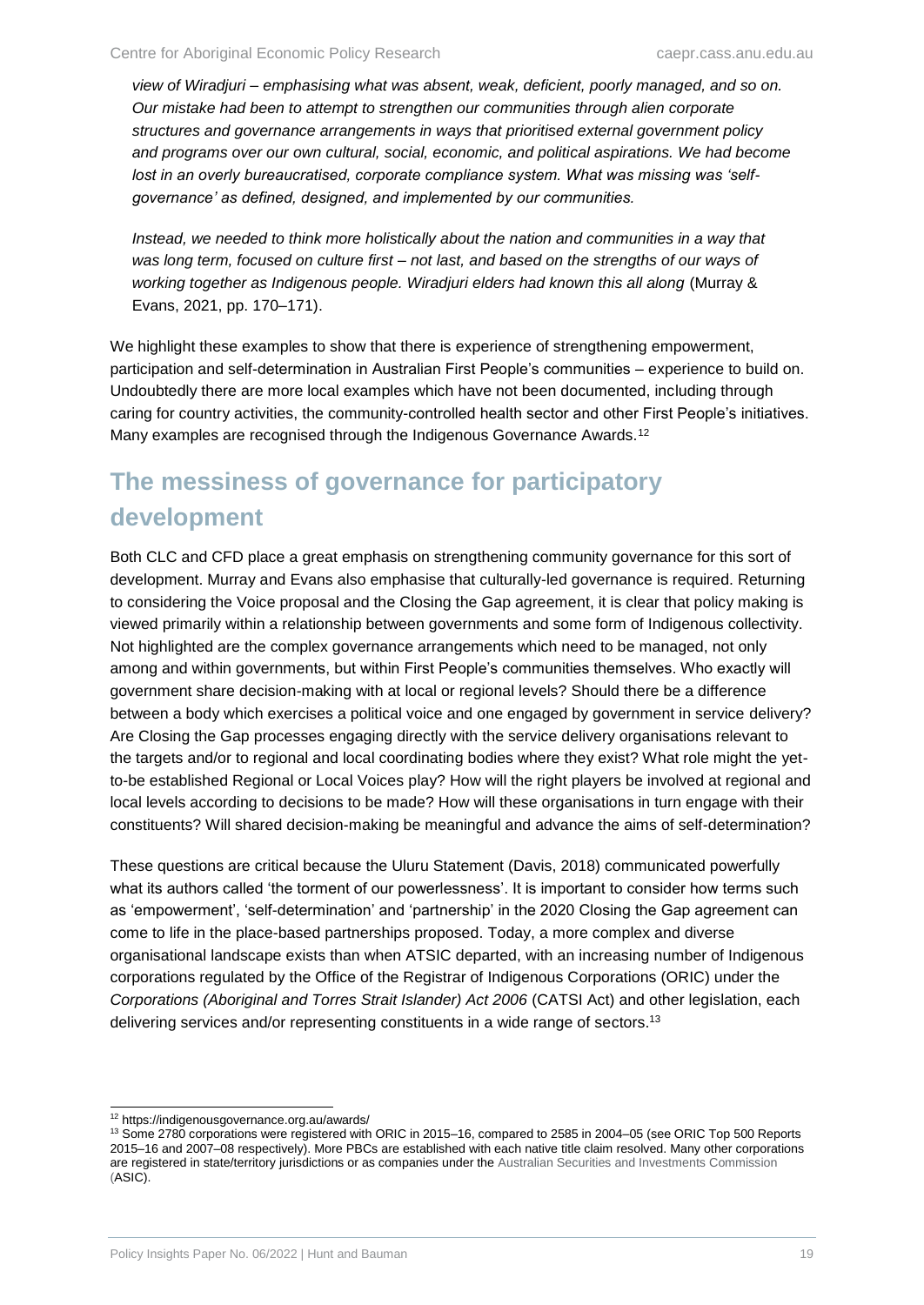In recent years there has been only limited support for Indigenous regional governance building to manage this 'messiness' in a small number of locations. Earlier regional structures established as part of ATSIC have mostly disappeared (the Torres Strait Regional Authority is a notable exception). State and territory regional governance arrangements keep changing. There are examples of initiatives attempting to address regional governance issues. These include the Empowered Communities Project operating in eight locations across Australia and subsequent developments in Ceduna and Yarrabah.<sup>14</sup> In NSW there are also now nine Local Decision-Making sites<sup>15</sup> dealing with service delivery issues relating to NSW government's programs. The Northern Territory Government is exploring a similar approach<sup>16</sup> and Victoria has some limited regional governance arrangements for specific purposes (e.g., under the *Traditional Owner Settlement Act 2010* (Vic)<sup>17</sup> and the *Aboriginal Heritage Act 2006* (Vic)<sup>18</sup>).

However, in many other localities and regions, regional governance is not supported adequately or functioning effectively. Under the *Native Title Act 1993* (Cth)*,* Registered Native Title Bodies Corporate (RNTBCs), also referred to as Prescribed Bodies Corporate (PBCs), must be incorporated under the CATSI Act following a determination by the Federal Court. By 2018, there were 197 RNTBCs – 134 small, 55 medium, and 8 large ones (Burbidge et al., 2021). Most (though not all) of these PBCs are poorly and insecurely resourced and their capacities to govern according to the requirements of the CATSI Act are limited (Department of the Prime Minister and Cabinet & Attorney-General's Department, 2019). Their role in service delivery is ill-defined, as that is usually seen as the responsibility of governments and other local community organisations, yet they clearly have a role in regional governance. On the other hand, a growing number of First People's corporations are also multi-million dollar enterprises with considerable capacity (ORIC, 2017).<sup>19</sup>

First Peoples corporations are engaging with a bewildering array of government departments and statutory bodies at different levels (federal, state/territory and often several local governments within the areas where they operate. The overlapping jurisdictions and silos between departments, and even sections within departments, can mean that communities are managing a stream of uncoordinated visits by government officials; responding to requests for meetings at short notice or no notice at all; trying to understand the range of programs that might be available and how to access them; and generally responding to external agendas and pressures (Egan, 2015, p. 1; Shanks, 2009). For example, a report on Lajamanu in the Northern Territory (Chapman et al., 2014), a town of over 600, 586 of whom are First People, found that 282 agencies visited the town every year, an average of around 24 per month (85 in October 2010 alone). Half the adult population was involved with the various advisory committees that a range of Departments and non-government organisations had established to help meet their objectives. The effort taken up in this 'consulting' was not achieving optimal outcomes:

*Warlpiri do not appear to feel collectively empowered by this number of consultative governing structures. Nor is it clear that such a large number of governance mechanisms does anything to deliver more efficient services or improved socioeconomic outcomes on the ground. Rather, they appear to reproduce the institutional fragmentation of departmental silos down into the community* (Chapman et al., 2014, p. 52).

 $\overline{a}$ <sup>14</sup> https://www.niaa.gov.au/indigenous-affairs/empowered-communities

<sup>15</sup> https://www.aboriginalaffairs.nsw.gov.au/working-differently/local-decision-making/aboriginal-regional-alliances/ <sup>16</sup> https://ldm.nt.gov.au/

<sup>17</sup> https://www.justice.vic.gov.au/your-rights/native-title/traditional-owner-settlement-act-2010

<sup>18</sup> https://www.aboriginalheritagecouncil.vic.gov.au/victorias-registered-aboriginal-parties

<sup>19</sup> There were over 100 ORIC registered corporations in 2015–16 with incomes of \$5 million or above (ORIC, 2017, pp. 25–26). Other large First People's organisations may be registered with ASIC, or under jurisdictional association legislation.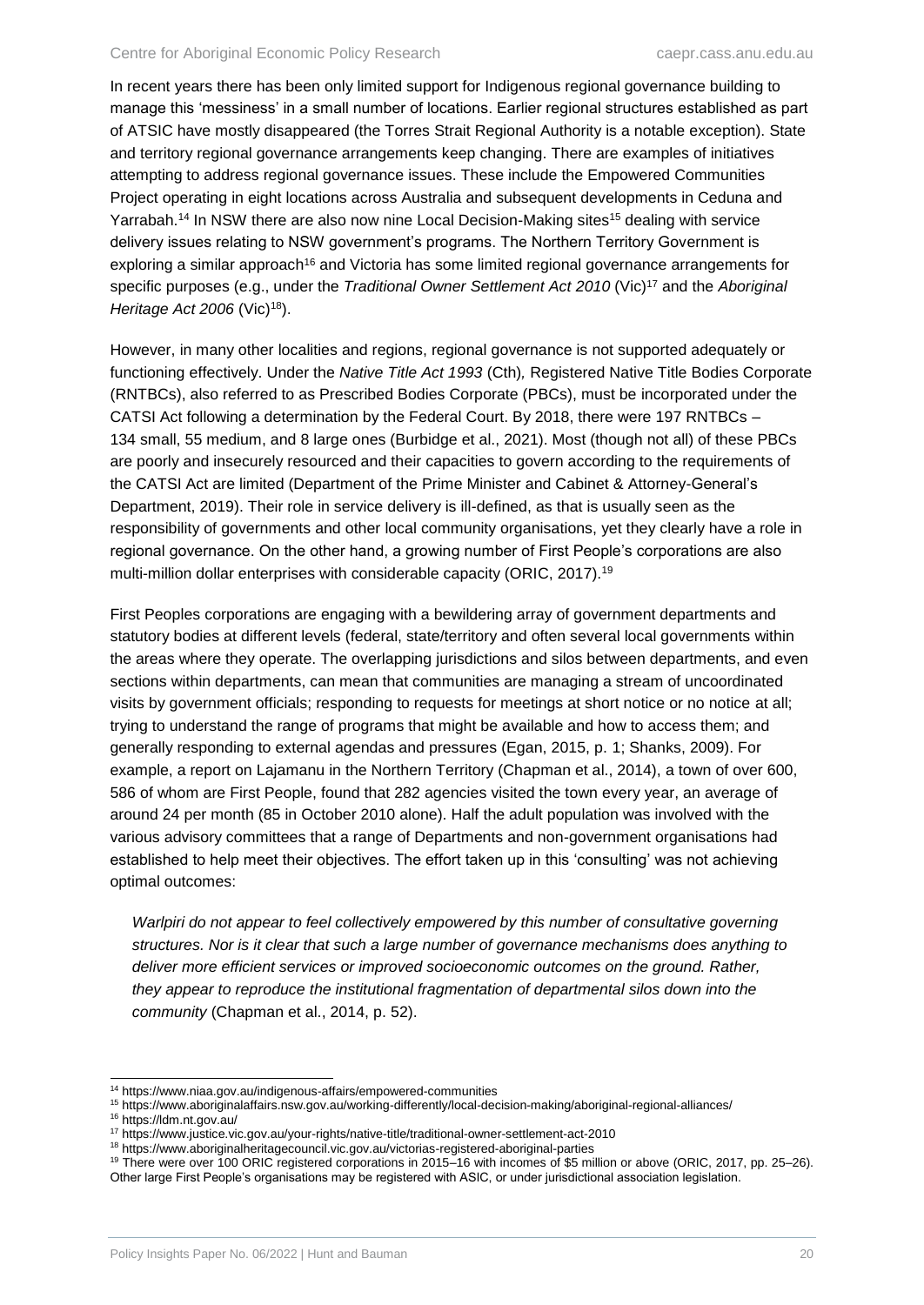McGrath (2016) similarly recorded the enormous amount of time and energy that members of one registered native title corporation expended on primarily outward-facing native title obligations. Business as usual often involves ill-prepared and poorly designed and planned ineffective meetings and the 'consultations' that play a fundamental role in Aboriginal political systems. Engagement characterised by 'fly in fly out' visits and predetermined outcomes for which agreement is sought fails the shared decision-making test. It risks exacerbating conflict, re-traumatising people, and ensuring that solutions are imposed rather than owned, and therefore, not sustainable. Meetings can also provide a platform for distortion and instability as individuals publicly compete for influence and status. Pressure to make decisions in these meetings can be intense, and decisions in such contexts are rarely binding. Research has repeatedly shown 'big meetings' to be ineffective decision-making strategies (Bauman & Pope, 2008; Martin, 2021).

These are challenging issues for the governance of governments and the governance of Indigenous First Peoples and communities. On the government side, the delegation of decision-making to regional levels will assist, but transforming bureaucracies to be responsive to place-based priorities may not be easy (Jordan et al., 2020). Will regional government staff have the policy frameworks, time, central support, skills and expertise to work intensively with regional First Peoples groups to help them determine and address their collective priorities in an inclusive way? Will governments at all levels coordinate effectively to be responsive in a timely way to Indigenous-led proposals? On the Indigenous side, how are the various interests and organisations to develop legitimate and inclusive arrangements among themselves to interact with governments unless they can access skilled facilitation to assist in complex decision-making processes that address conflicts or differences among them?

## <span id="page-25-0"></span>**Back to the drawing board of change**

As the Kempsey women in the AHRC report articulated, Indigenous people and governments need to 'go back to the drawing board' and share deeper analyses of the issues to allow new solutions and ways of doing business to emerge. This means going beyond how 'co-design' in 'place-based work' is currently being approached.

In the first instance, 'going back to the drawing board' means understanding the impacts that 'business as usual' has had on Indigenous communities and governments. This includes the repeated changes to government policies, structures and staff that leave Indigenous people floundering to keep up and to understand the latest idea that governments have for them. It also means long-term support for successful local community initiatives rather than their having to struggle to find funding each year and being closed down.

There has, on the one hand, been too much change and, on the other, not enough change of the right kind that works through processes that deal with the underlying causes of problems – and not just their symptoms – to enable holistic, relational types of development to emerge. The many changes in public policy have failed to address 'the fundamental human interaction that is required to change such a deep seated reality' (Kelly & Westoby, 2018, p. 17). Rather, government responses have generally been to increase competition, call for tenders, tighten regulatory standards of service delivery, and impose forms of legal and bureaucratic governance. These alone do not define practice or ensure success. Rather it is the *meanings in practice* of the terms which are enlisted by both First Peoples and governments which define success.

Ideally, negotiations about ways forward in First Peoples' policy implementation would be managed by third-party independent facilitators with specialised communication skills in processes that account for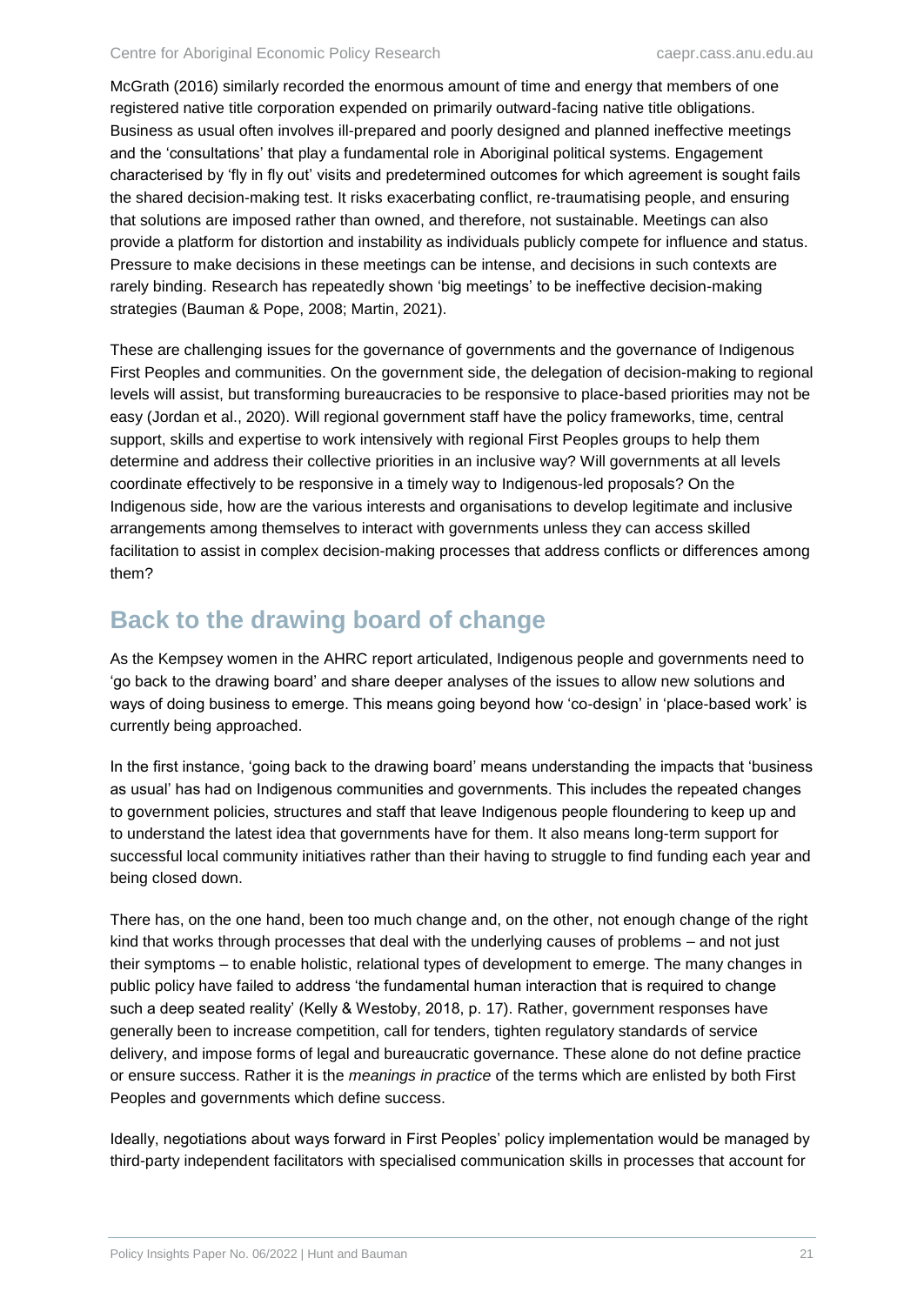not only substantive outcomes, but also the 'how' of engagement, the building of relationships and the power differentiations between and among all parties. Skilled facilitators would ensure that issues are explored thoroughly and understood and that the implications of decisions are reality-checked, including inter-generational and implementation issues, in healing and trauma-informed approaches. In a rights framework of self-determination, it would be the facilitator's duty to ensure that decisions are made with the FPIC required in the UNDRIP and that the 'terms of engagement', including rights between and among First Peoples themselves, are front and centre. But where are these facilitators, and how do they develop the skills needed for this important work? While there are some highly skilled Indigenous and other practitioners, many more are needed.

# <span id="page-26-0"></span>**The missing piece of infrastructure: An indigenous participatory development and engagement institute**

The demand for skilled participatory development practitioners, community facilitators and mediators has been identified for many years. The AIATSIS Indigenous Mediation and Facilitation Project (IFaMP) (Bauman, 2006) recommended the establishment of a well-supported national network of regionally-based Indigenous facilitators and mediators. It recommended Indigenous customised training programs in a developmental approach which would cover various specialised skills and build on each other, completion of which would provide serious qualifications in process work and integrated approaches, rather than the piecemeal training that is currently generally available. Initial government support for the idea waned by 2009, although the then National Alternative Dispute Resolution Advisory Council (NADRAC) made a number of recommendations to the Attorney General (NADRAC, 2009; Bishop, 2019). These included development of a nationally coordinated Indigenous Dispute Management and Decision-Making Service with considerable detail about how it should look. Nothing has eventuated from these recommendations. In the meantime, important Indigenous local mediation and law and justice programs and services such as those at Yuendemu, Gunbalanya, Willowra, Ali Currung, Bathurst Island, and Lajamanu (Bishop, 2019) have struggled to find funding from one year to the next from all governments, despite their demonstrated value.<sup>20</sup> And a 2015 AIATSIS National Governance Forum, which brought Indigenous governance expert practitioners from across Australia, reinforced the need:

*In considering the expertise and knowledge required to create useful practical resources and training and to deliver them effectively, the Survey and Forum identified skills sets including experience, understanding of the diverse range of Indigenous governance contexts, learning styles, communication preferences, and cultural institutions and specialised intercultural communication skills. The relatively small number of trainers, researchers and facilitators with these skills was noted as a challenge* (Bauman et al., 2015, p. xvii).

Participatory development and dispute management skills are urgently needed in the Closing the Gap policy commitment to shared decision-making, in the development of the regional and local Voices,<sup>21</sup> in the brokering of partnerships, in interagency co-operation and in Indigenous decision-making. The skills and capacities to be developed cross four key interrelated domains: communication; mediation and facilitation; understanding systems and holistic approaches; and participatory development. The demand for such skills and people with the practical wisdom and experience in all these areas outstrips the supply and the demand is increasing exponentially.

l

 $20$  This is despite an evaluation of the the Yuendumu Mediation and Justice Committee which showed that every \$1.00 spent returned \$4.30 in benefits (Daly et al., 2014) and an evaluation of the Queensland Government's Mornington Island Restorative Justice Project which showed success rates of around 95% in its early stages (Brunton, 2014).

<sup>&</sup>lt;sup>21</sup> Whether the national Voice is to Government or Parliament.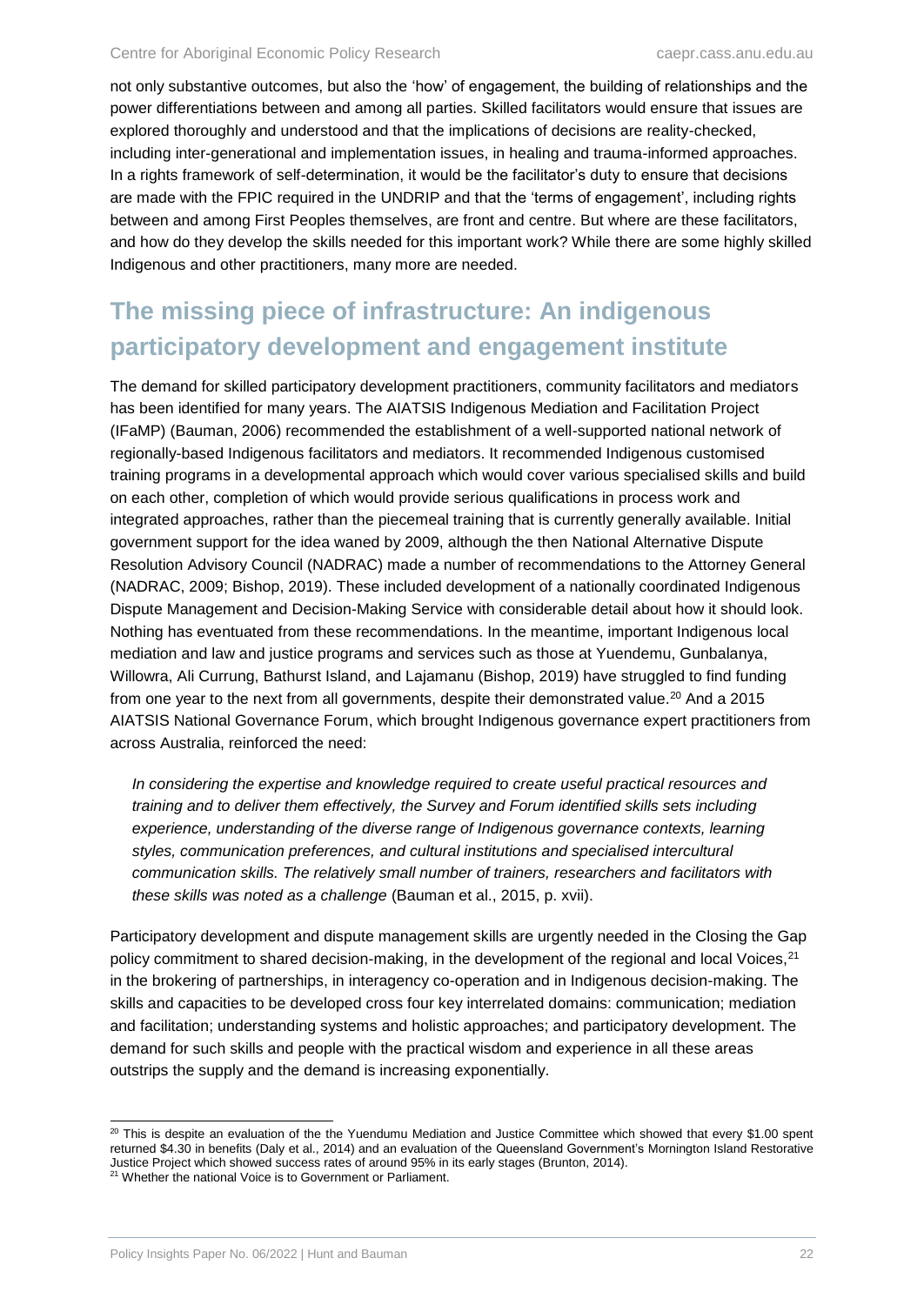The success of decision-making processes including co-design also depends upon the capacity of those who are negotiating: whether they be representatives of Indigenous organisations, development corporations or government representatives.

To achieve participatory development which would genuinely enable First People(s) to give FPIC, there is an urgent need for a national First Peoples participatory development and engagement institute, with regionally and locally networked particularly indigenous practitioners. This must be adequately financially resourced over the long term with skilled staff to work in a First Peoples owned and led approach across various sectors, and able to call upon experts in a range of sectors as needed. In particular, the need is for Indigenous practitioners, for which there is a huge demand but a scarce supply.

Envisaged in the concept of a national participatory development institute is the development of the capacities of Indigenous parties, governments, and private stakeholders alike in:

- understanding the value of participatory processes, and implementing rights-based approaches, knowing what is required to obtain FPIC and the importance of impartiality, recognising the constraints that all parties are under and the value of systems thinking
- co-design and Indigenous-led place-based processes, including establishing ways in which Indigenous people prefer to do business that match local needs and secure equal partnerships with government representatives and other parties; and ensuring all parties are able to negotiate effectively and that agreements contribute to strategic pathways for Indigenous community cohesion, are fair, and represent the interests of all parties
- planning and implementing workable community strategies and solutions including:
- option generating, reality checking, identifying by whom and how particular tasks are to be carried forward, how decisions should be made about particular issues, and strategies for conflict management
- evaluating, monitoring, renegotiating, modifying, or adapting strategies and solutions as required, identifying and exploring the causes and potential solutions to problems and responding in meaningful and sustainable ways to changing government and corporate requirements and agendas
- developing strategies and capacities to engage, manage and utilise relevant technical expertise, and
- ensuring decision-making and dispute management processes are embedded in good governance structures (see also Bauman, 2006).

To enable the capacity to voice, there is a need to consider 'how' things are done (the procedural) as well as the 'what' (the substantive) in a myriad of decision-making processes and a messy governance arena. There is an urgent need to change the discourse around 'partnerships' and 'co-design' towards shared understandings of what a successful partnership looks like. Without this, partnerships, like management, can lead to the 'implicit silencing of alternative narratives' and 'ontologically privilege non-Indigenous ways of being-in-place' (Howitt & Suchet Pearson, 2006, p. 323–324).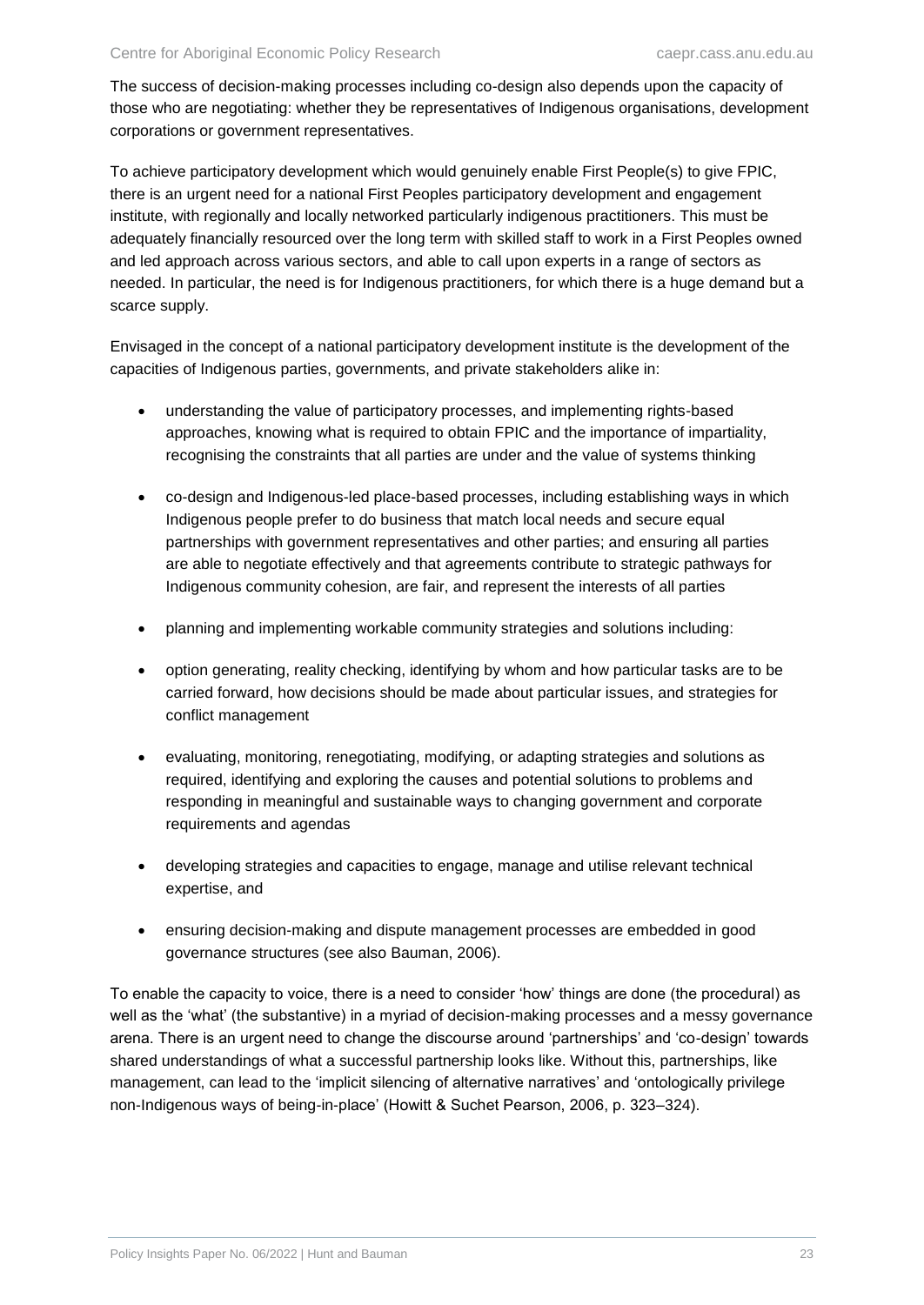One way of influencing the discourse of partnership is through 'a community of practice'.<sup>22</sup> This could allow for the exchange of ideas and experiences across local, regional, national boundaries, challenge hierarchical restrictions and be informed by all the reports and recommendations that have been made over the years. In the first instance, it might involve strategically directed and facilitated dialogues at the local, regional, state, and national levels between and among First People and the full array of government staff in a top-down meets bottom-up approach (see Bauman et al., 2012, p. 44–47). Such a community of practice should also be informed by the international rights context.

Investment in the development of such skills for both governments and the Indigenous community sector will be essential to the new 'Closing the Gap' way of working if it is to be successful: to support Indigenous communities to define their own priorities through appropriate local governance processes, and enable them to define their own monitoring systems to assess what progress is being made once agreed programs commence. A national Indigenous participatory development institute would, among other things, require an institutional base that could:

- build participatory development communities of practice including ways of approaching the definition and implementation of terms such as self-determination, place-based, co-design and partnership
- foster and support Indigenous local and regional networks of facilitators/practitioners
- provide participatory development services and training including facilitation, conflict resolution, mediation, dispute management, and participatory planning and evaluation of projects and programs
- facilitate effective co-ordination and decision-making between and amongst government agencies and Indigenous organisations
- provide training, resources and accreditation for practitioners and support skill and resource sharing among First Peoples about participatory Indigenous development approaches and lessons.

Such an institution could develop and deliver innovative education and awareness raising packages for Indigenous communities, policy makers and service deliverers in how to champion participatory processes; it could foster First People's healing and trauma informed approaches in partnership with relevant organisations such as the Healing Foundation. It could develop a national training curriculum and a range of training packages in participatory development processes for strategic and project planning and monitoring and evaluation processes; and facilitate exchange of experience and knowledge. It could set common standards, accreditation and vocational pathways, and develop specialist services such as in the areas of family, native title and housing and help First Peoples access the technical expertise they require. It could also support governance building (in collaboration with the Australian Indigenous Governance Institute) and ensure appropriate remuneration for Indigenous practitioners (Bauman, 2006).

To enable First Peoples to make significant progress on the things that matter to them, we believe such a national institute – adequately resourced over the long term – would make a key difference to the outcomes over the next 20–30 years. Its design would need to be led by First Peoples, and while

l  $22$  Some efforts have been made towards something like this in Central Australia but are conducted without adequate resourcing and are therefore infrequent and ad hoc.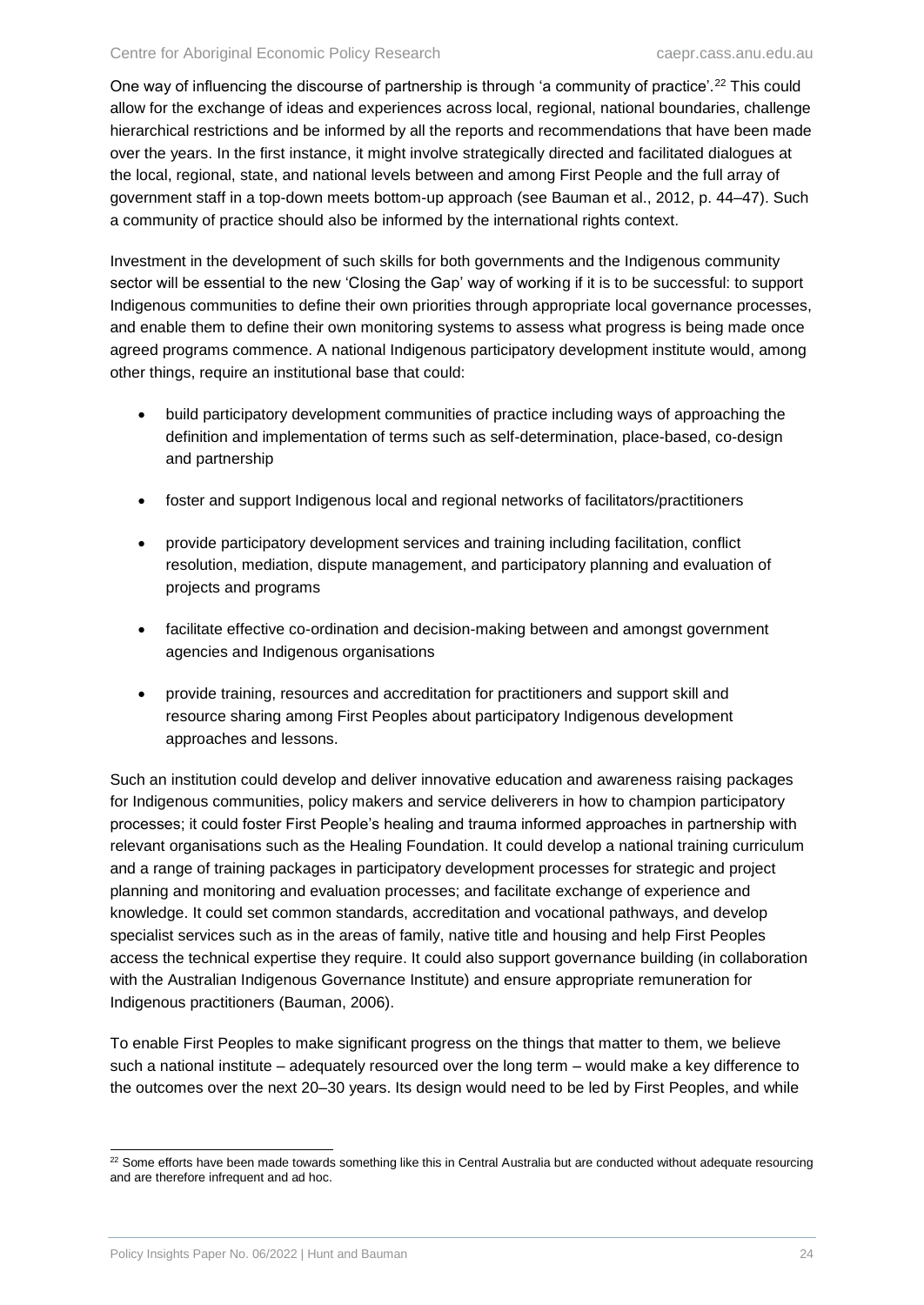its leadership would have to be by First Peoples, it should be free to draw on a range of expertise outside First Peoples' communities that can support the achievement of First Peoples' aspirations.

# <span id="page-29-0"></span>**Conclusion**

First Peoples have identified many of the changes they wish to see, often after arduous repeated consultations, and over many years. These have been documented in inquiries and royal commissions in countless reports and recommendations, and some are reflected in the Closing the Gap targets. Few have been implemented. Honouring the work that many First Peoples have already done and addressing this 'Unfinished Business' means truly taking notice of the real-world daily lived situations in which people find themselves and their histories and past policies.

Starting with the 'micro' issues that families, communities, or nation groups identify as place-based and central to improving wellbeing, and expanding gradually as people are ready to take next steps is part of the continuum of micro to meta methods discussed in this paper. In particular, place-based approaches that strengthen cultural identity such as language programs, recording local histories, working on land or sea country, cultural education or arts programs, can play a healing role while also often generating economic opportunities (e.g., Hemming & Rigney, 2008; Kanyirninpa Jukurrpa, 2020; McCalman et al., 2018).<sup>23</sup>

This paper argues that improving Indigenous outcomes starts with a recognition that self-determined development emerges from the deep cultural values and worldviews that First Peoples live daily. It is also embedded in Indigenous social, cultural and economic systems and in broader and interwoven non-Indigenous systems and structures. A missing piece of infrastructure in Australia is a commitment to Indigenous-led participatory engagement and development, including building the institutions and providing resources to support this in whatever form it might take. This would enable Indigenous people to set their own goals, based in their knowledge systems and their priorities, and to have the necessary resources to work holistically towards their hopes and desires.

As the AIATSIS national Governance Forum concluded in 2015:

*Ultimately the evidence suggests that a developmental, participatory approach which is strength and place-based will lead to better outcomes, especially if governance solutions are the product of informed choice, and adapted to the range of interests of those who are participating as members of organisations. This work is incremental and takes time (Bauman et al., 2015,* p. 118).

The kinds of participatory engagement processes we are suggesting, including FPIC, should be 'evolutionary' in the sense that they increasingly incorporate Indigenous peoples into the governance and decision-making structures that affect their lives. FPIC should characterise all the stages of decision-making processes as conditions change, including changes of governments and policies, setting the stage for new negotiations (Bauman et al., 2015, p. 5). FPIC thus has a critical role to play in strengthening governance and peace building. While the UNDRIP may be seen to be 'aspirational' and the Australian Government appears to be reluctant to embrace its full meaning, FPIC has the potential to be transformative for all parties and their relationships with each other.

As we have noted, participatory processes are not a cure-all. There are limitations to the kinds of participatory decision-making processes identified in this paper, not least the power differentials to be found among and between First Peoples parties and other parties and those implicit in structures and

 $\overline{a}$  $^{23}$  In NSW, Healing is a key part of the OCHRE plan, so is an important exception (NSW Aboriginal Affairs, 2013).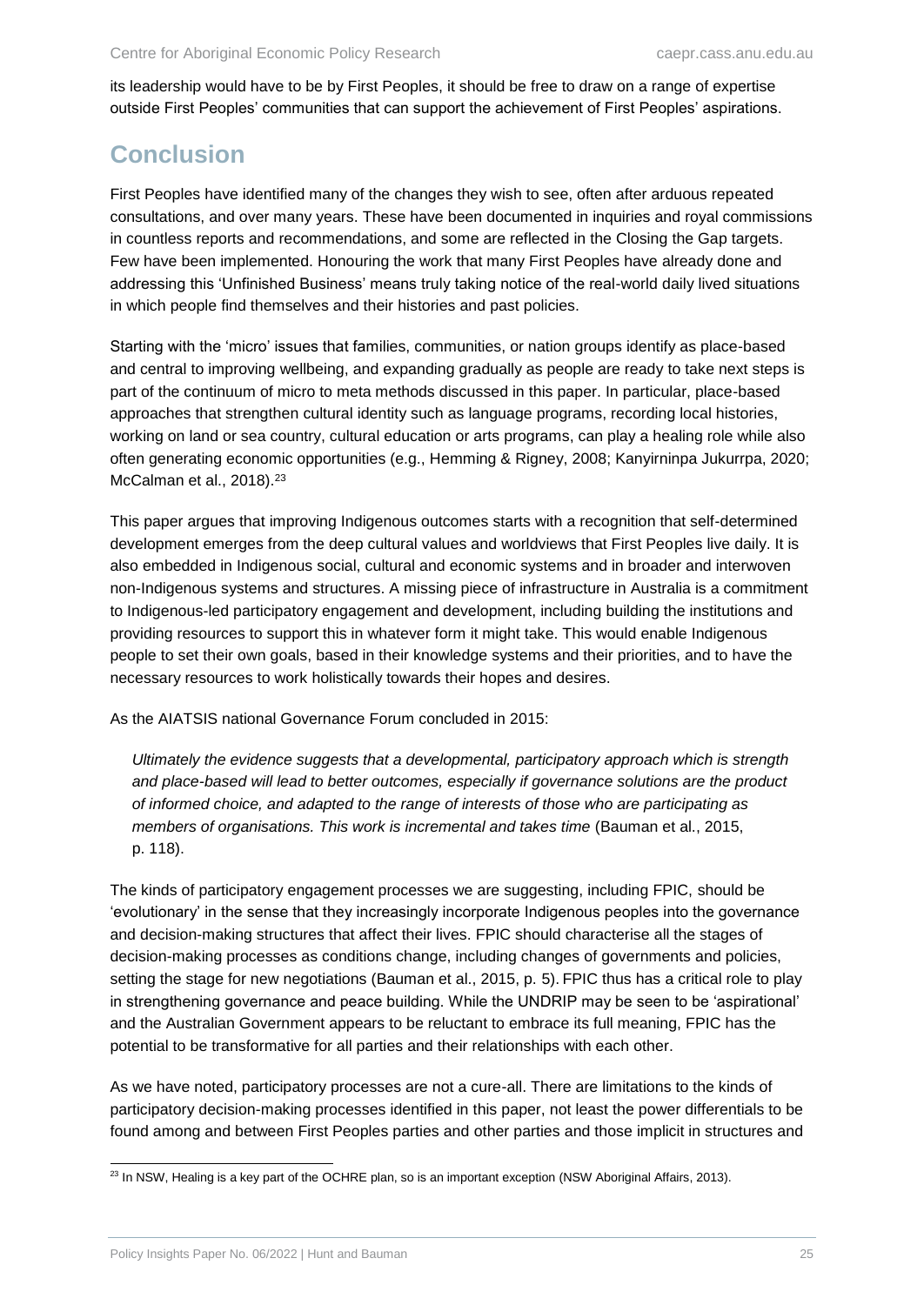systems. There are also concerns about the negotiation of rights with governments when these rights may be seen by First Peoples as non-negotiable. Nevertheless, at least some rights are negotiable among Indigenous parties – including levels of inclusiveness in a decision-making group.

While co-designed policies and programs may be seen to offer only limited scope for First Peoples' perspectives and approaches (Rowse, 2021), the engagement processes themselves can be genuinely transformative (Brigg et al., 2018) when informed and skilful. Skilled participatory development and consensus building processes can strategically challenge behaviours and attitudes for the collective good, encourage self-reflexivity, recognise signs of changes in attitudes, and make timely strategic interventions.

There is no quick fix in dealing with the problems that First Peoples face. These are often embedded in intergenerational trauma and the poor governance of the parties involved. The processes required are long term and emergent. 'Business as usual' is clearly not working and there seems to be little to lose. The gap to be closed is between the parallel discourses of governments and First Peoples. Participatory development and engagement processes led by skilled practitioners could make an important contribution to closing it.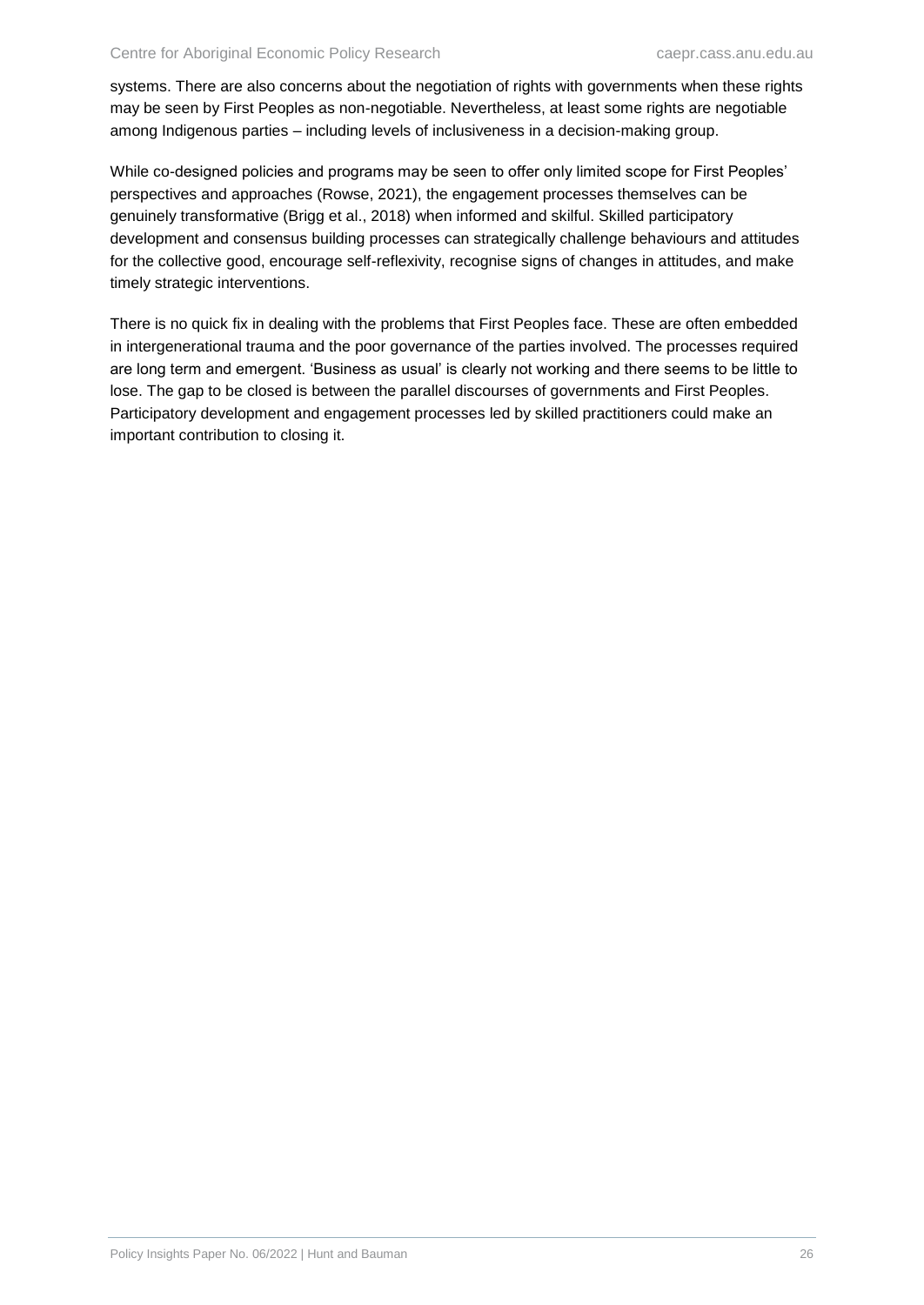## <span id="page-31-0"></span>**References**

- Aboriginal Peak Organisations Northern Territory (2017). *Fair work and strong communities: Proposal for a remote development and employment scheme*.
- ACIL Allen (2021). *Social and economic impact assessment of Community First Development: Final report*. Report commissioned by Community First Development. ACIL Allen.Appadurai, A. (2004).The capacity to aspire: culture and the terms of recognition. In V. Rao & M. Walton (Eds.), *Culture and public action.* Stanford University Press.
- Australian Human Rights Commission (AHRC) (2020). *Wiyi Yani U Thangani (Women's Voices); Securing our Rights, Securing our Future Report*. AHRC.
- Bauman, T. (2001). Shifting Sands: Towards an Anthropological Praxis. *Oceania*, 71, 202 –225. Bauman, T. (2006). *Final Report of the Indigenous Facilitation & Mediation Project July 2003/04 – June 2006: research findings, recommendations and implementation* (Indigenous Facilitation and Mediation Project. Report No. 6). Native Title Research Unit, AIATSIS.
- Bauman, T, Lauder, G., & Haynes, C. (2013). *Pathways to the co-management of protected areas and native title in Australia* (AIATSIS Research Discussion Paper). AIATSIS.
- Bauman, T. & Pope, J. (2008). *[Solid work you mob are doing: Case Studies in Indigenous Dispute Resolution &](http://www.aiatsis.gov.au/ntru/docs/researchthemes/negmedfac/decisionmaking/BaumanReport.pdf)  [Conflict Management in Australia,](http://www.aiatsis.gov.au/ntru/docs/researchthemes/negmedfac/decisionmaking/BaumanReport.pdf)* Federal Court of Australia.
- Bauman, T., Smith, D., Quiggin, R., Keller, C., & Drieberg, L. (2015). *Building Aboriginal and Torres Strait Islander Governance: Report of a Survey and Forum to Map Current and Future Research and Practical Resource Needs*. AIATSIS and AIGI.
- Bauman, T., & Williams, R. (2004). *The business of process: Research issues in managing Indigenous decision-making and disputes in land* (Research Discussion Paper No. 13). AIATSIS.
- Bishop, H. (2009a) Communication, representation, voice and choice: facilitating conversations on indigenous needs and aspirations: Part 1. *ADR Bulletin*, 11(2), 1–8.|
- Bishop, H. (2009b). Communication, representation, voice and choice: facilitating conversations on indigenous needs and aspirations: Part 2. *ADR Bulletin*, 11(3), 1–8.
- Bishop, H. (2015). Aboriginal Decision Making, Problem Solving and Alternative Dispute Resolution Challenging the Status Quo. Keynote to symposium Alternative Dispute Resolution in Indigenous Communities, Melbourne, 27 July 2015*,* Native Title Services, Victoria.
- Bishop, H. (2019). Procedural Fairness The Deep Wisdom of Peace Building and Indigenous Dispute Resolution. Power Point. Keynote address to National Indigenous Legal Conference, Darwin, Northern Territory.
- Behrendt, L., & Vivian, A. (2010). *Indigenous self-determination and the Charter of Human Rights and Responsibilities – A framework for discussion*. Victorian Equal Opportunity and Human Rights Commission.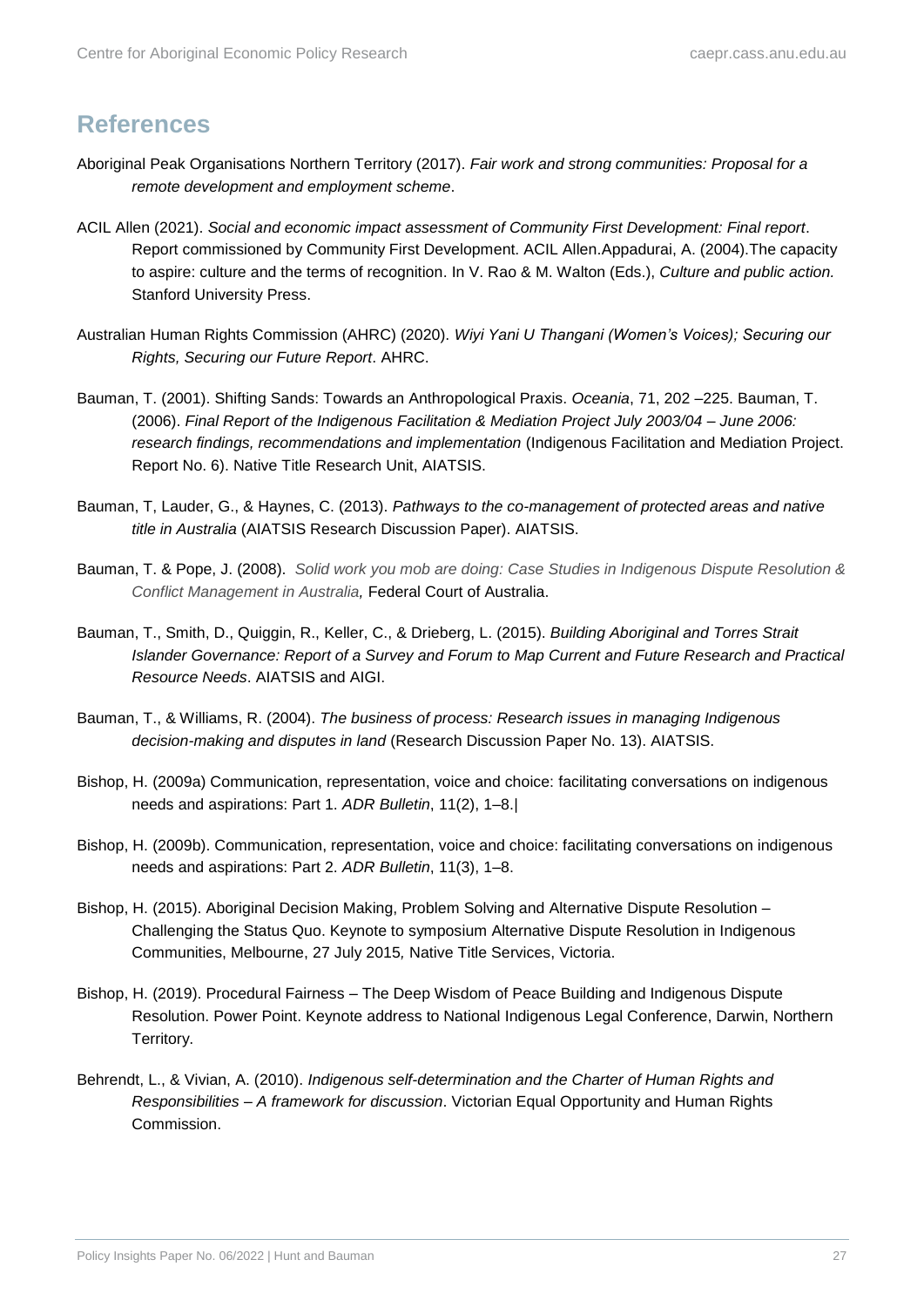- Bradford, L. E. A., Vogel, T., Lindenschmidt, K-E., McPhedran, K., Strickert, G. E. H., Fonstad, T. A., & Bharadwaj, L. A. (2018). 'Co-design of water services and infrastructure for Indigenous Canada: A scoping review'. *FACETS*, 3, 487–511. doi:10.1139/facets-2017-0124.
- Brigg, M., Memmott P., Venables, P., & Zondag, B. (2018). Gununa peacemaking: Informalism, cultural difference and contemporary Indigenous conflict management. *Social & Legal Studies,* 27(3), 345–366.
- Brunton, C. (2014). *Mornington Island Restorative Justice Project Evaluation Final Report*. National Data Collection, Social Policy and Evaluation Research, Commonwealth of Australia.
- Burbidge, B., Barber, M., Kong, T. M. & Donovan, T. (2021). *Report on the 2019 Survey of Prescribed Bodies Corporate (PBCs)*. AIATSIS.
- Carpenter, S. (1999). Choosing appropriate consensus building techniques and strategies. In L. Susskind, L., S. McKearnan, & J. Thomas-Larmer, (Eds.) *The consensus building handbook.* Sage.
- Carr, J. J., Lalara, J., Lalara, G., Lalara, G., Daniels, B., Clough, A. R., Lowell, A., & Barker, R. N. (2021). Staying Strong Toolbox: Co-design of a physical activity and lifestyle program for Aboriginal families with Machado-Joseph disease in the Top End of Australia. *PLOS ONE*, 16(2), e0244311. <https://doi.org/10.1371/journal.pone.0244311>
- Chapman, R., Holmes, M., Kelly, L., Smith, D., Weepers, J., & Wright, A. (2014). *Yakarra-pardiji-pina: Insights from a development approach to rebuilding governance in Aboriginal communities*. Report for the Lajamanu Community and Central Land Council.
- Co, R. (2011). *Free, Prior and informed Consent (FPIC). Does it give indigenous peoples more control over development of their lands in the Philippines?* Lambert Academic Publishing.
- Coalition of Aboriginal and Torres Strait Islander Peak Organisations (CAPO) & all Australian Governments (2020). *National Partnership Agreement on Closing the Gap*.
- Australian Government Department of the Prime Minister and Cabinet (2018). *Closing the Gap Prime Minister's Report 2018.*
- Australian Government Department of the Prime Minister and Cabinet (2019). *Closing the Gap Retrospective Review*.
- Australian Government National Indigenous Australians Agency (2020). *Indigenous Voice Discussion Paper.*
- Australian Government National Indigenous Australians Agency (2021a). *Indigenous Voice Co-design Process Final Report to the Australian Government.*
- Australian Government (2021b). *Closing the Gap: Commonwealth Implementation Plan*.
- Community First Development (CFD) (2021). A First Nations approach to community development: Our community development framework. Community First Development.
- Daly, A., Barrett, G. & Williams, R. (2014). Independent cost benefit analysis of the Yuendemu Justice and Mediation Committee. University of Canberra.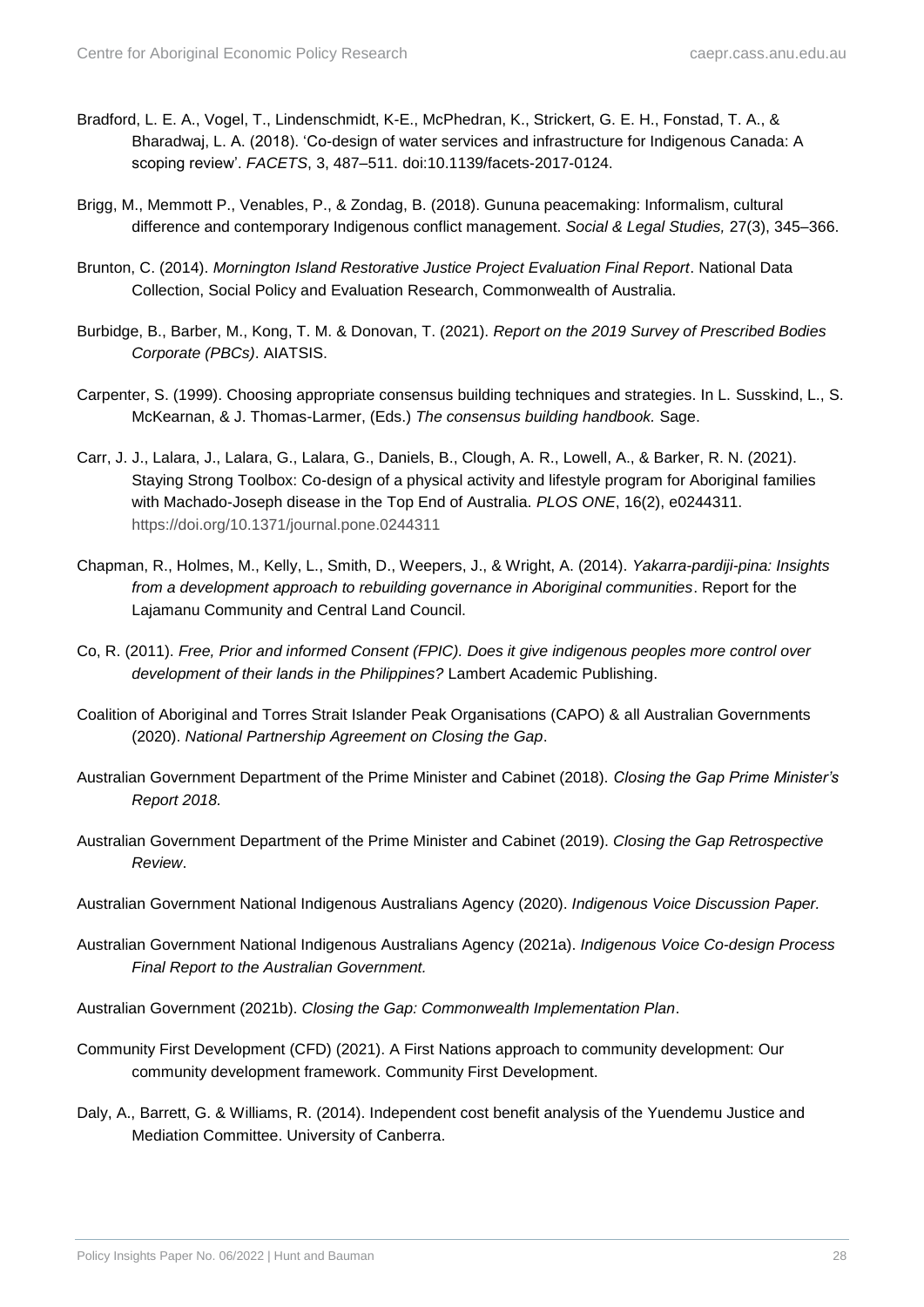- Davis, M. (2012). To bind or not to bind: The United Nations Declaration on the Rights of Indigenous Peoples five years on. *Australian International Law Journal,* 19, 17–48.
- Davis, M. (2018). The long road to Uluru: Walking together truth before justice. *Griffith Review,* 60 [https://www.griffithreview.com/articles/long-road-uluru-walking-together-truth-before-justice-megan](https://www.griffithreview.com/articles/long-road-uluru-walking-together-truth-before-justice-megan-davis/)[davis/](https://www.griffithreview.com/articles/long-road-uluru-walking-together-truth-before-justice-megan-davis/)
- Department for International Development.(2009). Political Economy Analysis, How To Note, *DFID Practice Paper*, July 2009.
- Department of the Prime Minister & Cabinet & Attorney-General's Department (2019). Factual submission provided jointly by: Department of the Prime Minister & Cabinet & Attorney-General's Department**,** Joint Standing Committee on Northern Australia, Inquiry into the Opportunities and Challenges of the Engagement of Traditional Owners in the Economic Development of Northern Australia, Parliament of Australia.

[https://www.aph.gov.au/Parliamentary\\_Business/Committees/Joint/Northern\\_Australia/TraditionalOwner](https://www.aph.gov.au/Parliamentary_Business/Committees/Joint/Northern_Australia/TraditionalOwners45p/Submissions) [s45p/Submissions](https://www.aph.gov.au/Parliamentary_Business/Committees/Joint/Northern_Australia/TraditionalOwners45p/Submissions)

- Dillon, M. C. (2021). *Codesign in the Indigenous policy domain: Risks and opportunities* (CAEPR Discussion Paper No. 29). Centre for Aboriginal Economic Policy Research, ANU. [https://doi.org/10.25911/WMJK-](https://doi.org/10.25911/WMJK-CE9)[CE9](https://doi.org/10.25911/WMJK-CE9)
- Dudgeon, P., et al. (2012). Hear our Voices: Community consultations for the development of an empowerment, healing and leadership program for Aboriginal people living in the Kimberley, Western Australia. Final Research Report, March 2012. Centre for Research Excellence Aboriginal Health and Wellbeing, Telethon Institute for Child Health Research, Centre for Child Health Research, The University of Western Australia.
- Durie, M. (2011). *Nga Tini Whetu: Navigating Maori futures*. Huia Publishers.
- Egan, C. (2015). '\$53m for 800 Roebourne Aboriginals' *The West Australian,* 25 April. <https://thewest.com.au/news/australia/53m-for-800-roebourne-aboriginals-ng-ya-389368>
- Food and Agriculture Organization (FAO) (2016). *Free Prior and Informed Consent: An indigenous peoples' right and a good practice for local communities* (Manual for project practitioners). https://www.fao.org/3/i6190e/i6190e.pdf
- Fowler, A. (2000). Beyond partnership: Getting real about NGO relationships in the aid system. *IDS Bulletin,*  31(3), 1–13.
- Government of South Australia, Department of Human Services (2019). *Co-Design Findings and Next Steps: Child and Family Support System.*
- Haviland, M., Morris, W., Marshall, M., and Gore-Birch,C. (forthcoming). Walking together, working together: Co-design motivations, expectations and experiences from the Kimberley, WA, in Indigenous Co-Design, AIATSIS.
- Haynes, C. (2009). *Defined by contradiction: the social construction of joint management in Kakadu National Park* [Unpublished doctoral dissertation]. Charles Darwin University.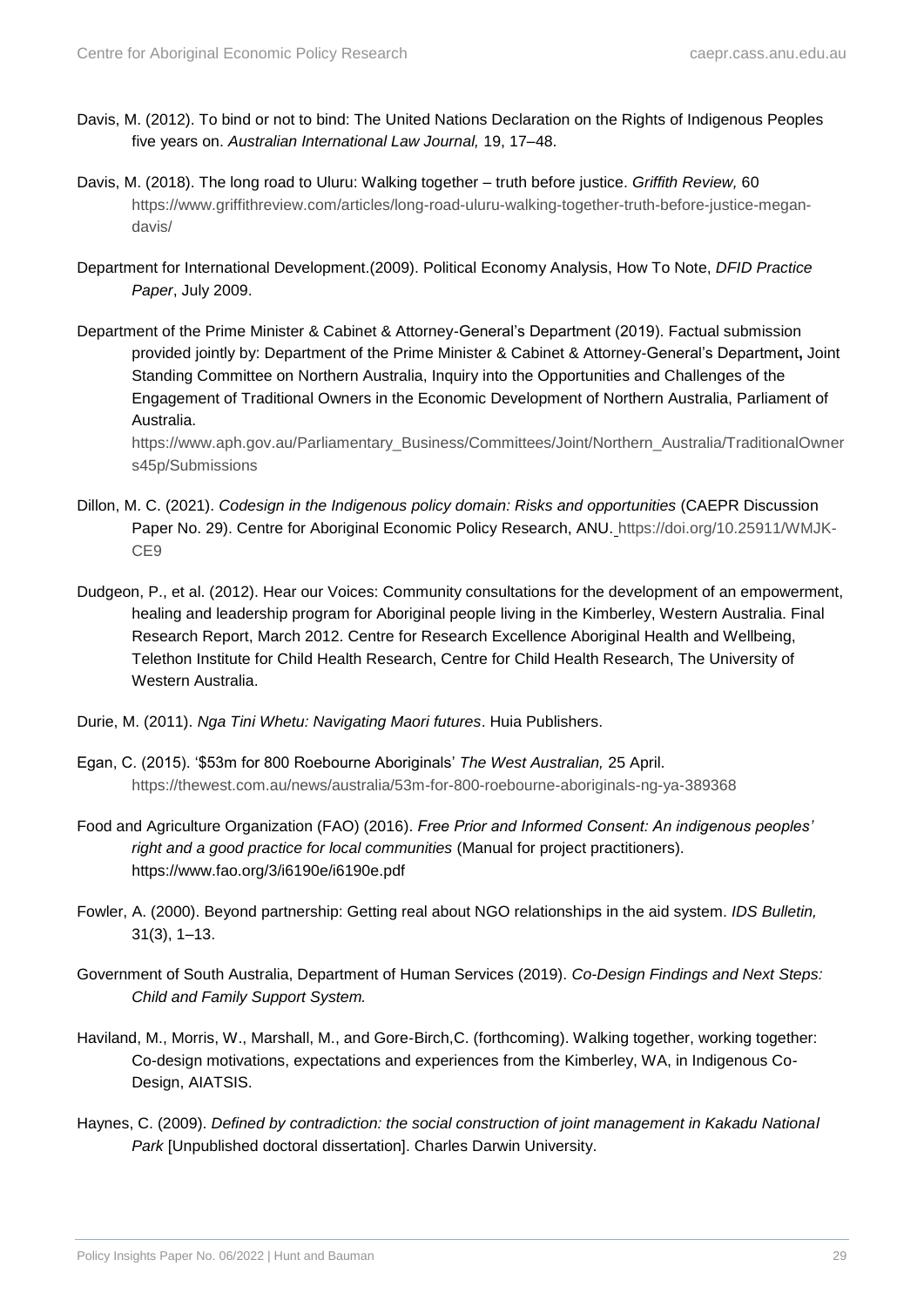- Head, B. W. (2007). Community engagement: Participation on whose terms? *Australian Journal of Political Science,* 42(3), 441–54. doi:10.1080/10361140701513570
- Hemming, S., & D. Rigney. 2008. Unsettling sustainability: Ngarrindjeri political literacies, strategies of engagement and transformation. *Continuum: Journal of Media and Cultural Studies,* 22 (6), 757–775. doi[:10.1080/10304310802452438.](https://doi.org/10.1080/10304310802452438)
- Hill, R. (2011). Towards equity in Indigenous co-management of protected areas: Cultural planning by Miriuwung-Gajerrong people in the Kimberley, Western Australia. *Geographical Research*, 49(1), 72– 85.
- Howard-Wagner, D. (2018). Aboriginal organisations, self-determination and the neoliberal age: A case study of how the 'game has changed' for Aboriginal organisations in Newcastle. In D. Howard-Wagner, M. Bargh & I. Altamirano-Jimenez (Eds.), *The Neoliberal State, Recognition and Indigenous Rights: New paternalism to new imaginings*. ANU Press. doi.org[/10.22459/CAEPR40.07.2018](http://doi.org/10.22459/CAEPR40.07.2018)
- Howitt, R. and Suchet-Pearson, S. (2006). Rethinking the building blocks: ontological pluralism and the idea of management. *Geografiska Annaler B*, 88, 323–35.
- Hunt, J. (2013). *Engaging with Indigenous Australia – exploring the conditions for effective relationships with Aboriginal and Torres Strait Islander communities* (Issues Paper No. 5). Closing the Gap Clearinghouse, Australian Institute of Health and Welfare, and Australian Institute of Family Studies. [http://www.aihw.gov.au/closingthegap/publications/.](http://www.aihw.gov.au/closingthegap/publications/)
- Hunt, J. (2017). Self determination. In *Aboriginal Affairs NSW Transforming the relationship between Aboriginal peoples and the NSW Government: Aboriginal Affairs Research Agenda 2018–2023*. Aboriginal Affairs NSW.
- Hunt, J., Smith, D., Garling, S., & Sanders, W. (Eds) (2008). *Contested governance: Culture, power and institutions in Indigenous Australia* (CAEPR Research Monograph No. 29)*.* ANU EPress. doi.org[/10.22459/CAEPR29.08.2008](http://doi.org/10.22459/CAEPR29.08.2008)
- Hunt, J., & Campbell, D. (2015). 'Making use of payments: A community development model', in S. Brennan, M. Davis, B. Edgeworth, & L. Terrill (Eds.), *Native Title from Mabo to Akiba: A Vehicle for Change and Empowerment?* The Federation Press.
- Hunt, J., & Campbell, D. (2016). Translating Aboriginal Land Rights into development outcomes: Factors contributing to a successful program in Central Australia *(CAEPR Working Papers,* 107/2016). Centre for Aboriginal Economic Policy Research, ANU.
- IAP2 International Federation (2014). *IAP2's Public Participation Spectrum*. https://www.iap2.org.au/wpcontent/uploads/2019/07/IAP2\_Public\_Participation\_Spectrum.pdf.
- Ife, J., & Tesoriero, F. (2006). *Community development: Community-based alternatives in an age of globalisation* (Third edition). Pearson Education Australia.
- Innes, J. (1999). Evaluating consensus building. In L. Susskind, S. McKearnan & J. Thomas-Larmer (Eds.), *The Consensus Building Handbook*. Sage.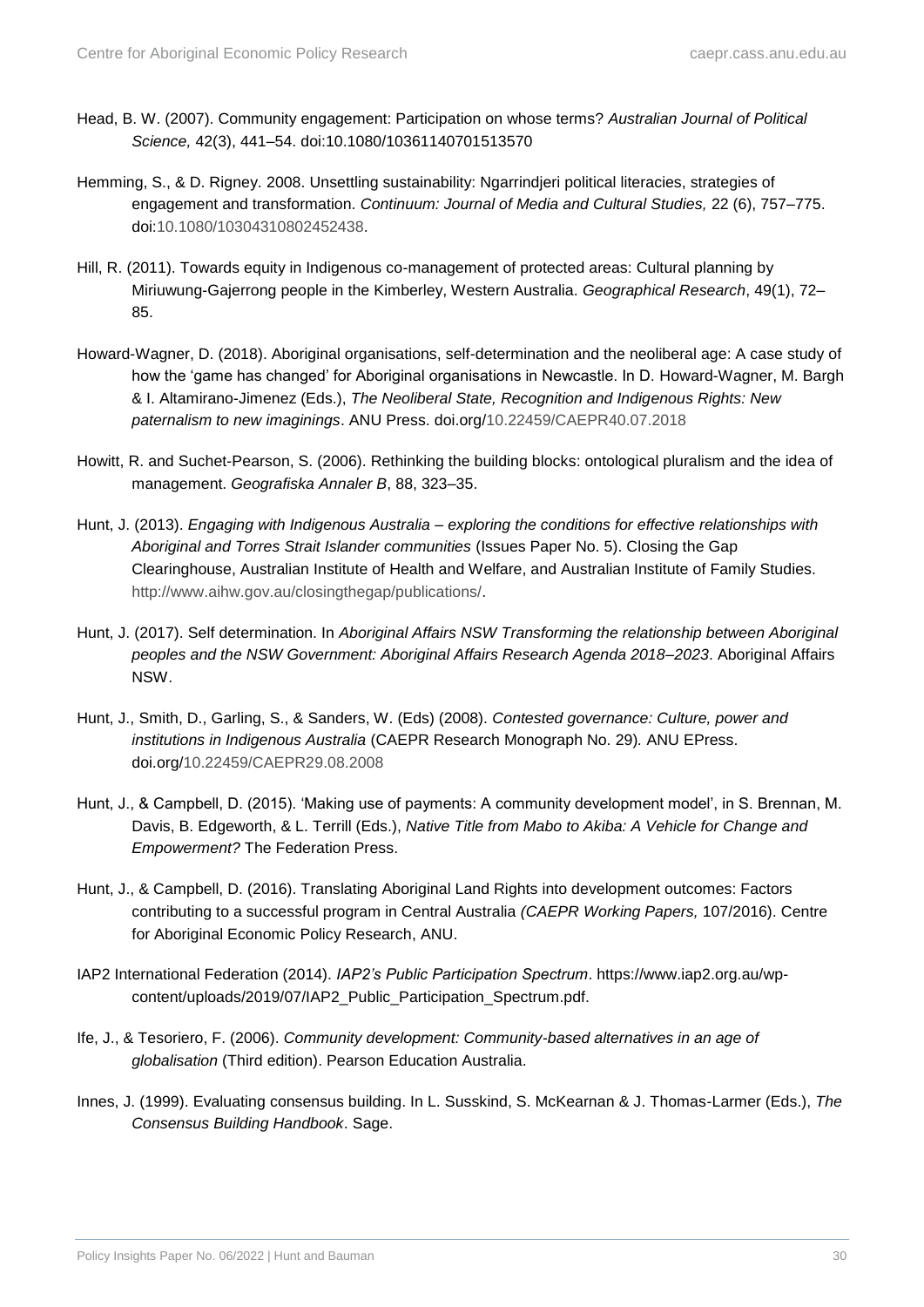- Jordan, K., Markham, F., & Altman, J. C. (2020), *Linking Indigenous communities with regional development: Australia overview* (Commissioned Report No. 5). Centre for Aboriginal Economic Policy Research, ANU.<https://doi.org10.25911/5f7edceea4190>
- Kabeer, N. (1999). Resources, agency, achievements: Reflections on the measurement of women's empowerment. *Development and Change,* 30 (3), 435–464.

Kanyirninpa Jukurrpa (2020). Kanyirninpa Jukurrpa: Annual Report 2019–20.

- Kelly A., & Westoby, P. (2018). *Participatory Development Practice: Using traditional and contemporary frameworks.* Practical Action Publishing.
- Langton, M., & Calma, T. (2020). Voice co-design process stage one milestone reached, 14 October <https://voice.niaa.gov.au/news/voice-co-design-process-stage-one-milestone-reached>
- Lavrencic, L. M., Donovan, T., Moffatt, L., Keiller, T., Allan, W., Delbaere, K., & Radford, K. ( 2021). Ngarraanga Giinganay ('thinking peacefully'): Co-design and pilot study of a culturally-grounded mindfulness-based stress reduction program with older First Peoples Australians. *Evaluation and Program Planning*, 87. [doi.org/10.1016/j.evalprogplan.2021.101929](https://doi.org/10.1016/j.evalprogplan.2021.101929)
- McCalman, J., Bainbridge, R., Brown, C., Tsey, K., & Clarke, A. (2018). The Aboriginal Australian Family Wellbeing program: A historical analysis of the conditions that enabled its spread. *Frontiers in Public Health,* 6. [doi.org/10.3389/fpubh.2018.00026](https://doi.org/10.3389/fpubh.2018.00026)
- McGrath, P. (2016). The work of rights: The nature of native title labour. In W. Sanders, (Ed.), *Engaging Indigenous economy: Debating diverse approaches* (CAEPR Research Monograph No. 35). ANU Press. doi.org/ [10.22459/CAEPR35.04.2016](http://doi.org/10.22459/CAEPR35.04.2016)
- Macklin, J. (2009). MP Statement on the United Nations Declaration on the Rights of Indigenous Peoples, Parliament House, Canberra, 3 April. [https://www.un.org/esa/socdev/unpfii/documents/Australia\\_official\\_statement\\_endorsement\\_UNDRIP](https://www.un.org/esa/socdev/unpfii/documents/Australia_official_statement_endorsement_UNDRIP)
- Martin, D. (2021). 'The governance of Trust funds: challenges for lawyers, anthropologists, and their Aboriginal beneficiaries', Anthropos Consulting, Paper presented to the Centre for Native Title Anthropology Workshop *Trustee corporations and their Indigenous beneficiaries: meeting challenges in the sustainable utilization of trust funds* Alice Springs, 27–28 May 2021.
- Mayer, B. (2004). *Beyond neutrality.* Jossey-Bass.
- Moore, C. (2003). *The mediation process*. Jossey-Bass.
- Morrison, S. (2020.) Address, Closing the Gap Statement to Parliament, Parliament House, Canberra 12 February.
- Murray, D. and Evans, D. (2021).Culturally centred, community led: Wiradjuri Nation rebuilding through honouring the Wiradjuri Way. In D. Smith, A. Wighton, S. Cornell, & A. V. Delaney, (Eds.), *Developing governance and governing development: International case studies of indigenous futures.* Rowman & Littlefield.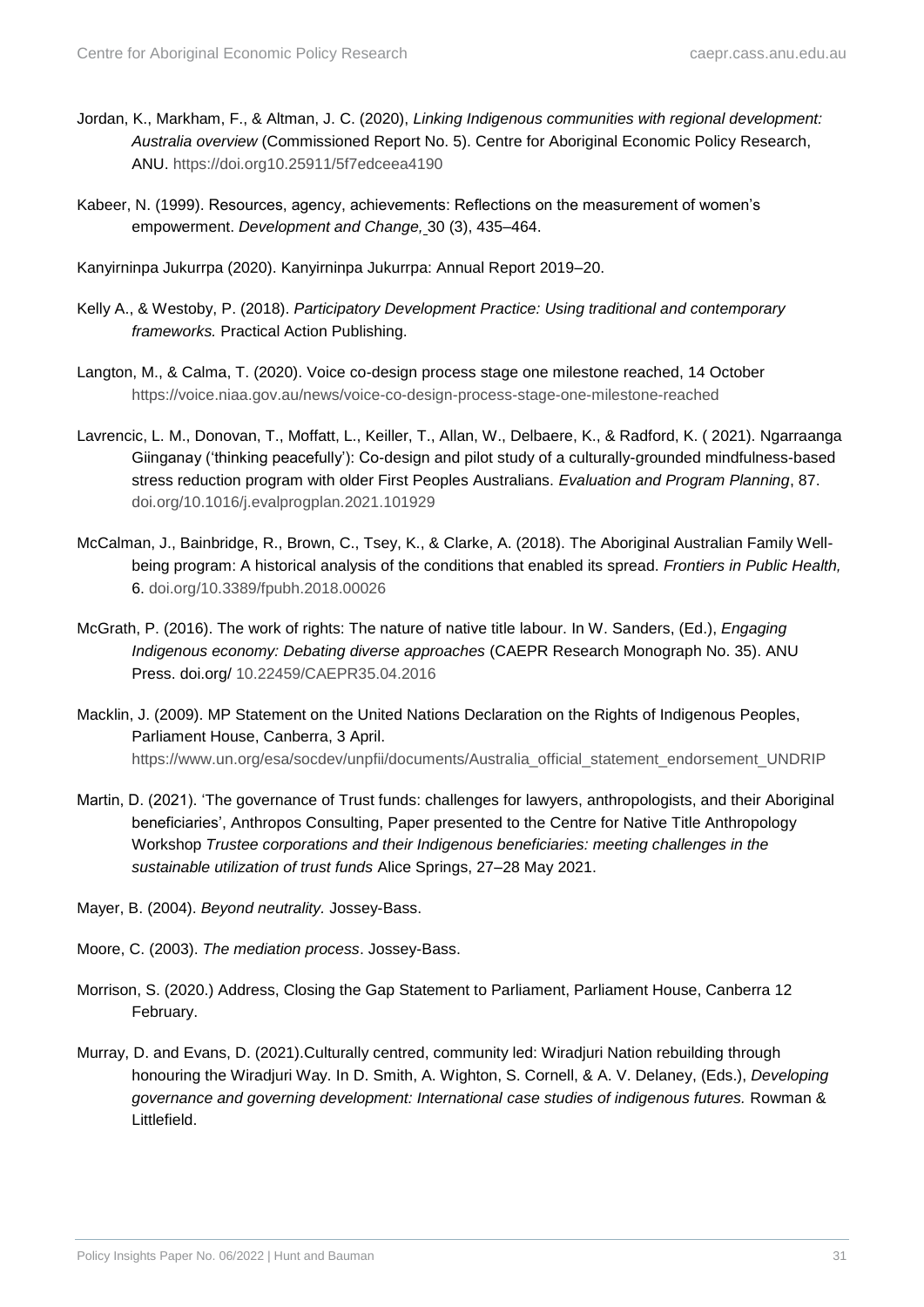- National Alternative Dispute Resolution Advisory Committee (NADRAC) (2009). NADRAC Recommendations to the Attorney-General of Australia – Indigenous Dispute Resolution and Conflict Management. [Unpublished]
- National Indigenous Australians Agency (NIAA) (2020). Constitutional Recognition, <https://www.niaa.gov.au/indigenous-affairs/constitutional-recognition#introduction>
- Northern Territory Treaty Commissioner (2020). *Treaty Discussion Paper*. Darwin.
- NSW Government (2013). OCHRE: NSW Government Plan for Aboriginal affairs: education, employment & accountability. https://www.aboriginalaffairs.nsw.gov.au/our-agency/staying-accountable/ochre/theochre-plan/AA\_OCHRE\_final.pdf
- Office of the Registrar of Indigenous Corporations (ORIC) (2017). *The Top 500 Aboriginal and Torres Strait Islander Corporations 2015–16,* Commonwealth of Australia, Canberra. [https://www.oric.gov.au/sites/default/files/documents/11\\_2017/Top500\\_2015-16.pdf](https://www.oric.gov.au/sites/default/files/documents/11_2017/Top500_2015-16.pdf)
- O'Faircheallaigh, C. (2015). Native Title, Aboriginal Self-Government and Economic Participation. In S. Brennan, M. Davis, B. Edgeworth, & L. Terrill, (Eds.), *Native Title from Mabo to Akiba: A vehicle for change and empowerment?* Federation Press.
- Parsons, M., Fisher, K., & Nalau, J. (2016). Alternative approaches to co-design: Insights from indigenous/academic research collaborations. *Current Opinion in Environmental Sustainability*, 20, 99– 105.
- Perkins, D. & Zimmerman, M. (1995). Empowerment theory, research, and application. *American Journal of Community Psychology,* 23(5), 569–579.
- Peters, D., Hansen, S., McMullan, J., Ardler, T., Mooney, J., & Calvo, R. A. (2018). 'Participation is not enough' – Towards Indigenous-led co-design. In Proceedings of ACM OzCHI conference (OzCHI'18). [doi.org/10.1145/3292147.3292204](https://doi.org/10.1145/3292147.3292204)
- Pratt, A. (2004). The end of ATSIC and the future administration of Indigenous affairs, *Current Issues Brief* no. 4 2004–05, Parliamentary Library. [https://www.aph.gov.au/About\\_Parliament/Parliamentary\\_Departments/Parliamentary\\_Library/Publicatio](https://www.aph.gov.au/About_Parliament/Parliamentary_Departments/Parliamentary_Library/Publications_Archive/CIB/Current_Issues_Briefs_2004_-_2005/05cib04) [ns\\_Archive/CIB/Current\\_Issues\\_Briefs\\_2004\\_-\\_2005/05cib04](https://www.aph.gov.au/About_Parliament/Parliamentary_Departments/Parliamentary_Library/Publications_Archive/CIB/Current_Issues_Briefs_2004_-_2005/05cib04)
- Rowse, T. (2021). Is the Voice already being muted? *Inside Story,* February 2021. https://insidestory.org.au/isthe-voice-already-being-muted/
- Shanks, H. (2009). *Roebourne Report: 'Issues, current responses & strategies for consideration'*. Government of Western Australia Department of Indigenous Affairs.
- Susskind, L. (1999). Part 1: A guide to consensus building. In L. Susskind, S. McKearnan & J. Thomas-Larmer (Eds), *The Consensus Building Handbook*. Sage.

Susskind, L., McKearnan, S., & Thomas-Larmer, J. (1999). *The Consensus Building Handbook*. Sage.

Sutton, P. (1998). *Native title and the descent of rights in Australia.* National Native title Tribunal*.*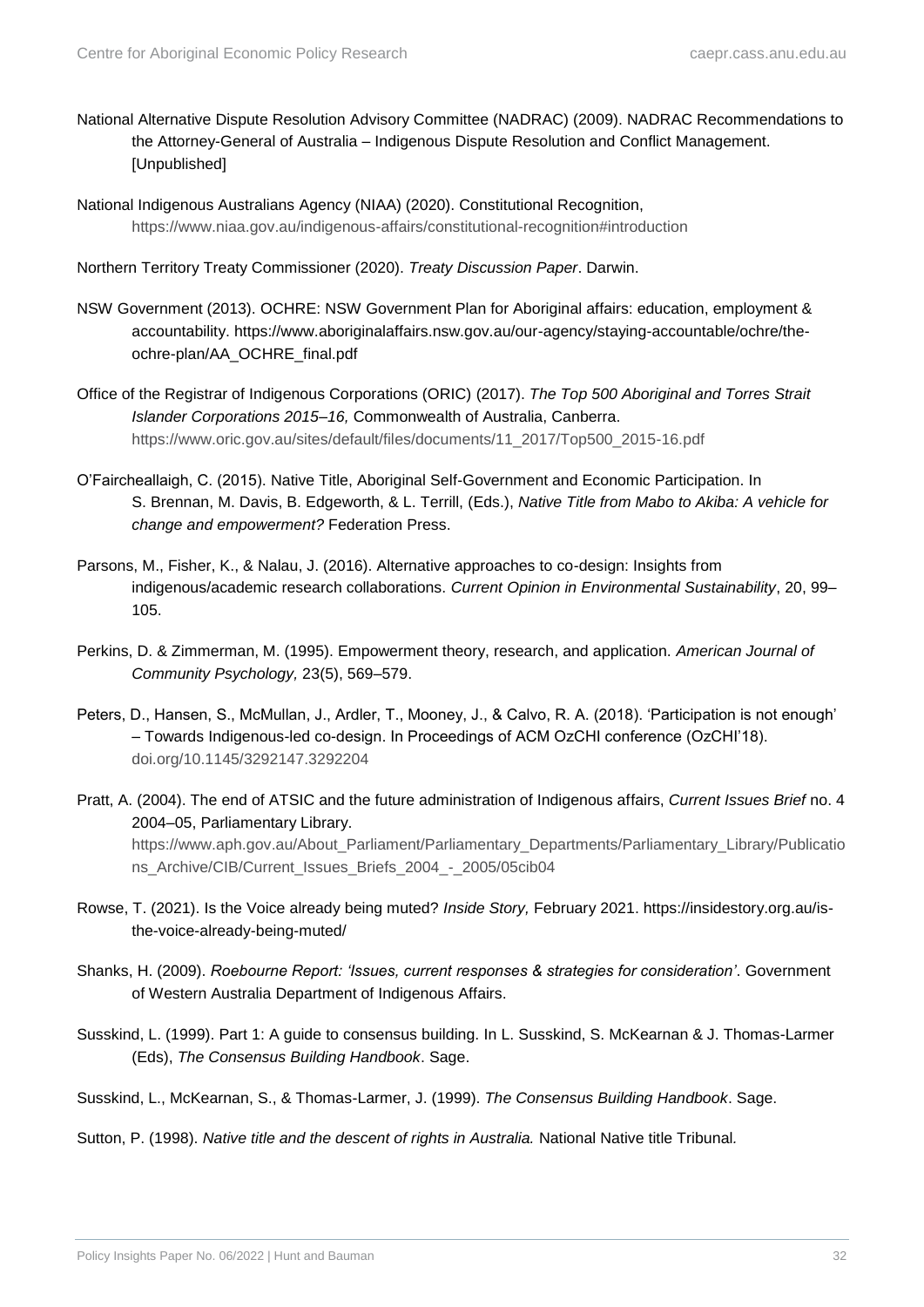- Thomassin, A., Elmitt, M., Yap, M., & Jordan, K. (2020). *Exploring Economic Prosperity for Aboriginal Peoples in New South Wales: Review of the literature*. Report to Aboriginal Affairs NSW, Centre for Aboriginal Economic Policy Research, ANU.
- Turnbull, M. (2017). Closing the Gap Report Statement to Parliament, 14 February, Parliament House Canberra.
- Turnbull, M. (2018). Turnbull: we are committed to doing things with, not to, Aboriginal people, The Mandarin, 13 February,https://www.themandarin.com.au/88266-turnbull-committed-doing-thing-with-aboriginalpeople/
- Turner, P. (2020). The Long Cry of Indigenous People's to be heard! Australia and the World Annual Lecture, National Press Club, 30 September.https://nacchocommunique.com/2020/09/30/naccho-aboriginalhealth-news-the-long-cry-of-indigenous-peoples-to-be-heard-a-defining-moment-in-australia/
- Uluru Statement from the Heart (2017). https://ulurustatement.org/the-statement.
- United Nations (2007). United Nations Declaration of the Rights of Indigenous Peoples (UNDRIP). [https://www.un.org/development/desa/indigenouspeoples/wp](https://www.un.org/development/desa/indigenouspeoples/wp-content/uploads/sites/19/2018/11/UNDRIP_E_web.pdf)[content/uploads/sites/19/2018/11/UNDRIP\\_E\\_web.pdf](https://www.un.org/development/desa/indigenouspeoples/wp-content/uploads/sites/19/2018/11/UNDRIP_E_web.pdf)
- Vivian, A., Jorgensen, M., Reilly, A., Mcmillan, M., Mcrae, C., & McMinn, J. (2017). Indigenous self-government in the Australian Federation. *Australian Indigenous Law Review*, 20, 215–242.
- Victoria State Government (2018). *Victorian Aboriginal Affairs Framework 2018–2023*.
- Victoria State Government (2019). *Victorian Government Self-Determination Reform Framework*.
- Women Mediators across the Commonwealth (2021). Beyond the vertical: What enables women mediators to mediate. Foreign Commonwealth and Development Office and Conciliation Resources. [https://www.womenmediators.org/publications/beyond-the-vertical-what-enables-women-mediators-to](https://www.womenmediators.org/publications/beyond-the-vertical-what-enables-women-mediators-to-mediate/)[mediate/](https://www.womenmediators.org/publications/beyond-the-vertical-what-enables-women-mediators-to-mediate/)
- World Bank (2001). 'Community empowerment and social inclusion', *Social Policy Design*, Washington D.C. World Bank.